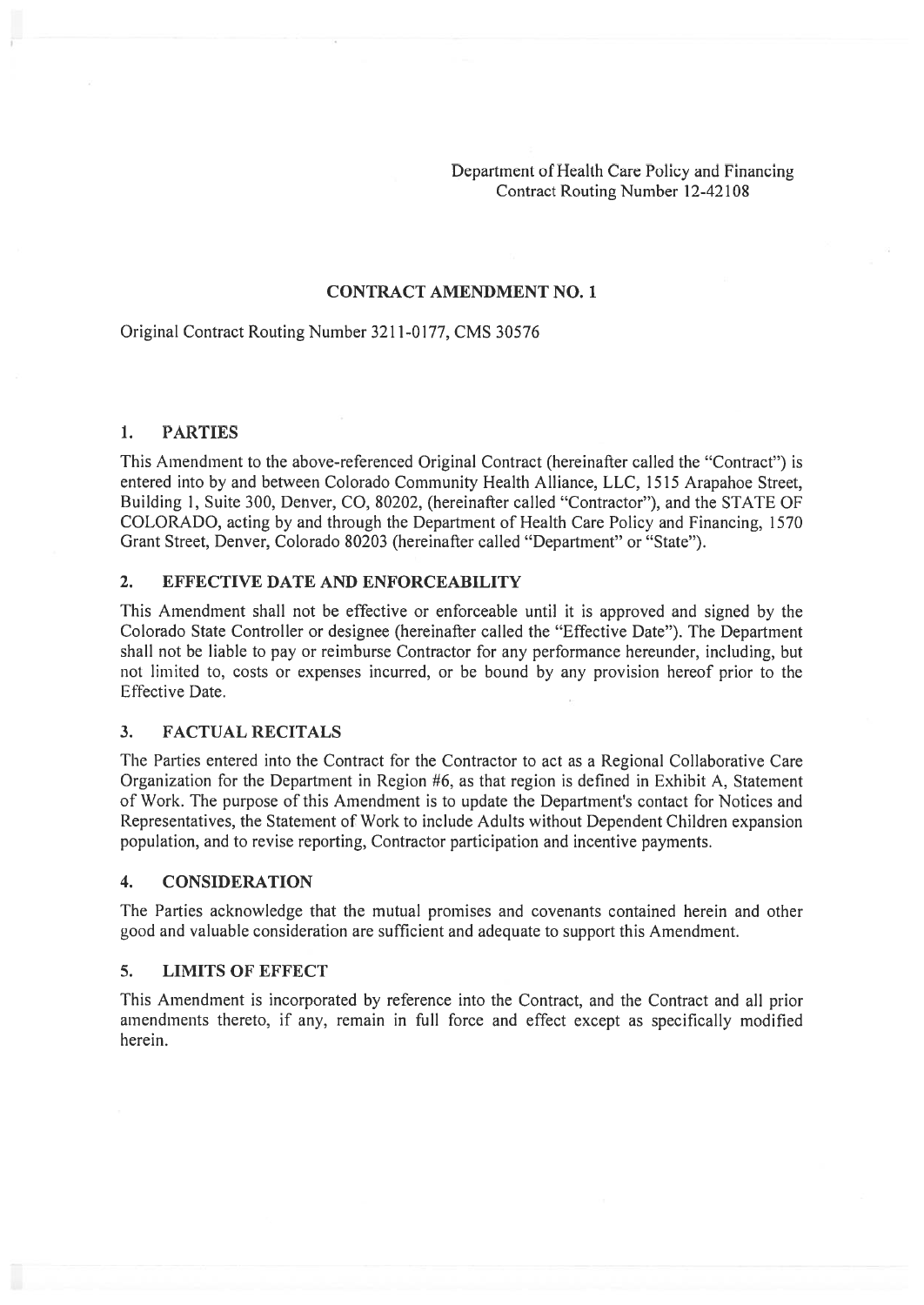#### 6. MODIFICATIONS

The Contract and all prior amendments thereto, if any, are modified as follows:

A. Section 16, Notices and Representatives, is hereby deleted in its entirety and replaced with the following:

### 16. NOTICES AND REPRESENTATIVES

Each individual identified below is the principal representative of the designating Party. All notices required to be given hereunder shall be hand delivered with receipt required or sent by certified or registered mail to such Party's principal representative at the address set forth below. In addition to, but not in lieu of, <sup>a</sup> hard-copy notice, notice also may be sent by e-mail to the e-mail addresses, if any, set forth below. Either Party may from time to time designate by written notice substitute addresses or persons to whom such notices shall be sent. Unless otherwise provided herein, all notices shall be effective upon receipt.

| For the State:             | <b>Bill Heller</b>                             |
|----------------------------|------------------------------------------------|
|                            | Department of Health Care Policy and Financing |
|                            | 1570 Grant Street                              |
|                            | Denver, CO 80203                               |
|                            | william.heller@state.co.us                     |
|                            |                                                |
| <b>For the Contractor:</b> | Ken Nielsen                                    |
|                            | Colorado Community Health Alliance, LLC        |
|                            | 1515 Arapahoe Street, Building 1, Suite 300    |
|                            | Denver, CO 80202                               |

B. HIPAA Business Associates Addendum, Section 15, Representatives and Notices, Subsection b, Notices, is hereby added as follows:

ken.nielsen@phpmcs.com

b. Notices. All required notices shall be in writing and shall be hand delivered or given by certified or registered mail to the representatives at the addresses set forth below.

#### State/Covered Entity Representative:

| Name:       | Bill Heller                                    |
|-------------|------------------------------------------------|
| Title:      | Director, CHP+ and Medicaid Programs Division  |
| Department: | Department of Health Care Policy and Financing |
| Address:    | 1570 Grant Street,                             |
|             | Denver, CO 80203                               |

#### Contractor/Business Associate Representative:

| Name:    | Ken Nielsen                                  |
|----------|----------------------------------------------|
| Title:   | President & CEO                              |
| Company: | Colorado Community Health Alliance, LLC      |
| Address: | 1515 Arapahoe Street, Building 1, Suite 300, |
|          | Denver, CO 80202                             |

Page 2 of 4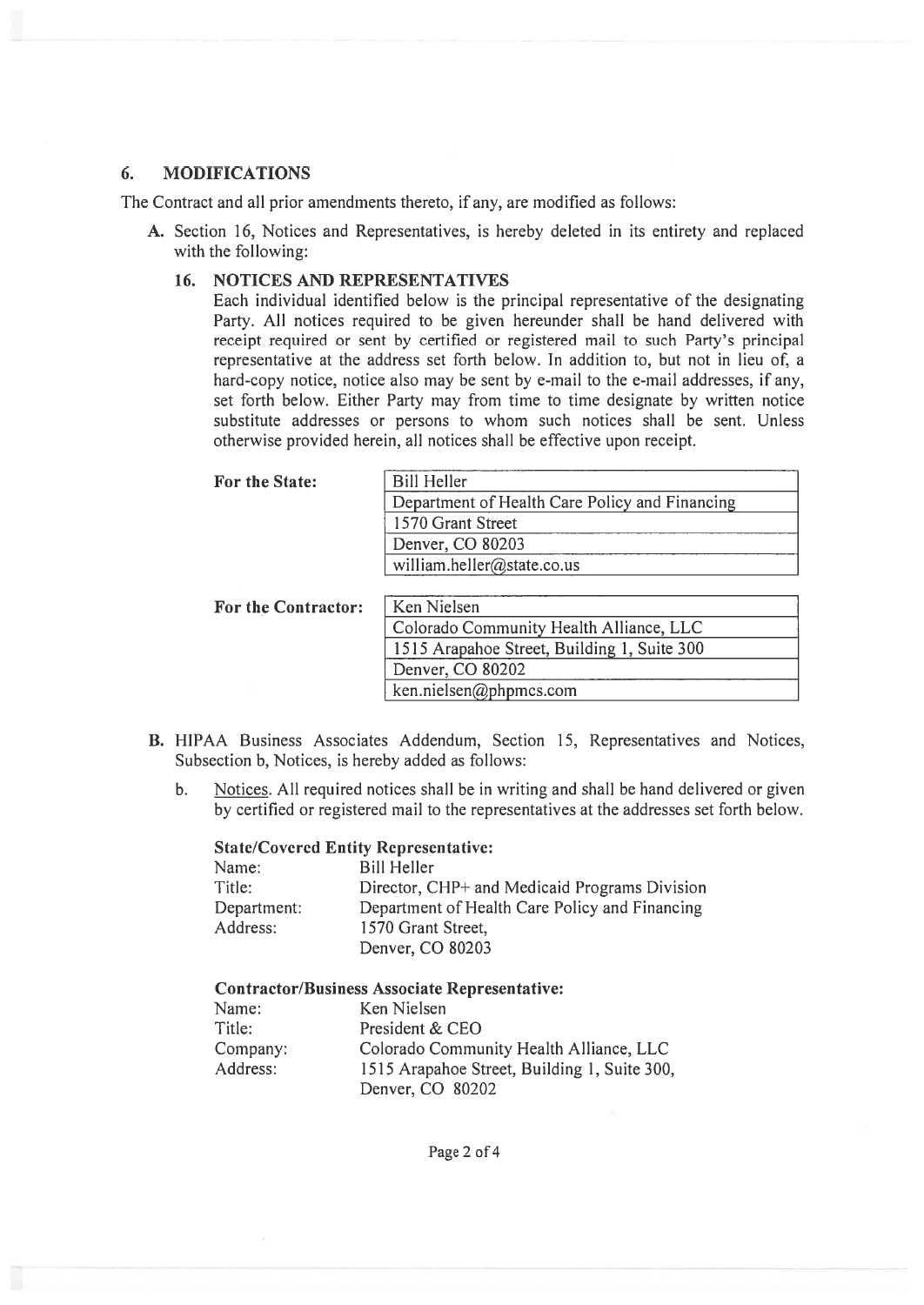# 7. START DATE

This Amendment shall take effect on its Effective Date.

# 8. ORDER OF PRECEDENCE

Except for the Special Provisions and the HIPAA Business Associates Addendum, in the event of any conflict, inconsistency, variance, or contradiction between the provisions of this Amendment and any of the provisions of the Contract, the provisions of this Amendment shall in all respects supersede, govern, and control. The most recent version of the Special Provisions incorporated into the Contract or any amendment shall always control other provisions in the Contract or any amendments.

# 9. AVAILABLE FUNDS

Financial obligations of the state payable after the current fiscal year are contingent upon funds for that purpose being appropriated, budgeted, or otherwise made available to the Department by the federal government, state governmen<sup>t</sup> and/or grantor.

# REMAINDER OF THIS PAGE INTENTIONALLY LEFT BLANK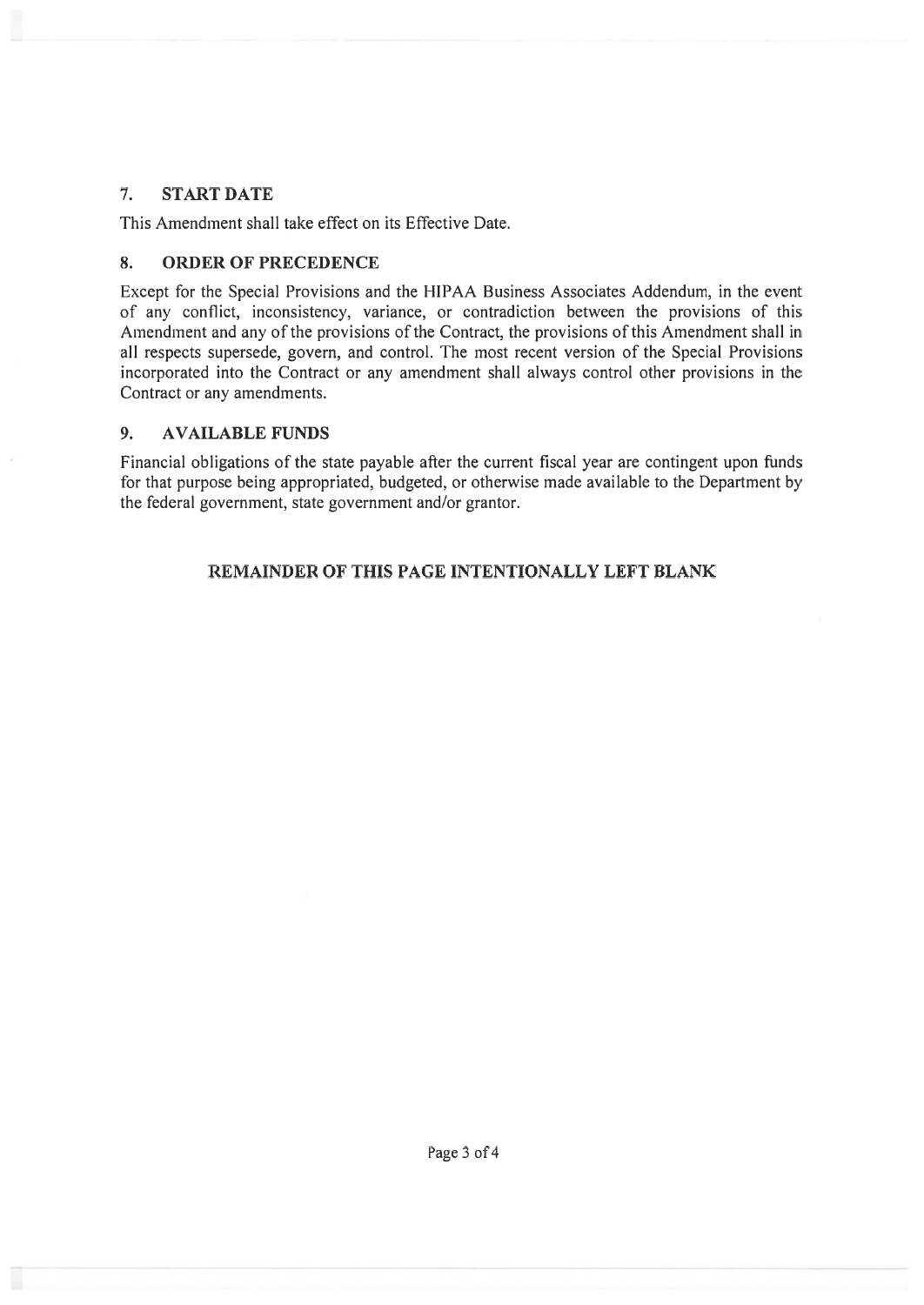#### THE PARTIES HERETO HAVE EXECUTED THIS AMENDMENT

Persons signing for Contractor hereby swear and affirm that they are authorized to act on Contractor's behalf and acknowledge that the State is relying on their representations to that effect.

|       | <b>CONTRACTOR:</b>                             |       | <b>STATE OF COLORADO:</b>            |
|-------|------------------------------------------------|-------|--------------------------------------|
|       | Colorado Community Health Alliance,            |       | John W. Hickenlooper, Governor       |
|       | LLC                                            |       |                                      |
| By:   |                                                | By:   |                                      |
|       | Signature of Authorized Officer                |       | Susan E. Birch, MBA, BSN, RN         |
|       |                                                |       | <b>Executive Director</b>            |
|       |                                                |       | Department of Health Care Policy and |
|       |                                                |       | Financing                            |
| Date: | 2012                                           | Date: |                                      |
|       | azaroFF, Mi                                    |       | <b>LEGAL REVIEW:</b>                 |
|       | Printed Name of Authorized Officer             |       | John W. Suthers, Attorney General    |
|       | hairman<br>Printed Title of Authorized Officer | By:   |                                      |
|       |                                                | Date: |                                      |
|       |                                                |       |                                      |

# ALL CONTRACTS REQUIRE APPROVAL BY THE STATE CONTROLLER

CRS §24-30-202 requires the State Controller to approve all State Contracts. This Contract is not valid until signed and dated below by the State Controller or delegate. Contractor is not authorized to begin performance until such time. If Contractor begins performing prior thereto, the State of Colorado is not obligated to pay Contractor for such performance or for any goods and/or services provided hereunder.

|       | STATE CONTROLLER:                              |
|-------|------------------------------------------------|
|       | David J. McDermott, CPA                        |
| By:   | arre                                           |
|       | Department of Health Care Policy and Financing |
| Date: |                                                |

Page 4 of 4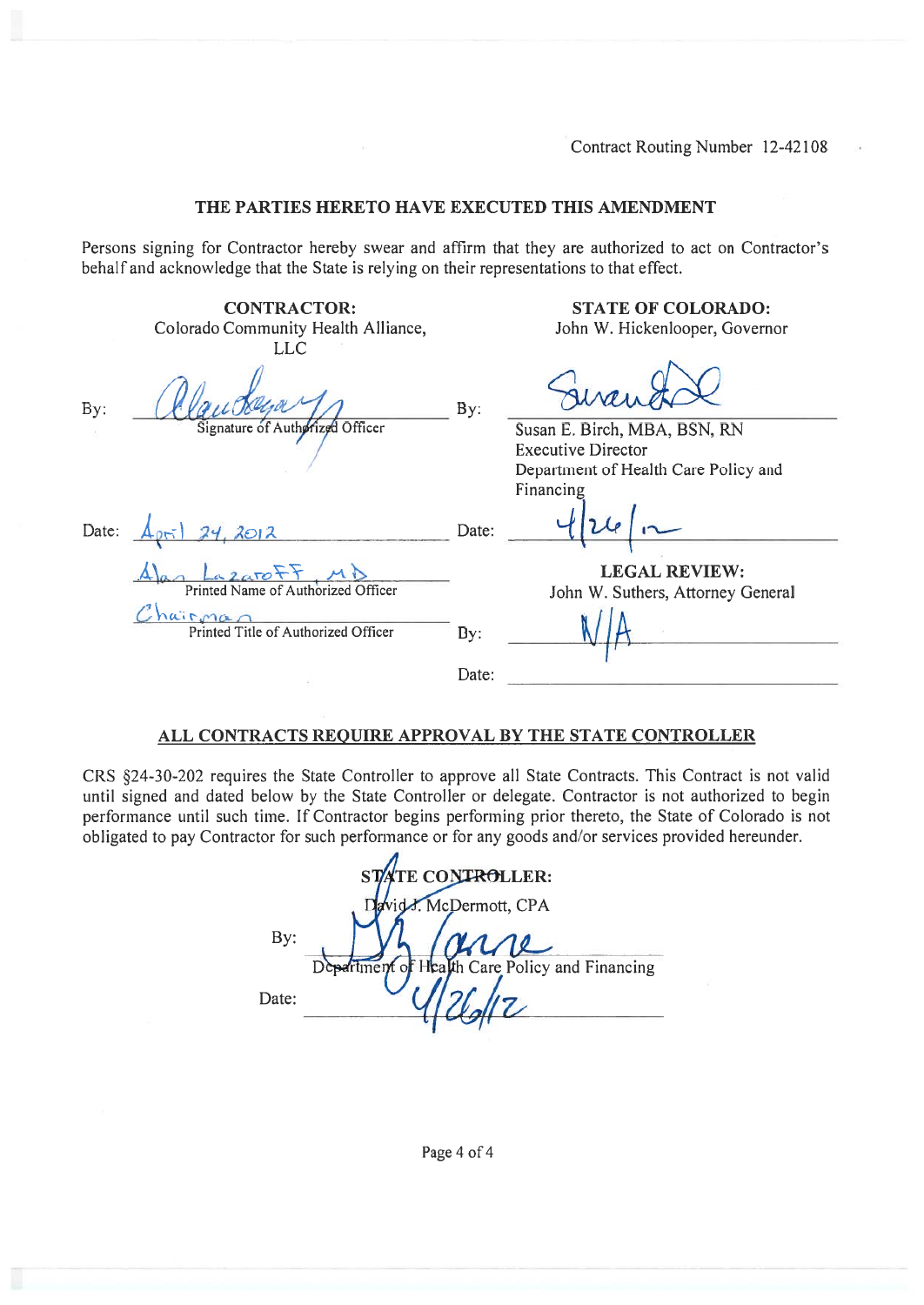Amendment Contract Routing Number 12-42 108 Original Contract Routing Number 3211-0177

### EXHIBIT A-i

# STATEMENT OF WORK

#### SECTION 1.0 TERMINOLOGY

#### 1.1. ACRONYMS, ABBREVIATIONS AND DEFINITIONS

- 1.1.1. Acronyms and abbreviations are defined at their first occurrence in this Statement of Work. The following list of acronyms, abbreviations and definitions is provided to assist the reader in understanding acronyms, abbreviations and terminology used throughout this document.
- 1 .1.1.1. ACC Accountable Care Collaborative.
- 1.1.1.2. ACC Program The Department program designed to affordably optimize Client health, functioning and self-sufficiency with the primary goals to improve Medicaid Client health outcomes and control costs.
- 1.1.1.3. AwDC —Adults without Dependent Children as defined in CRS §25.5-4-402.3.
- 1.1.1.4. BHO Behavioral Health Organization.
- 1.1.1.5. C.C.R. Colorado Code of Regulations.
- 1.1.1.6. CFR Code of Federal Regulations.
- 1.1.1.7. Chief Medical Officer—The position within the Contractor's organization responsible for the implementation of all clinical and/or medical programs.
- 1.1.1.8. Client An individual eligible for and enrolled in the Colorado Medicaid Program.
- 1 .1.1.9. Contract Manager The position within the Contractor's organization that acts as the primary point of contact between the Contractor and the Department.
- 1.1.1.10. Contractor's PCMP Network All of the providers who have contracted with the Contractor to provide primary care medical home services within the Contractor's Region or to provide primary care medical home services to Members enrolled with the Contractor.
- 1.1.1.11. Contractor's Region The region in which the Contractor operates, in the case ofthis Contract, Region #6.
- 1.1.1.12. Covered Services Medicaid benefits according to the Department' State Plan, as filed with the federal Centers for Medicare and Medicaid Services, which are provided through billing manuals and provider bulletins.
- 1.1.1.13. CRS Colorado Revised Statutes.
- 1.1.1.14. EPSDT— Early Periodic Screening, Diagnosis and Treatment.
- 1.1.1.15. Essential Community Provider A provider defined under CRS §25.5-5-403.
- 1.1.1.16. Expansion Phase The period of time from the end of the Initial Phase until termination of the Contract.

Exhibit A-1 Page 1 of 40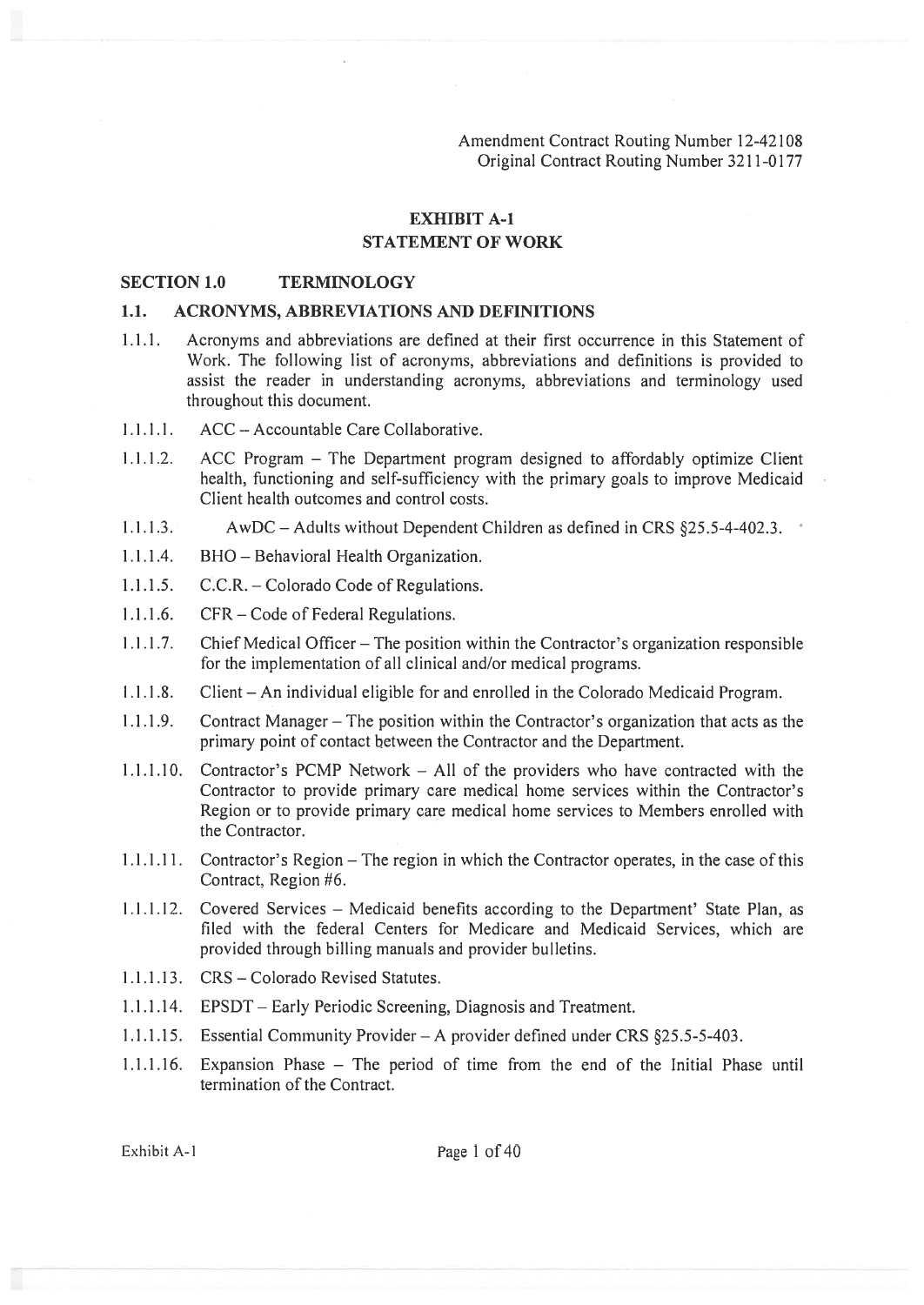- 1.1.1.17. Federally Qualified Health Center A provider defined under 10 C.C.R. 2505-10 §8.700.1.
- 1.1.1.18. Financial Manager The position within the Contractor's organization that is responsible for the implementation and oversight of all of the Contractor's financial operations.
- 1.1.1.19. FQHC Federally Qualified Health Center.
- 1.1.1.20. Go-Live Date September 1, 2011, or the date, upon which the Department gives approval for the Contractor to begin the Initial Phase, whichever is later.
- 1.1.1.21. Initial Phase The period of time from the Go-Live Date until June 30, 2012 or until the Contractor is authorized by the Department to enter the Expansion Phase, whichever is later.
- 1.1.1.22. Key Personnel The individuals fulfilling the positions of Contract Manager, Financial Manager or Chief Medical Officer.
- 1.1.1.23. Marketing Activities Any activity defined in 42 CFR 438.104.
- 1.1.1.24. Medical Home An approach to providing comprehensive primary-care that facilitates partnerships between individual patients, their providers, and, where appropriate, the patient's family, that meets the requirements described in Exhibit B, PCMP Requirements.
- 1.1.1.25. Member Any individual Client who is enrolled with the Contractor or another RCCO.
- 1.1 .1.26. MMIS the Colorado Medicaid Management Information System.
- 1 .1 .1 .27. PCCM Primary Care Case Manager.
- 1.1.1.28. Primary Care Case Manager A physician, <sup>a</sup> physician group practice, <sup>a</sup> physician assistant, nurse practitioner, certified nurse-midwife or entity that employs or arranges with providers to furnish primary care case managemen<sup>t</sup> services or as described 42 CFR 438.2.
- 1 .1 .1 .29. Primary Care Medical Provider A primary care provider who serves as <sup>a</sup> Medical Home for Members. A PCMP may be a FOHC, RHC, clinic or other group practice that provides the majority of <sup>a</sup> Member's comprehensive primary, preventive and sick care. A PCMP may also be individual or pods of PCMPs that are physicians, advanced practice nurses or physician assistants with <sup>a</sup> focus on primary care, general practice, internal medicine, pediatrics, geriatrics or obstetrics and gynecology.
- 1.1.1.30. PCMP—Primary Care Medical Provider.
- 1.1 .1 .31. PIP Performance Improvement Plan.
- 1.1.1.32. PMPM Per Member Per Month.
- 1.1.1.33. RCCO Regional Care Collaborative Organization.
- 1.1.1.34. Region A geographical area containing specific counties, within the State of Colorado, that is served by <sup>a</sup> RCCO.
- 1,1.1.35. Region #6 —The geographical area encompassing Boulder, Broomfield, Clear Creek, Gilpin and Jefferson Counties.

Exhibit A-1 Page 2 of 40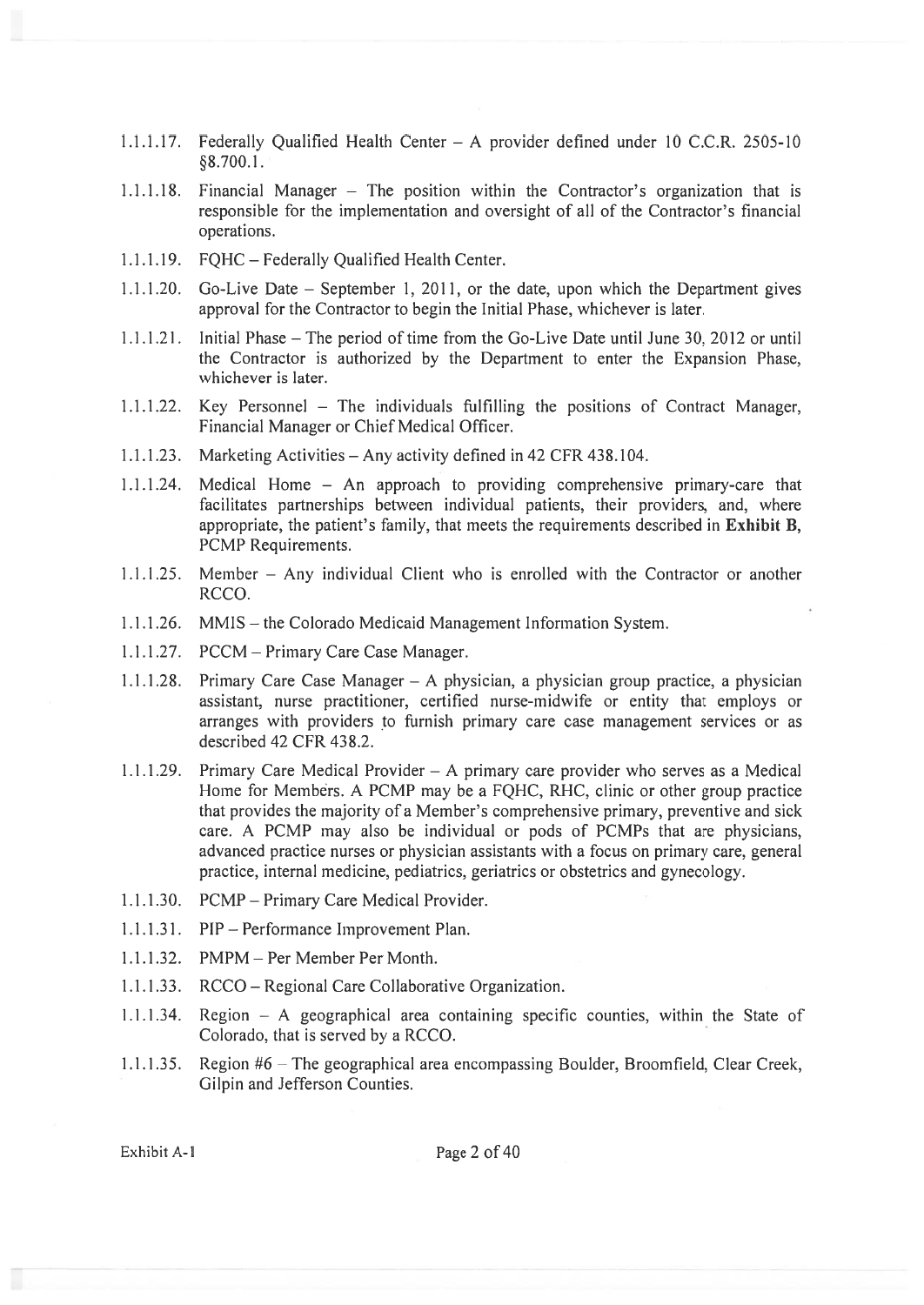- 1.1.1.36. Regional Care Collaborative Organization One of seven (7) regional entities contracted with the Department to suppor<sup>t</sup> the ACC Program by improving the health outcomes for Members and controlling the cost of care.
- 1.1.1.37. RHC Rural Health Clinic.
- 1.1.1.38. Rural Health Clinic A provider or practice as defined in 10 C.C.R. 2505-10 §8.740
- 1 .1 .1.39. SDAC Statewide Data Analytics Contractor.
- 1.1.1.40. Start-Up Phase The period of time from the Contract's Effective Date until the Go-Live Date.
- 1.1.1.41. STD Sexually Transmitted Disease.

### SECTION 2.0 REGION AND PERSONNEL

#### 2.1. REGION

- 2.1.1. The Contractor shall be the RCCO for Region #6 and shall be <sup>a</sup> Primary Care Case Manager (PCCM), as defined in 42 CFR §438.2, for Members are enrolled with the Contractor. Region #6 includes Boulder, Broomfield, Clear Creek, Gilpin and Jefferson Counties.
- 2.1.1.1.1. The Contractor shall reques<sup>t</sup> written approval from the Department before changing any of the areas included in the Focus Communities. Once the Department has approved the change, the Contractor shall provide the Department with an updated Focus Community List within five (5) days of the approval.
- 2.1.1.1.1.1. DELIVERABLE: Updated Focus Community List.
- 2.1.1.1.1.2. DUE: Five (5) days from Department approval to change the Focus Communities.

#### 2.2. PERSONNEL

- 2.2.1. The Contractor shall possess the corporate resources and structure necessary to perform its responsibilities under the Contract and successfully implement and operate the Accountable Care Collaborative (ACC) Program in the Contractor's Region.
- 2.2.2. The Contractor shall provide the following positions, defined as Key Personnel, in relation to the Contract:
- 2.2.2.1. Contract Manager
- 2.2.2.1.1. The Contract Manager shall be the Department's primary point of contact for Contract and performance issues and responsibilities.
- 2.2.2.1.2. All communication between the Department and the Contractor shall be facilitated by the Contract Manager.
- 2.2.2.1.3. The Contract Manager shall ensure that all Contract obligations are in compliance with all state and federal laws, regulations policies and procedures and with the requirements of the Contract.
- 2.2.2.2. Financial Manager
- 2.2.2.2.1. The Financial Manager shall be responsible for the implementation and oversight of the budget, accounting systems and all other financial operations of the Contractor.

Exhibit A-1 Page 3 of 40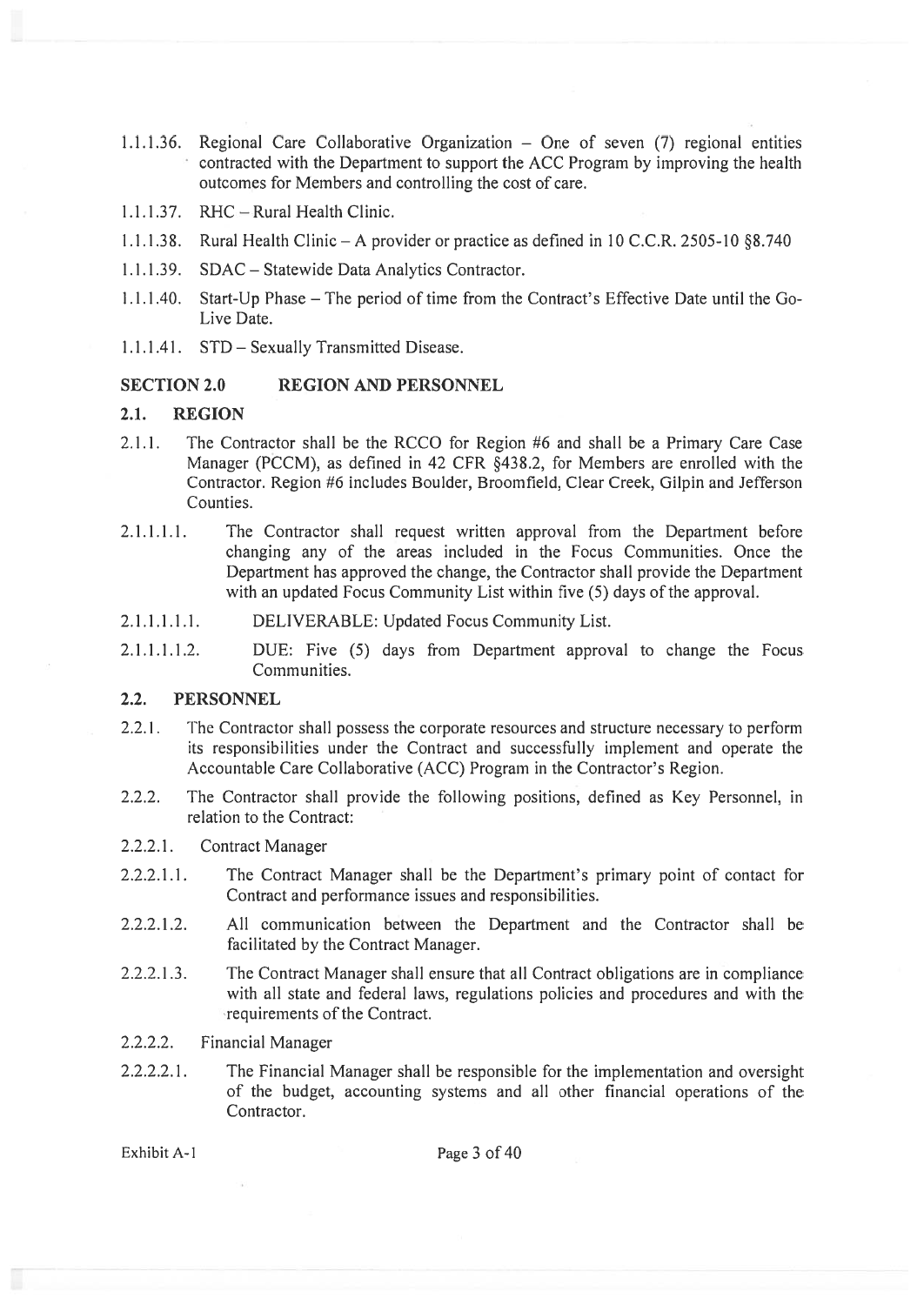- 2.2.2.2.2. The Financial Manager shall ensure that all financial operations of the Contractor are in compliance with all state and federal laws, regulations policies and procedures and with the requirements of the Contract.
- 2.2.2.3. Chief Medical Officer
- 2.2.2.3.1. The Chief Medical Officer shall be <sup>a</sup> physician licensed by the State of Colorado and certified by the Colorado Board of Medical Examiners.
- 2.2.2.3.2. The Chief Medical Officer shall be responsible for the implementation of all clinical and/or medical programs implemented by the Contractor.
- 2.2.2.3.3. The Chief Medical Officer shall ensure that all clinical and/or medical programs implemented by the Contractor are implemented and operated in compliance with all state and federal laws, regulations policies and procedures and with the requirements of the Contract.
- 2.2.3. Each Key Personnel position shall be filled by separate and distinct individuals. No individual shall be allowed to fulfill multiple Key Personnel positions simultaneously.
- 2.2.4. The Contract Manager shall perform their responsibilities out of an office that is either located within the Contractor's Region or located in the Denver metro area.
- 2.2.5. Other Staff Functions
- 2.2.5.1. The Contractor shall provide staff necessary to ensure that the following functions are performed, in addition to those of the Key Personnel:
- 2.2.5.1.1. Outcomes and Performance Improvement Management, including overseeing Member and administrative outcomes, coordinating quality improvement activities across the Contractor's Region, benchmarking performance against other Regional Care Collaborative Organizations (RCCOs), ensuring alignment with federal and state guidelines, and setting internal performance goals and objectives.
- 2.2.5.1.2. Medical Management and Care Coordination Activities, including overseeing medical managemen<sup>t</sup> and care coordination activities to assist providers and Members in rendering and accessing necessary and appropriate services and resources.
- 2.2.5.1.3. Communications Management, including organizing, developing, modifying and disseminating information, by way of written material and forums, to providers and Members.
- 2.2.5.1.4. Provider Relations and Network Management, including establishing agreements with Primary Care Medical Providers (PCMPs), establishing all other formal and informal relationships with providers, provider education, data-sharing, and addressing providers' questions and concerns.
- 2.2.5.2. The Contractor shall develop and administer <sup>a</sup> formal ACC training program for all of its staff members involved in the ACC Program. This training shall use current and new materials on the Medicaid program, community resources, and policies and procedures for managing care for the Contractor's Members.
- 2.2.6. The Contractor shall provide <sup>a</sup> staff person to be <sup>a</sup> member of <sup>a</sup> Department sponsored workgroup on AwDC issues.

Exhibit A-1 Page 4 of 40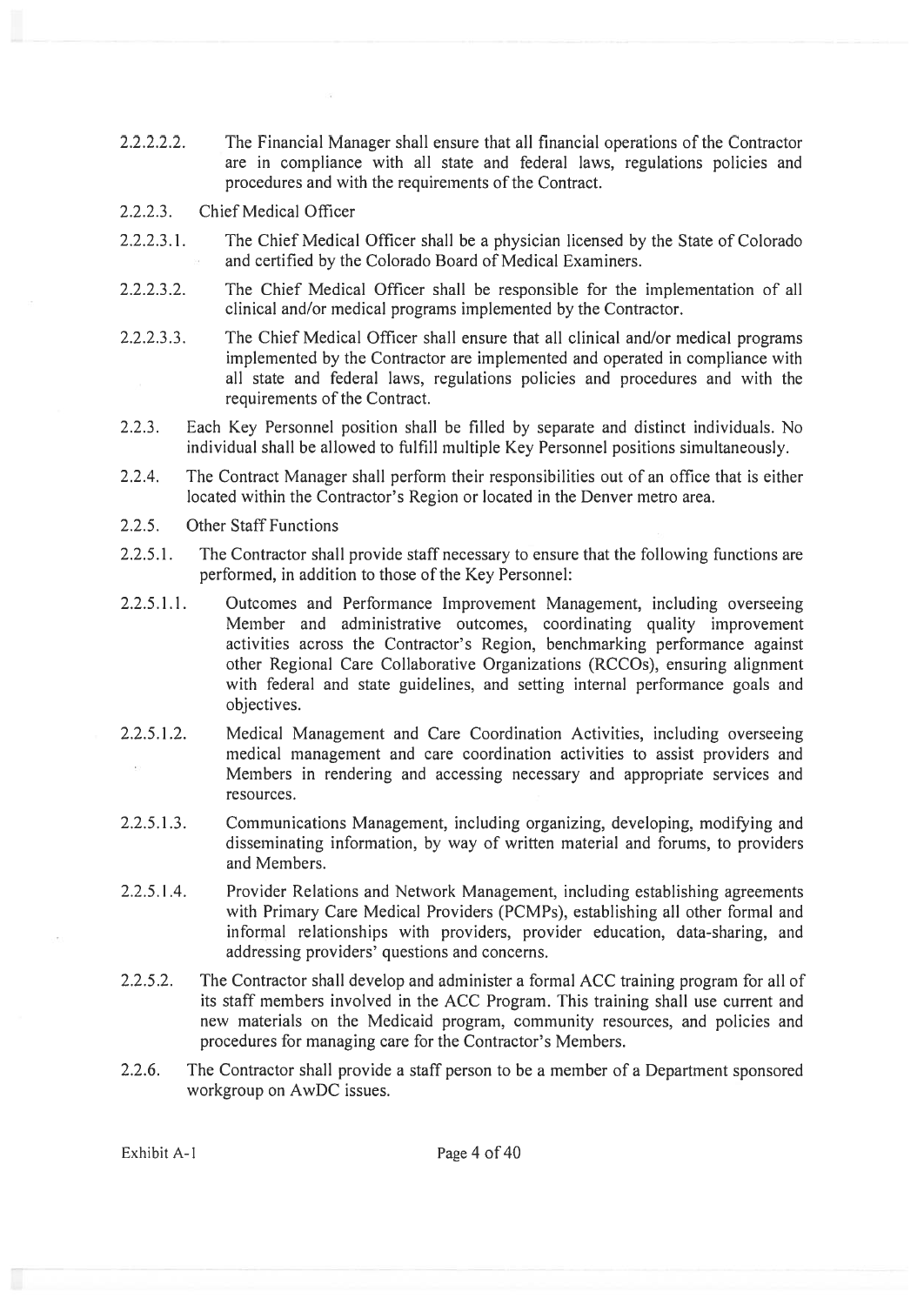- 2.2.7. The Contractor shall maintain an office in the Contractor's Region and shall make Key Personnel, and other personnel requested by the Department, available for meetings in locations within the State of Colorado, at the Department's request.
- 2.2.8. The Contractor shall provide the Department with an organizational chart listing all positions within the Contractor's organization that are responsible for the performance of any activity related to the Contract, their hierarchy and reporting structure and the names of the individuals fulfilling each position, within thirty (30) days of the Contract's Effective Date. The organizational chart shall contain accurate and up-todate telephone numbers and email addresses for each individual listed.
- 2.2.8.1. DELIVERABLE: Organizational Chart.
- 2.2.8.2. DUE: Thirty (30) days from the Contract's Effective Date.
- 2.2.9. Contractor shall provide the Department with the opportunity to approve new Key Personnel working on the Contract. Any new Key Personnel shall have, at <sup>a</sup> minimum, the same qualifications as the individual previously fulfilling that position. The Contractor shall deliver an updated Organizational Chart within five (5) days of any change in Key Personnel or reques<sup>t</sup> from the Department for an updated Organizational Chart. The Contractor shall deliver to the Department an interim plan for fulfilling any vacant position's responsibilities and the plan for filling the vacancy.
- 2.2.9.1. DELIVERABLE: Updated Organizational Chart.
- 2.2.9.2. DUE: Five (5) days from any change in Key Personnel of from the Department's reques<sup>t</sup> for an updated Organizational Chart.
- 2.2.10. The Contractor shall appoint hire any new Key Personnel only after <sup>a</sup> candidate has been approved by the Department to fill <sup>a</sup> vacancy.
- 2.2.11. The Department may request the removal from work on the Contract of employees or agents of the Contractor whom the Department justifies as being incompetent, careless, insubordinate, unsuitable or otherwise unacceptable, or who's continued employment on the Contract the Department deems to be contrary to the public interest or not in the best interest of the Department. For any requested removal of Key Personnel, the Department shall provide written notice to Contractor identifying each element of dissatisfaction with each Key Personnel, and Contractor shall have ten (10) business days from receipt of such written notice to provide the Department with <sup>a</sup> written action plan to remedy each stated point of dissatisfaction. Contractor's written action plan may or may not include the removal of Key Personnel from work on the Contract.

# SECTION 3.0 MEMBERSHIP, ENROLLMENT AND CLIENT CONTACT

# 3.1. MEMBERSHIP AND ENROLLMENT

- 3.1.1. Enrollment and PCMP Selection
- 3.1.1.1. The Department will enroll Clients with the Contractor based on the Department's enrollment and reenrollment procedures. The Contractor shall accep<sup>t</sup> all Clients, that the Department enrolls, that are eligible for enrollment. The Contractor shall accep<sup>t</sup> individuals eligible for enrollment in the ACC Program in the order in which they are passively enrolled or apply without restriction. The Department may enroll any Client who is included in any of the eligibility categories shown in **Exhibit D**, Eligible Member Categories.

Exhibit A-1 Page 5 of 40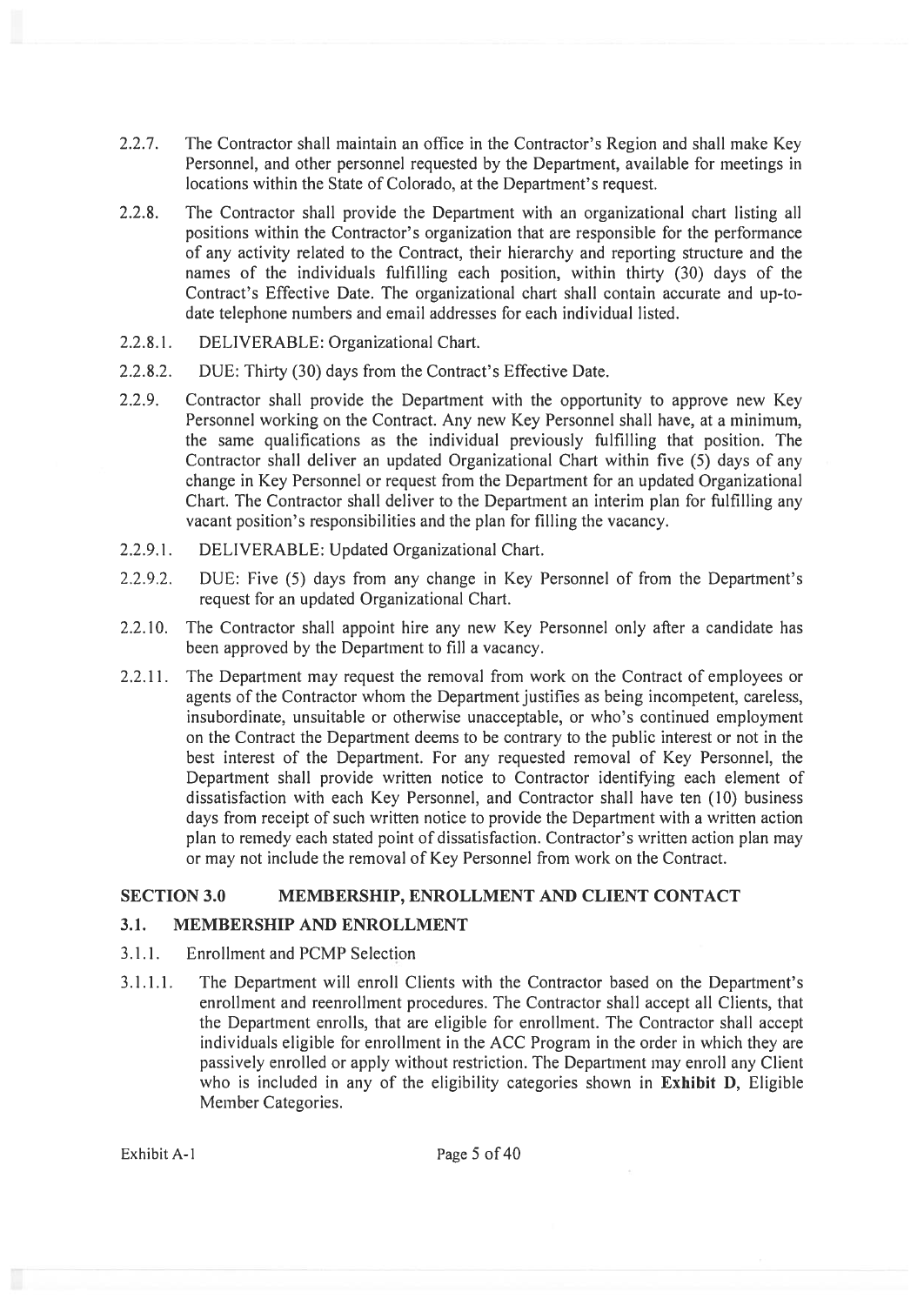- 3.1.1.2. Members who are eligible through AwDC are mandatorily enrolled in the ACC Program.
- 3.1.1.3. Each Member shall have the option to select <sup>a</sup> PCMP to provide comprehensive primary-care to the Member and <sup>a</sup> majority of all of the Member's medical care. If <sup>a</sup> Member has not selected <sup>a</sup> PCMP prior to the Member's enrollment, the Contractor shall attempt to contact the Member and assist the Member in selecting <sup>a</sup> PCMP. The Contractor shall attempt to contact the Member <sup>a</sup> minimum of three (3) times, through telephone, any method of mailing, as defined in 10 C.C.R. 2505-10 §8.050 or home visits. If the initial three contacts are not successful, the Contractor shall identify and implement methods to continue to attempt to reach those clients. The Contractor shall develop specific strategies for reaching AwDC members. Once the Contractor has contacted the Member, it shall provide the Member with contact information for available geographically appropriate PCMPs who are enrolling new Members in the Member's Region and assist the Member in selecting <sup>a</sup> PCMP. The Contractor may act as <sup>a</sup> liaison between the Member and any PCMP the Member wishes to select. The Contractor shall document all attempts at contacting Members who have not selected <sup>a</sup> PCMP and the results of each attempt. The Contractor shall maintain <sup>a</sup> record of all attempts made to contact <sup>a</sup> Member.
- 3.1.1.3.1. The Department shall provide the Contractor with <sup>a</sup> Member eligibility repor<sup>t</sup> and <sup>a</sup> Member eligibility change report, on <sup>a</sup> monthly basis. The Member eligibility repor<sup>t</sup> shall contain the PCMP selected by each Member in the Contractor's Region and the applicable demographics for each Member. The Member change repor<sup>t</sup> shall show any additions, deletions or changes to the existing PCMP selection records.
- 3.1.1.4. Members have the option to select PCMP or receive care within <sup>a</sup> Region other than the one in which they reside. In the event that <sup>a</sup> Member within Contractor's Region selects <sup>a</sup> PCMP or selects to receive care within another RCCO's Region, the Contractor shall coordinate with the other RCCO to ensure that the Member's quality, quantity and timeliness of care are not affected by the Member's choice.
- 3.1.1.4.1. The Department and Contractor shall work together to implement <sup>a</sup> repor<sup>t</sup> that will alert the Contractor when <sup>a</sup> Member in the Contractor's Region selects <sup>a</sup> PCMP in another Region so that the Contractor may coordinate with that other Region's RCCO.
- 3.1.1.5. The Contractor shall coordinate with any other RCCO, in the event that <sup>a</sup> Member residing within the other RCCO's Region selects <sup>a</sup> PCMP or selects to receive care within the Contractor's Region, to ensure that the Member's quality, quantity and timeliness of care are not affected by the Member's choice.
- 3.1.1.6. The Contractor shall only accep<sup>t</sup> Members who reside within their Region and who reside sufficiently near the office of <sup>a</sup> PCMP in the Contractor's network for the Member to reach that PCMP within <sup>a</sup> reasonable time and using available and affordable modes of transportation.
- 3.1.1.7. The Contractor shall not discriminate against individuals eligible to enroll in the ACC Program on the basis of race, color or national origin, and shall not use any policy or practice that has the effect of discriminating on the basis of race, color or national origin.

Exhibit A-1 Page 6 of 40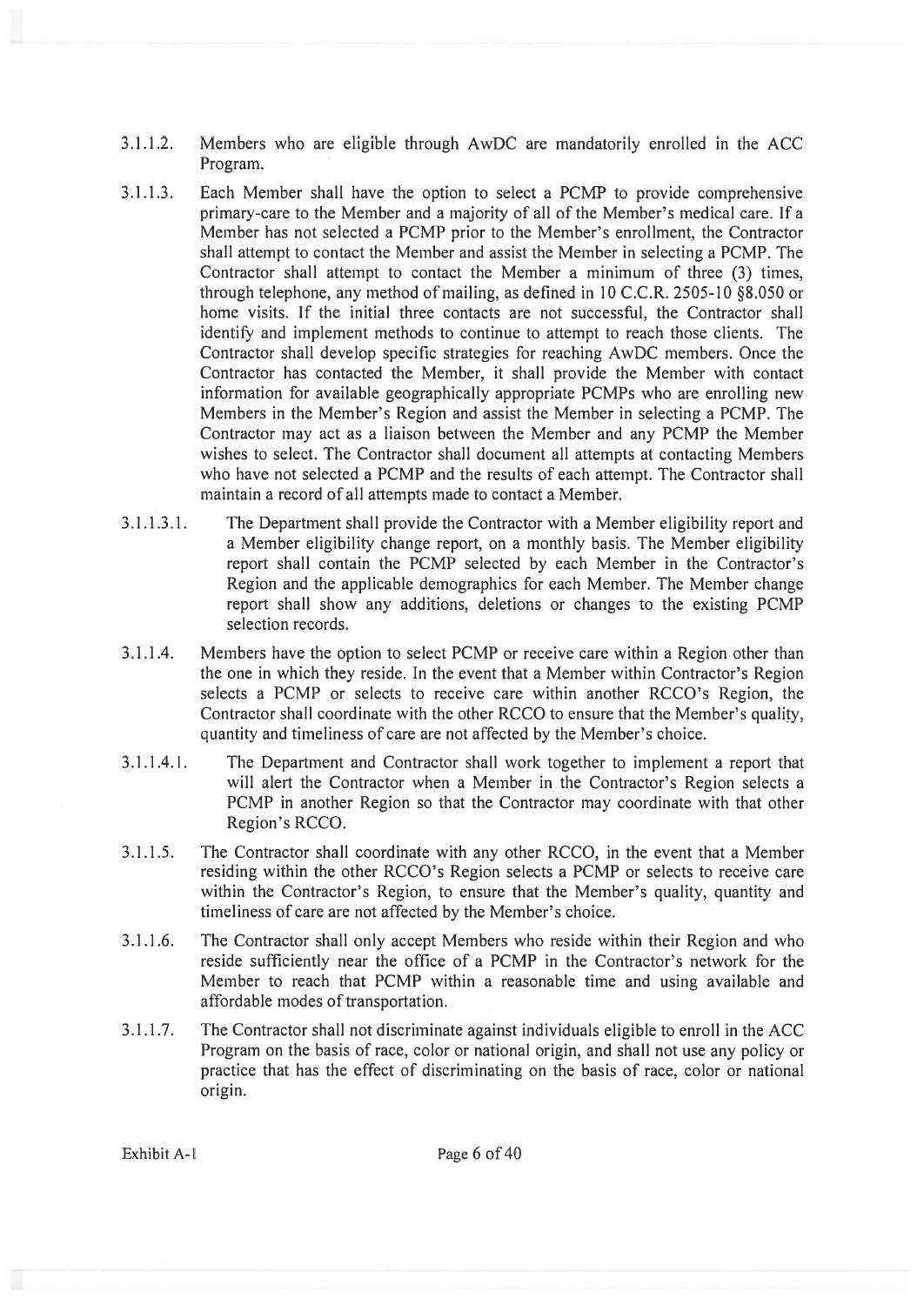- 3.1.1.8. The Department will provide the Contractor with the following reports, from of the Colorado MMIS Medicaid Management Information System (MMIS), for the Contractor to verify Member eligibility and enrollment:
- 3.1.1 .8.1. Daily Disenrollment.
- 3.1.1.8.2. Monthly Enrollment Change.
- 3.1.1.8.3. Monthly Report of All Enrollees.
- 3.1.1.8.4. Daily New Enrollees.
- 3.1.1.8.5. Monthly Disenrollments.
- 3.1.1.8.6. Monthly New Enrollees.
- 3.1.1.8.7. X12 transaction reports, including:
- 3.1.1.8.7.1. Client Capitations.
- 3.1.1.8.7.2. Benefit Enrollment and Maintenance.
- 3.1.1.8.7.3. Eligibility Response.
- 3.1.1.8.7.4. Acknowledgment of <sup>a</sup> sent transaction.
- 3.1.1.8.8. Managed Care Transaction Report.
- 3.1.1.8.9. Monthly ACC Roster Report.
- 3.1.2. Disenrollment
- 3.1.2.1. Contractor may only reques<sup>t</sup> disenrollment of <sup>a</sup> Member from the ACC Program for cause. The Department shall review the Contractor's requests for disenrollment and may gran<sup>t</sup> or reject the Contractor's reques<sup>t</sup> at its discretion. A disenrollment for cause may only occur under the following circumstances:
- 3.1.2.1.1. The Member moves out of the Contractor's Region.
- 3.1.2.1.2. The Contractor's plan does not, because of moral or religious reasons, cover the service the Member seeks.
- 3.1.2.1.3. The Member needs related services to be performed at the same time, not all related services are available within the network and the Member's PCMP or another provider determines that receiving the services separately would subject the Member to unnecessary risk.
- 3.1.2.1.4. Other reasons, including but not limited to, poor quality of care, lack of access to services covered under the Contract or lack of access to providers experienced in dealing with the Member's health care needs.
- 3.1.2.1.5. Abuse or intentional misconduct consisting of any of the following:
- 3.1.2.1.5.1. Behavior of the Member that is disruptive or abusive to the extent that the Contractor's ability to furnish services to either the Member or other Members is impaired.
- 3.1.2.1.5.2. A documented, ongoing pattern of failure on the par<sup>t</sup> of the Member to keep scheduled appointments or meet any other Member responsibilities.
- 3.1.2.1.5.3. Behavior of the Member that poses <sup>a</sup> physical threat to the provider, to other provider, Contractor or PCMP staff or to other Members.

Exhibit A-1 Page 7 of 40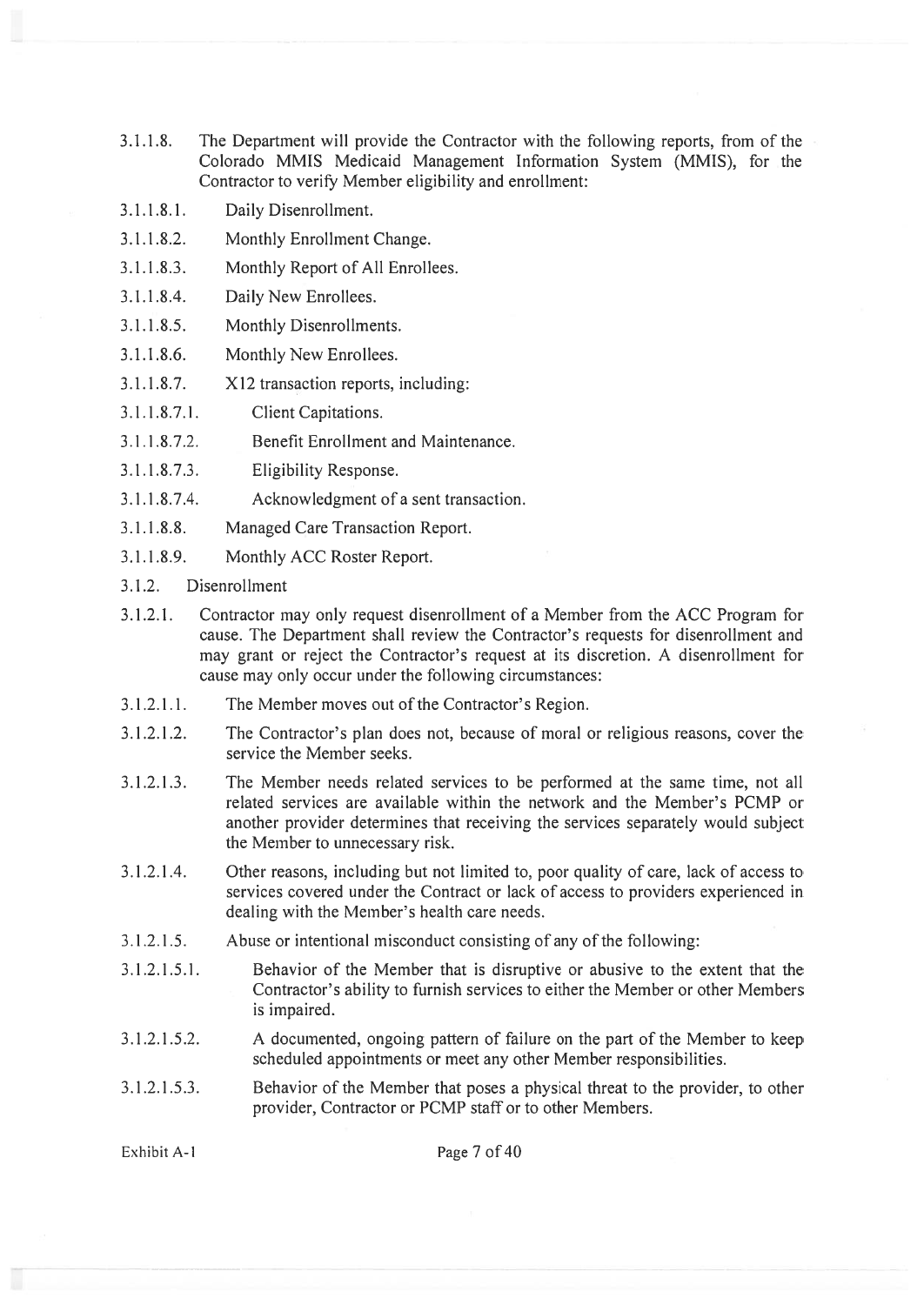- 3.1.2.1.5.4. The Contractor shall provide one oral warning, to any Member exhibiting abusive behavior or intentional misconduct, stating that continuation of the behavior or misconduct will result in <sup>a</sup> reques<sup>t</sup> for disenroliment. If the Member continues the behavior or misconduct after the oral warning, the Contractor shall send <sup>a</sup> written warning that the continuation of the behavior or misconduct will result in disenrollment from the Contractor's plan. The Contractor shall send <sup>a</sup> copy of the written warning and <sup>a</sup> written repor<sup>t</sup> of its investigation into the behavior, to the Department, no less than thirty (30) days prior to the disenrollment. If the Member's behavior or misconduct poses an imminent threat to the provider, to other provider, Contractor or PCMP staff or to other Members, the Contractor may reques<sup>t</sup> an expedited disenroliment after it has provided the Member exhibiting the behavior or misconduct an oral warning.
- 3.1.2.1.5.4.1. DELIVERABLE: Written warning and written repor<sup>t</sup> of abusive behavior or intentional misconduct.
- 3.1.2.1.5.4.2. DUE: No less than thirty (30) days prior to disenroilment unless the Department approves expedited disenroilment.
- 3.1.2.1.6. The Member commits fraud or knowingly furnishes incorrect or incomplete information on applications, questionnaires, forms or statements submitted to the Contractor as par<sup>t</sup> of the Member's enrollment in the Contractor's plan.
- 3.1 .2.1 .7. Any other reason determined to be acceptable by the Department.
- 3.1 .2.2. Disenrollment for cause shall not include disenroilment because of:
- 3.1.2.2.1. Adverse changes in the Member's health status.
- 3.1.2.2.2. Change in the Member's utilization of medical services.
- 3.1.2.2.3. The Member's diminished mental capacity.
- 3.1.2.2.4. Any behavior of the Member resulting from the Member's special needs, as determined by the Department, unless those behaviors seriously impair the Contractor's ability to furnish services to that Member or other Members.
- 3.1.2.2.5. Receipt of Medicare coverage at any time following the end of the Initial Phase.
- 3.1.2.3. The Department may select to disenroll any Member at the Department's sole discretion. If the Department selects to disenroll <sup>a</sup> Member, the Department may reenroll that same Member with the Contractor at any time or with any other RCCO if the Member now resides within that other RCCO's Region.
- 3.1.2.4. The Department may disenroll any Member, who requests disenroliment, in its sole discretion.
- 3.1.2.5. The Department may disenroll <sup>a</sup> Member from the ACC Program upon that Member's request. A Member may reques<sup>t</sup> disenrollment, and the Department may gran<sup>t</sup> the Member's request:
- 3.1.2.5.1. For cause, at any time. A disenroliment for cause may occur under the following circumstances:
- 3.1 .2.5.1.1. The Member moves out of the Contractor's service area.

Exhibit A-1 Page 8 of 40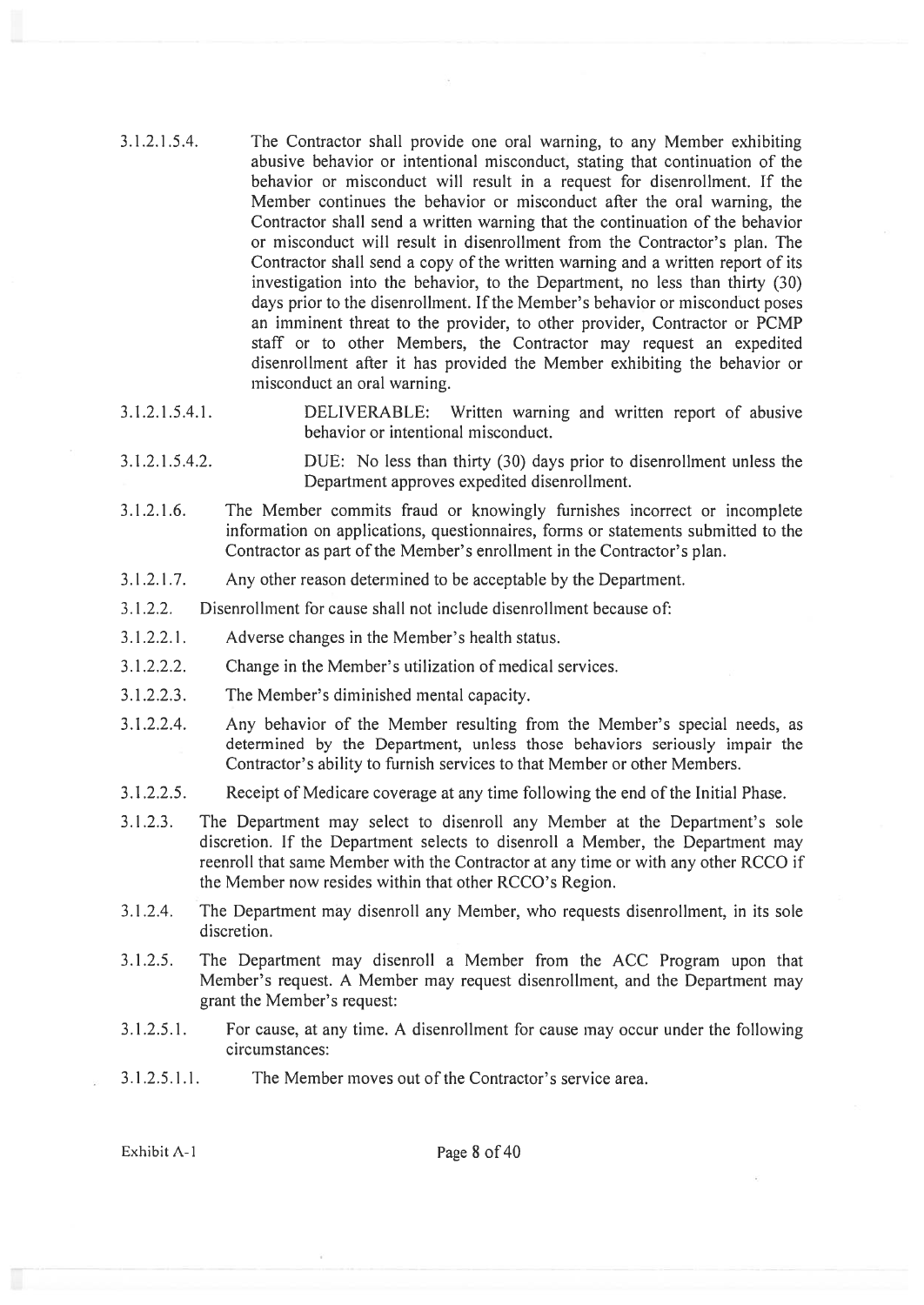- 3.1.2.5.1.3. The Member needs related services (for example, <sup>a</sup> caesarean section and <sup>a</sup> tubal ligation) to be performed at the same time, not all related services are available within the network and the Member's PCMP or another physician determines that receiving the services separately would subject the Member to unnecessary risk.
- 3.1.2.5.1.4. Administrative error on the par<sup>t</sup> of the Department or its designee or the Contractor including, but not limited to, system error.
- 3.1.2.5.1.5. Poor quality of care, as documented by the Department.
- 3.1.2.5.1.6. Lack of access to covered services, as documented by the Department.
- 3.1.2.5.1.7. Lack of access to Providers experienced in dealing with the Member's health care needs.
- 3.1.2.5.2. Without cause, at any time during the ninety (90) days following the date of the Member's initial enrollment with the Contractor.
- 3.1.2.5.2.1. A Member may reques<sup>t</sup> disenrollment, without cause, at least once every twelve (12) months after the first ninety (90) day period.
- 3.1.2.5.2.2. A Member may reques<sup>t</sup> disenrollrnent, without cause, upon automatic reenrollment under 42 CFR 438.56(g), if the temporary loss of Medicaid eligibility has caused the recipient to miss the annual disenrollment opportunity.
- 3.1.2.6. The Department may reenroll with the Contractor any Member who was disenrolled solely because the Member lost eligibility for Medicaid benefits and the loss was for <sup>a</sup> period of sixty (60) days or less.
- 3.1.2.7. In the event that the Department grants <sup>a</sup> reques<sup>t</sup> for disenrollment, either from the Contractor or from a Member, the effective date of that disenrollment shall be no later than the first day of the second month following the month in which the Member or Contractor files the request. If the Department fails to either approve or deny the reques<sup>t</sup> in this timeframe, the reques<sup>t</sup> shall be considered approved.
- 3.1.2.8. The Contractor shall have written policies that comply with the requirements of Exhibit C, Member Rights and Protections.

# 3.2. CLIENT CONTACT RESPONSIBILITIES

- 3.2.1. All materials that the Contractor creates for distribution to any Client or Member shall be culturally and linguistically appropriate to the recipient.
- 3.2.1.1. All materials shall be written in English and Spanish, or any other prevalent language, as directed by the Department or as required by 42 CFR 438. The Contractor shall notify all Members and potential Members of the availability of alternate formats for the information, as required by 42 CFR 438.10, and how to access such information.
- 3.2.1.1.1. The Contractor shall conduct <sup>a</sup> community needs assessment to determine which cultural communities are represented in the Medicaid population in the Contractor's Region, in sufficient numbers to require custom Member materials specific to that cultural tradition.

Exhibit A-1 Page 9 of 40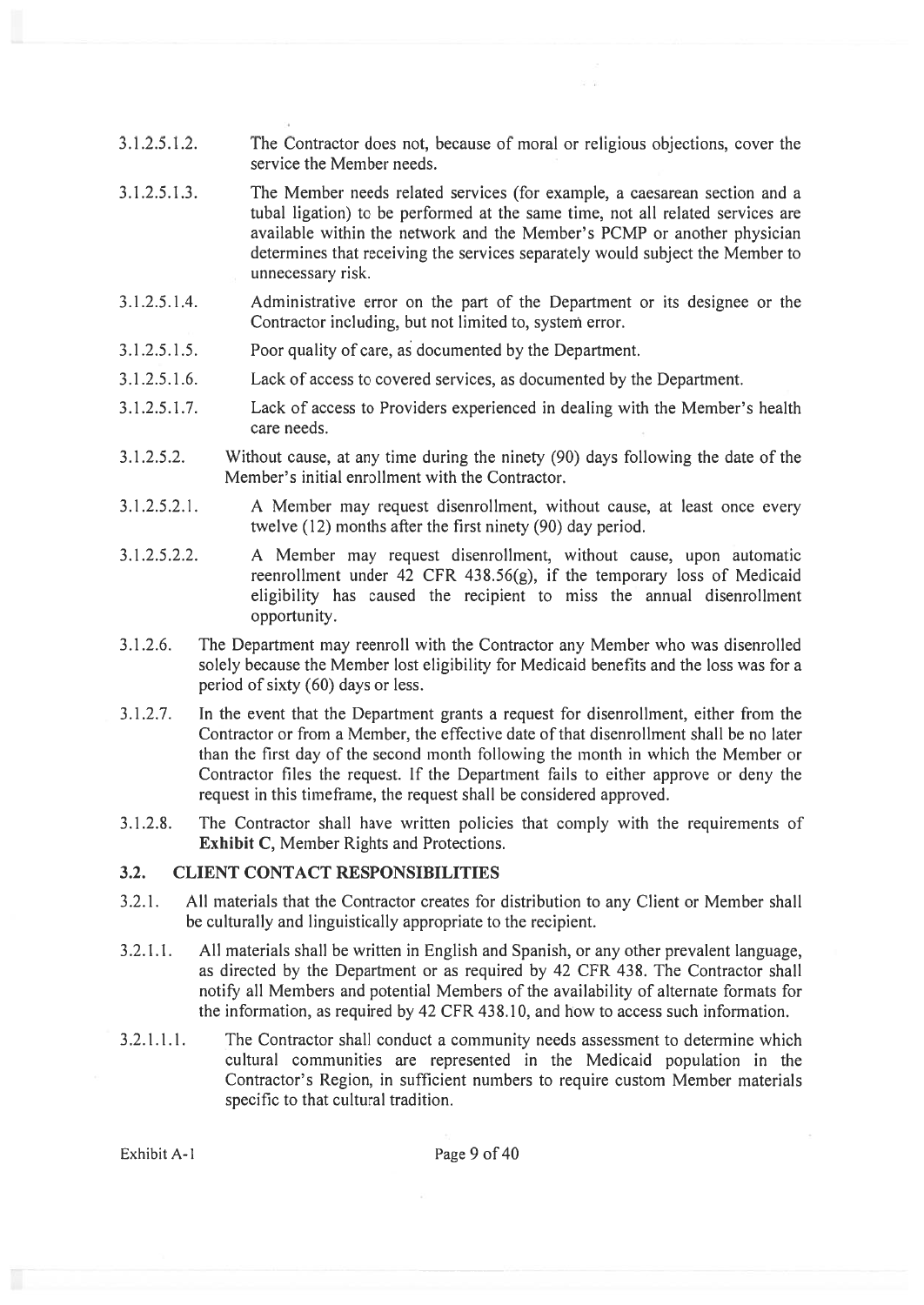- 3.2.1.2. All materials shall be written in easy to understand language and shall comply with all applicable requirements of 42 CFR 438.10.
- 3.2.1.3. The Contractor shall submit all materials to the Department at least ten (10) Business Days prior to the Contractor printing or disseminating such materials to any Member or Client, unless the Department approves <sup>a</sup> shorter submission deadline. The Department may review any materials and reserves the right to require changes or redrafling of the document as the Department determines necessary to ensure that the language is easy to understand. The Contractor shall make any required changes to the materials. Once <sup>a</sup> change is made to the materials, the Contractor shall not use any prior versions of the materials in any distribution to any Client or Member, unless the Department gives express written consent. This submission requirement shall not apply to items that are directed toward and addressed to individual Members.
- 3.2.1.3.1. DELIVERABLE: Updated client materials including changes required by the Department.
- 3.2.1.3.2. DUE: Thirty (30) days from the reques<sup>t</sup> by the Department to make <sup>a</sup> change.
- 3.2.2. Using the Department provided data on all ACC members, the Contractor shall assist any ACC member who calls by providing them with contact information for their RCCO and their PCMP if they have one. If the member does not have <sup>a</sup> PCMP, the Contractor shall assist the client in identifying <sup>a</sup> PCMP and making that selection with the enrollment broker.
- 3.2.3. The Contractor shall create the following materials during the Start-Up Phase:
- 3.2.3.1. A section of the Department's ACC Program Member Handbook, that describes the Contractor's roles, responsibilities and functions that suppor<sup>t</sup> the ACC Program, how to access the Contractor's care coordination services and relevant telephone numbers and website addresses. The information in this section shall be specific to the Contractor's Region. The Contractor shall also make Braille and audio versions of this Member Handbook accessible to the Members within the Contractor's Region.
- 3.2.3.1.1. DELIVERABLES: ACC Program Member Handbook section specific to the Contractor's Region.
- 3.2.3.1.2. DUE: Thirty (30) days from the Contract's Effective Date.
- 3.2.3.2. A Directory of PCMPs
- 3.2.3.2.1. DELIVERABLES: PCMP Directory.
- 3.2.3.2.2. DUE: by the Go-Live Date and monthly by the first day of the month, unless extension is allowed by the Department.
- 3.2.4. Marketing
- 3.2.4.1. The Contractor shall not engage in any Marketing Activities, as defined in 42 CFR 438.104, during the Start-Up Phase or the Initial Phase.
- 3.2.4.2. During the Expansion Phase, the Contractor may engage in Marketing Activities at its discretion. The Contractor shall not distribute any marketing materials without the Department's approval.
- 3.2.4.2.1. The Contractor shall submit all materials relating to Marketing Activities to the Department's designee, and allow the Department's Night State Medical

Exhibit A-1 Page 10 of 40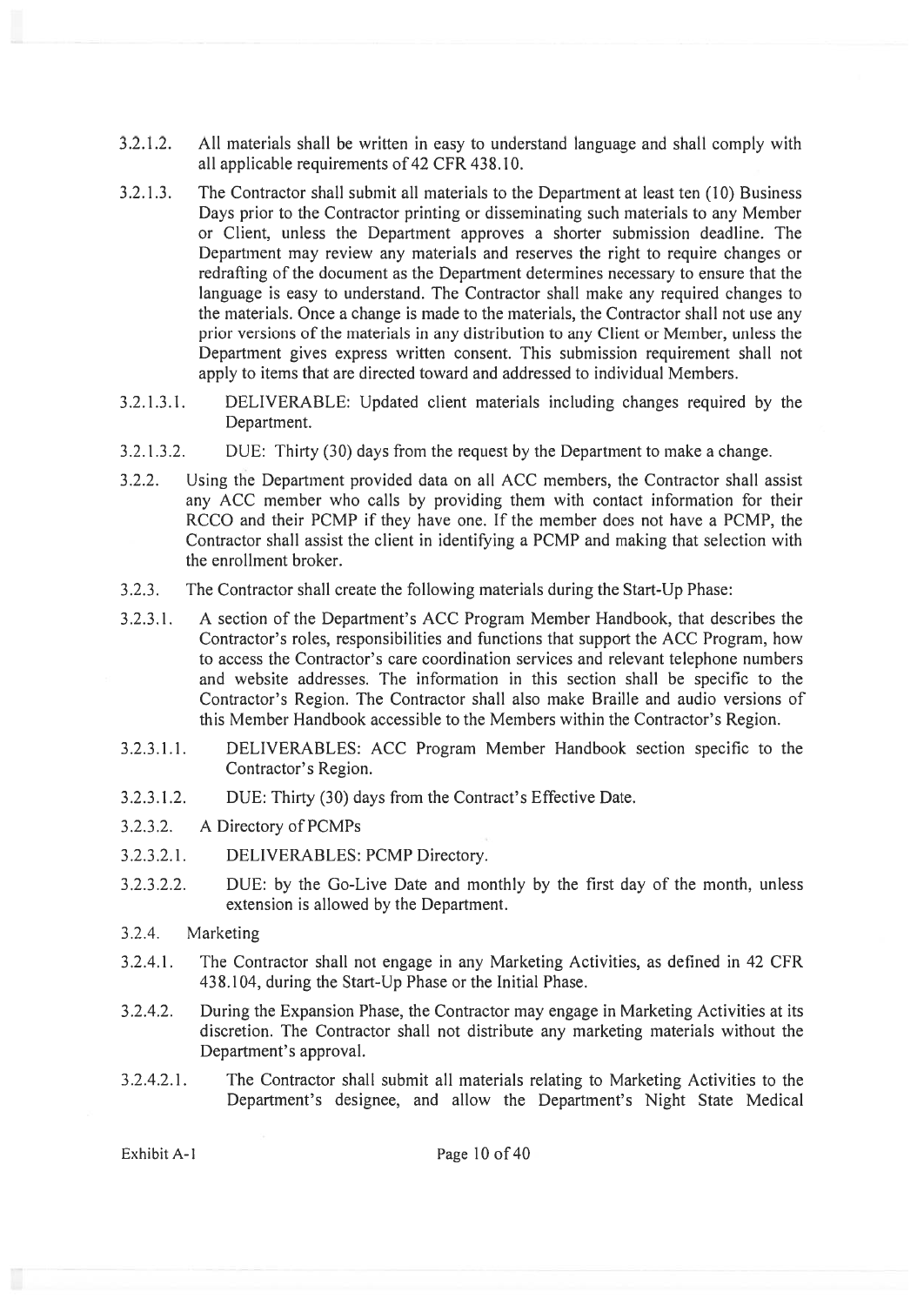Assistance and Services Advisory Council and the Department to review any materials the Contractor proposes to use in relation to its Marketing Activities before distributing any such materials. Based on this review, the Department may require changes to any materials before the Contractor may distribute those materials, or may disallow the use of any specific materials in its sole discretion.

- 3.2.4.2.2. The Contractor shall specify methods of assuring the Department that Marketing, including plans and materials, is accurate and does not mislead, confuse, or defraud the Members or the Department.
- 3.2.4.2.3. The Contractor shall distribute the materials to the entire service area.
- 3.2.4.2.4. The Contractor shall not seek to influence enrollment in conjunction with the sale or offering of any private insurance.
- 3.2.4.2.5. The Contractor and any Subcontractors shall not, directly or indirectly, engage in door-to-door, telephone, or other cold call marketing activities.
- 3.2.4.2.6. Marketing materials shall not contain any assertion or statement, whether written or oral, that the potential Member must enroll with the Contractor to obtain benefits or not to lose benefits.
- 3.2.4.2.7. Marketing Materials shall not contain any assertion or statement, whether written or oral, that the Contractor is endorsed by the Centers for Medicare and Medicaid Services, the Federal or State governmen<sup>t</sup> or similar entity.
- 3.2.4.3. The Contractor shall only engage in Marketing Activities in compliance with federal and state laws, regulations, policies and procedures.
- 3.2.5. Upon termination of <sup>a</sup> PCMP's agreemen<sup>t</sup> or participation with the Contractor, for any reason, the Contractor shall notify any Member, who has selected that PCMP, of that PCMP's termination, as required in 42 CFR  $438.10(f)(5)$ .
- 3.2.5.1. DELIVERABLE: Notice to Members of PCMP termination.
- 3.2.5.2. DUE: Fifteen (15) days from the notice of termination.

### SECTION 4.0 NETWORK STRATEGY

#### 4.1. PCMP NETWORK AND NETWORK DEVELOPMENT

- 4.1.1. The Contractor shall create, administer and maintain <sup>a</sup> network of PCMPs and other Medicaid providers, building on the current network of Medicaid providers, to serve the needs of its Members.
- 4.1.1.1. The Contractor shall provide an Internet-based provider directory for Members and other users of the Contractor's web site. This Internet-based provider directory shall be searchable and allow for Members and other users to search for PCMPs.
- 4.1.2. The Contractor shall Document its relationship with and requirements for each PCMP in the Contractor's PCMP Network in <sup>a</sup> written contract with that PCMP.
- 4.1.3. The Contractor shall only enter into written contracts with PCMPs that meet the following criteria:
- 4.1.3.1. The PCMP practice and the individual PCMP are enrolled as <sup>a</sup> Colorado Medicaid provider.

Exhibit A-1 Page 11 of 40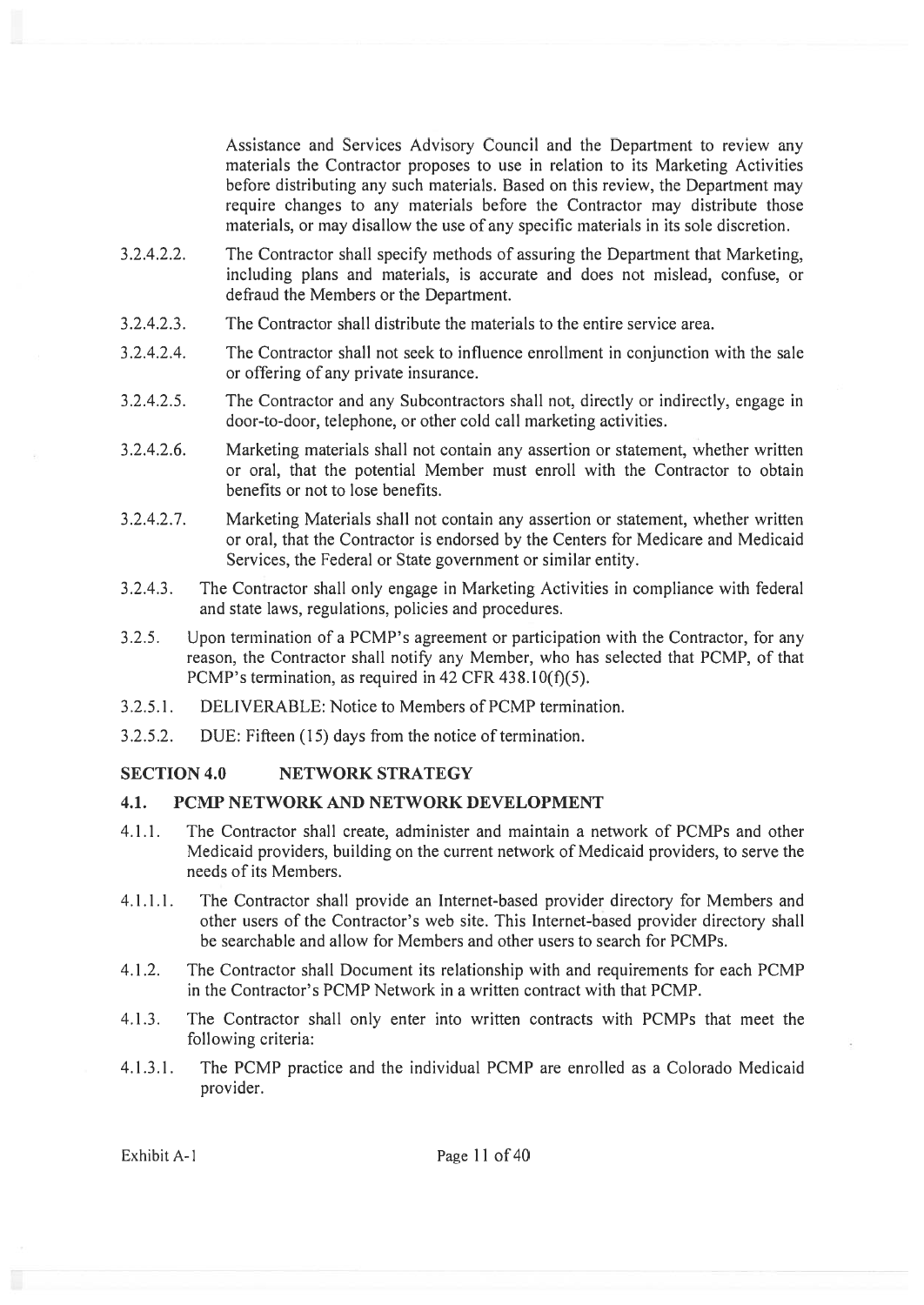- 4.1.3.2. The PCMP practice and the individual PCMP, as applicable, are currently licensed by the Colorado Board of Nursing or Board of Medical Examiners to practice medicine in the State of Colorado.
- 4.L3.3. The individual PCMP shall act as the primary care provider for <sup>a</sup> Member and is capable of providing <sup>a</sup> majority of that Member's comprehensive primary, preventative and urgen<sup>t</sup> or sick care.
- 4.1.3.4. The PCMP practice is certified by the Department as <sup>a</sup> provider in the Medicaid and CHP+ Medical Homes for Children Program or the PCMP practice is <sup>a</sup> Federally Qualified Health Center, <sup>a</sup> Rural Health Clinic, clinic or other group practice with <sup>a</sup> focus on primary care, general practice, internal medicine, pediatrics, geriatrics or obstetrics and gynecology.
- 4.1.3.5. The PCMP meets all additional criteria in Exhibit B.
- 4.1.3.6. The Contractor may not prohibit <sup>a</sup> PCMP from entering into <sup>a</sup> contract with another RCCO.
- 4.1.4. The Contractor shall ensure that its PCMP network is sufficient to meet the requirements for every Member's Access to Care, to serve all Member's primary care needs and allow for adequate Member freedom of choice amongs<sup>t</sup> PCMPs and providers during the Initial Phase and Expansion Phase.
- 4.1.5. The Contractor's network shall include Essential Community Providers and private forprofit and not-for-profit providers.
- 4.1 .6. The Contractor shall ensure that its network includes providers or PCMPs with the interest and expertise in serving the special populations that include, but are not limited to:
- 4.1.6.1. The physically or developmentally disabled.
- 4.1.6.2. Children and foster children.
- 4.1.6.3. Adults and the aged.
- 4.1.6.4. Non-English speakers.
- 4.1 .6.5. AwDC expansion population.
- 4.1 .6.6. Members with complex behavioral or physical health needs.
- 4.1.6.7. Members with Human Immunodeficiency Virus (HIV).
- 4.1.7. The Contractor's network shall provide the Contractor's Members with <sup>a</sup> meaningful choice in selecting <sup>a</sup> PCMP.
- 4.1.7.1. If <sup>a</sup> Member within the Contractor's Region selects <sup>a</sup> provider that has not entered into an agreemen<sup>t</sup> with the Contractor or another RCCO, the Contractor shall make an effort to enroll the provider.
- 4.1.7.1.1. The Contractor shall make an initial contact, through any method allowed by the Department and state and federal statutes, regulations policies or procedures, with the provider to attempt to enroll the provider in the Contractor's network.
- 4.1.7.1.2. If the Contractor is unsuccessful in its initial contact, then the Contractor shall make one (1) follow-up contact to attempt to enroll the provider in the Contractor's network.

Exhibit A-1 Page 12 of 40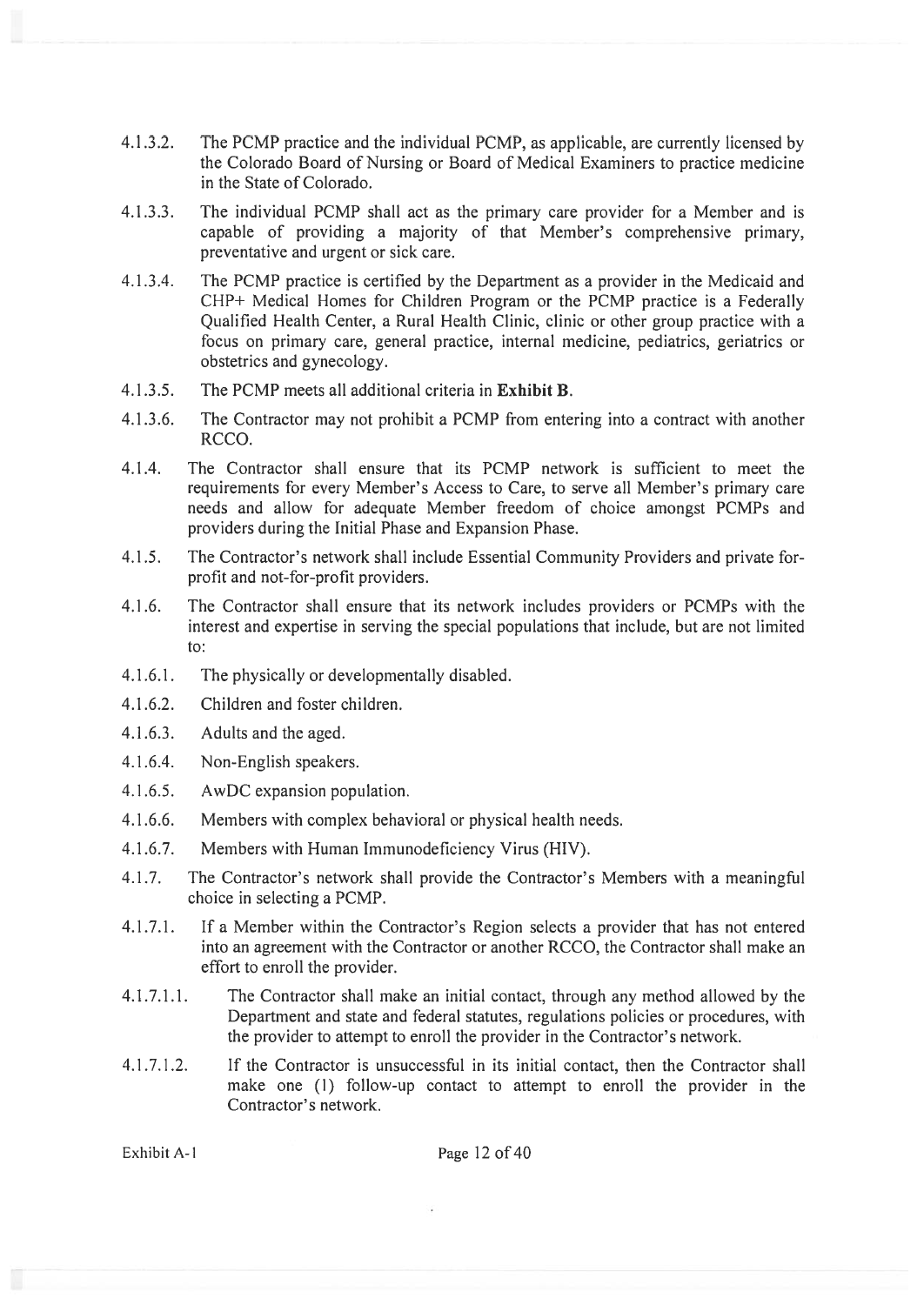- 4.1.8. The Contractor shall reasonably ensure that all providers and PCMPs in its network are aware of the requirement for <sup>a</sup> referral before <sup>a</sup> Member receives services from another provider.
- 4.1 .9. The Contractor shall maintain <sup>a</sup> Clinical Quality Improvement Services Department that makes use of extensive physician leadership, internal analytics capabilities, adoption of evidence-based guidelines and practice coaches. This Clinical Quality Improvement Services Department will work to improve performance, reduce unnecessary variation in care and improve workflow efficiencies consistent with the Contractor's overall philosophy and clinical initiatives.

### 4.2. ACCESS-TO-CARE STANDARDS

- 4.2.1. The Contractor's PCMP Network shall have <sup>a</sup> sufficient number of PCMPs so that each Member has <sup>a</sup> PCMP and each Member has their choice of at least two (2) PCMPs within their zip code or within thirty (30) minutes of driving time from their location, whichever area is larger. For rural and frontier areas, the Department may adjust this requirement based on the number and location of available providers.
- 4.2.1.1. In the event that there are less than two  $(2)$  medical providers qualified to be a PCMP within the area defined in the prior paragraph for <sup>a</sup> specific Member, then the requirements of that paragraph shall not apply to that Member.
- 4.2.2. The Contractor's PCMP Network shall provide for extended hours on evenings and weekends and alternatives for emergency room visits for after-hours urgen<sup>t</sup> care. The Contractor will determine the appropriate requirements for the number of extended hours and weekend availability based on the needs of the Contractor's Region, and submit these requirements to the Department for approval. The Contractor shall assess the needs of the Contractor's Region on <sup>a</sup> regular basis, no less often than quarterly, and submit <sup>a</sup> reques<sup>t</sup> to the Department to adjust its requirements accordingly.
- 4.2.2.1. At <sup>a</sup> minimum, the Contractor's PCMP Network shall provide for twenty-four (24) hour <sup>a</sup> day availability of information, referral and treatment of emergency medical conditions.
- 4.2.3. The Contractor shall have <sup>a</sup> system to track Member access at the PCMP provider level, including requests for same-day care, requests for routine care and how long <sup>a</sup> Member must wait before an appointment is available. The Contractor shall provide this information in <sup>a</sup> mutually agreed reporting format and on <sup>a</sup> mutually agreed schedule.
- 4.2.4. The Contractor's PCMP Network shall be sufficient to ensure that appointments will be available to all Members:
- 4.2.4.1. Within forty-eight (48) hours of <sup>a</sup> Member's reques<sup>t</sup> for urgen<sup>t</sup> care.
- 4.2.4.2. Within ten (10) calendar days of <sup>a</sup> Member's reques<sup>t</sup> for non-urgent, symptomatic care.
- 4.2.4.3. Within forty-five (45) calendar days of <sup>a</sup> Member's reques<sup>t</sup> for non-symptomatic care, unless an appointment is required sooner to ensure the provision of screenings in accordance with the Department's accepted Early Periodic Screening, Diagnosis and Treatment (EPSDT) schedules.

Exhibit A-1 Page 13 of 40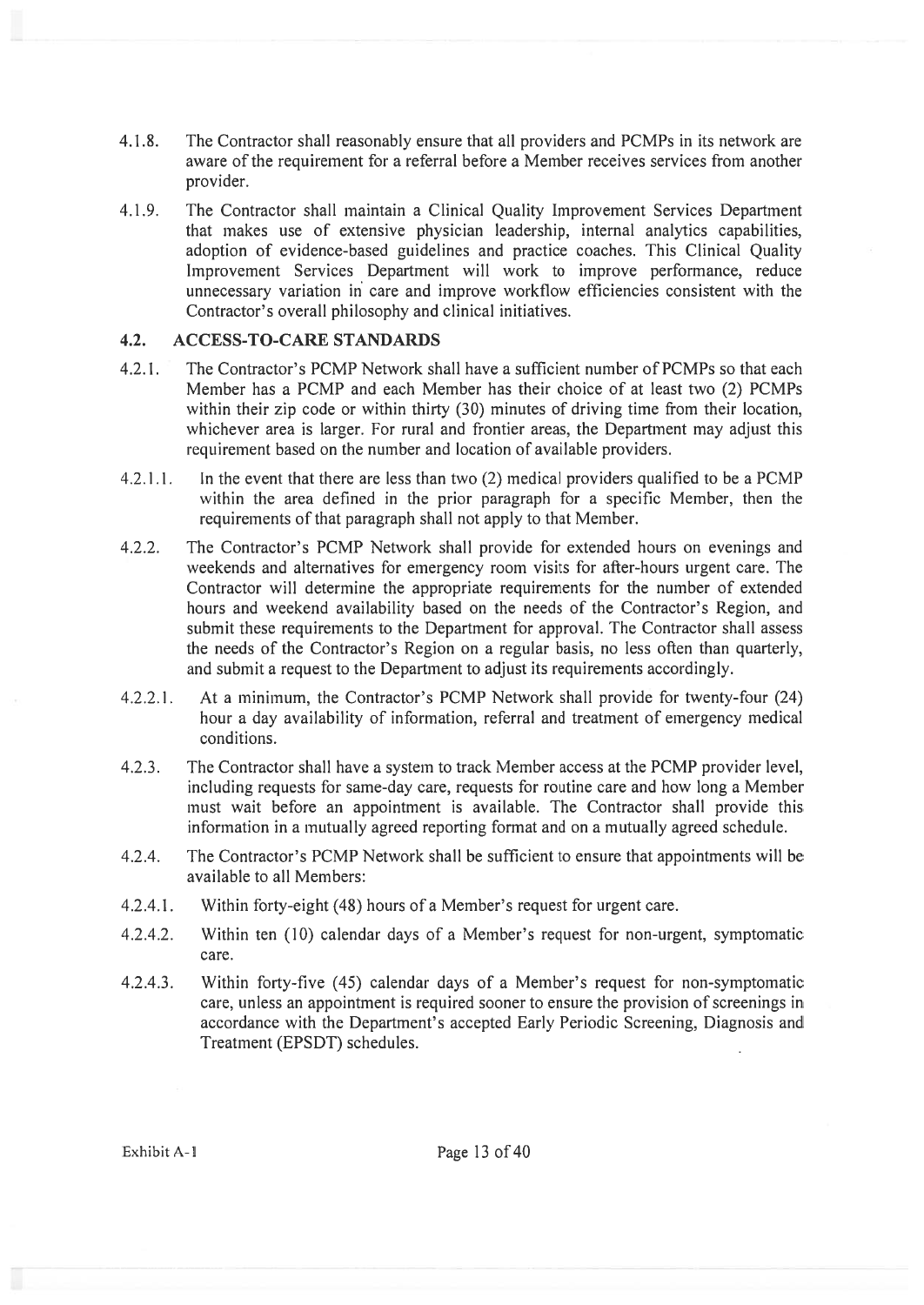- 4.2.5. The Contractor shall reasonably ensure that Members in the Contractor's Region have access to specialists and other Medicaid providers promptly with <sup>a</sup> referral and without compromising the Member's quality of care or health.
- 4.2.6. The Department shall reimburse any provider for a Member's emergency services as otherwise authorized by Medicaid regardless of whether the provider that furnished the services has <sup>a</sup> contract with the Contractor.

# 4.3. ONGOING NETWORK MANAGEMENT AND REGIONAL STRATEGY

- 4.3.1. The Contractor shall develop relationships with providers and other community resources in the Contractor's Region. The Contractor shall document its relationships with its informal network, including document its relationships with its informal network, including those providers and community resources, listing the names of the providers and resources, their area or areas of specialty and any other information requested by the Department. The Contractor shall provide updated documentation of its relationships, at least semiannually, once in December and once in June.
- 4.3.1 .1. DELIVERABLE: Provider and community resource relationship documentation.
- 4.3.1.2. DUE: Semiannually in December  $31<sup>st</sup>$  and June  $30<sup>th</sup>$ .
- 4.3.2. The Contractor shall create and document <sup>a</sup> communication plan to communicate with all providers, behavioral health managed care organizations and PCMPs in its network and other community resources with which it has relationships, and to promote communication amongst the providers.
- 4.3.2.1. The communication plan may include the following methods:
- 4.3.2.1.1. Assignment of providers to <sup>a</sup> specific provider relations consultant or point-ofcontact within the Contractor's organization.
- 4.3.2.1.2. Holding information sessions for interested providers at practice association meetings or conferences.
- 4.3.2.1.3. Providing orientation sessions for providers that are new to the Contractor's network.
- 4.3.2.1.4. Hosting forums for ongoing training regarding the ACC Program and services the Contractor offers.
- 4.3.2.1.5. Posting provider tools, trainings, informational material and the Contractor's contact details on the internet in easily accessible formats.
- 4.3.2.1.6. Developing standard communication intervals at which the Contractor will contact providers to maintain connection and lines of communication.
- 4.3.2.2. The Contractor shall distribute <sup>a</sup> network newsletter, on <sup>a</sup> quarterly basis, with tips and tools to promote continuous provider interest and involvement and includes, at <sup>a</sup> minimum:
- 4.3.2.2.1. Policy changes.
- 4.3.2.2.2. Upcoming training sessions.
- 4.3.2.2.3. Articles supporting program design for PCMPs in the ACC Program.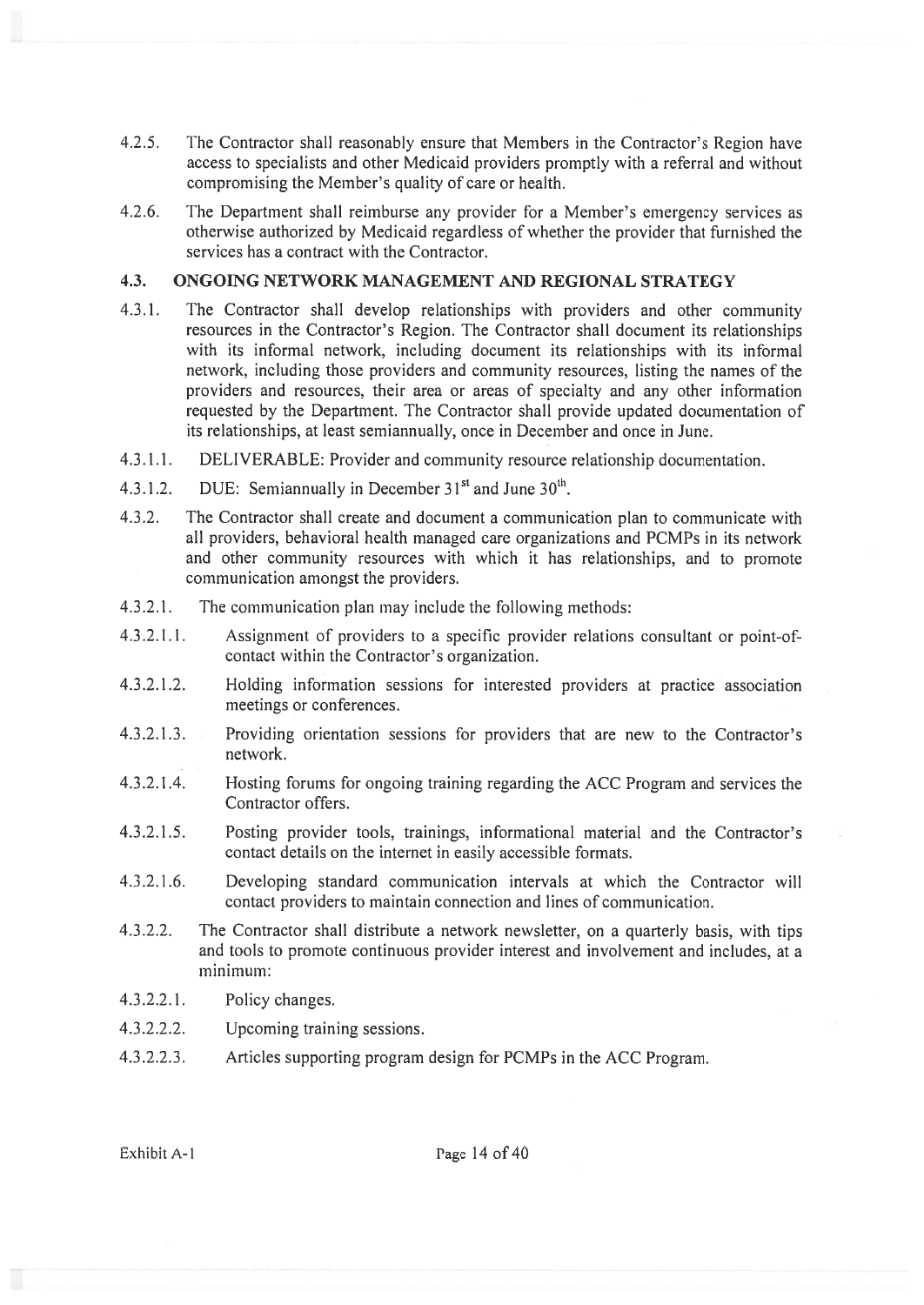- 4.3.2.3. The Contractor shall submit its initial communication plan for the Department's review. The Contractor shall submit any significant changes to the Communication plan for the Department's review and approval.
- 4.3.2.3.1. DELIVERABLE: Communication plan.
- 4.3.2.3.2. DUE: Ten (10) days from the Contract's Effective Date for the initial communication plan and thirty (30) days from the date of any change for an updated communication plan.
- 4.3.2.4. The Contractor shall submit an annual communication plan for the Department's review. In addition, the Contractor shall submit any significant changes to the Communication plan for the Department's review and approval prior to implementation.
- 4.3.2.4.1. DELIVERABLE: Annual communication plan.
- 4.3.2.4.2. DUE: Annually on July  $1<sup>st</sup>$  and thirty (30) days from the date of any change for an updated communication plan.
- 4.3.3. The Contractor shall create an expansion plan that will describe how it will expand its network to accommodate the increased Members enrolled during the Expansion Phase. The Contractor shall deliver this expansion plan to the Department within ninety (90) days of the Contract's Effective Date. The Department may direct changes to the plan if it believes the expansion plan is insufficient.
- 4.3.3.1. DELIVERABLE: Expansion plan.
- 4.3.3.2. DUE: Ninety (90) days from the Contract's Effective Date.
- 4.3.4. The Contractor shall update the expansion plan to address any reques<sup>t</sup> by the Department and resubmit the updated expansion plan to the Department within ten (10) days of the Department's request for changes.
- 4.3.4.1. DELIVERABLE: Updated expansion plan.
- 4.3.4.2. DUE: Ten (10) days from the Department's reques<sup>t</sup> for <sup>a</sup> change.
- 4.3.5. The Contractor shall assess the adequacy of its PCMP network by using, at <sup>a</sup> minimum, all of the following measures and processes:
- 4.3.5.1. Reports of network gaps as identified by providers, Members, and other stakeholders in regular meetings, or routine email communications to the Contractors care managemen<sup>t</sup> or call center staff.
- 4.3.5.2. Create and maintain geographic mapping of provider locations and determine travel distance, travel time, provider density per zip code, and population demands by specialty type.
- 4.3.5.3. Review of referrals monthly to track and trend network gaps by aid category, county/zip code, or specialty.
- 4.3.5.4. Time from referral reques<sup>t</sup> to appointment time by PCMP and by specialist, with prior Medicaid network performance as <sup>a</sup> baseline to be improved upon.
- 4.3.5.5. Feedback from the Contractor's physician recruitment, Provider Relations and Contracting Department staff that particular specialties are not available in <sup>a</sup>

Exhibit A-1 Page 15 of 40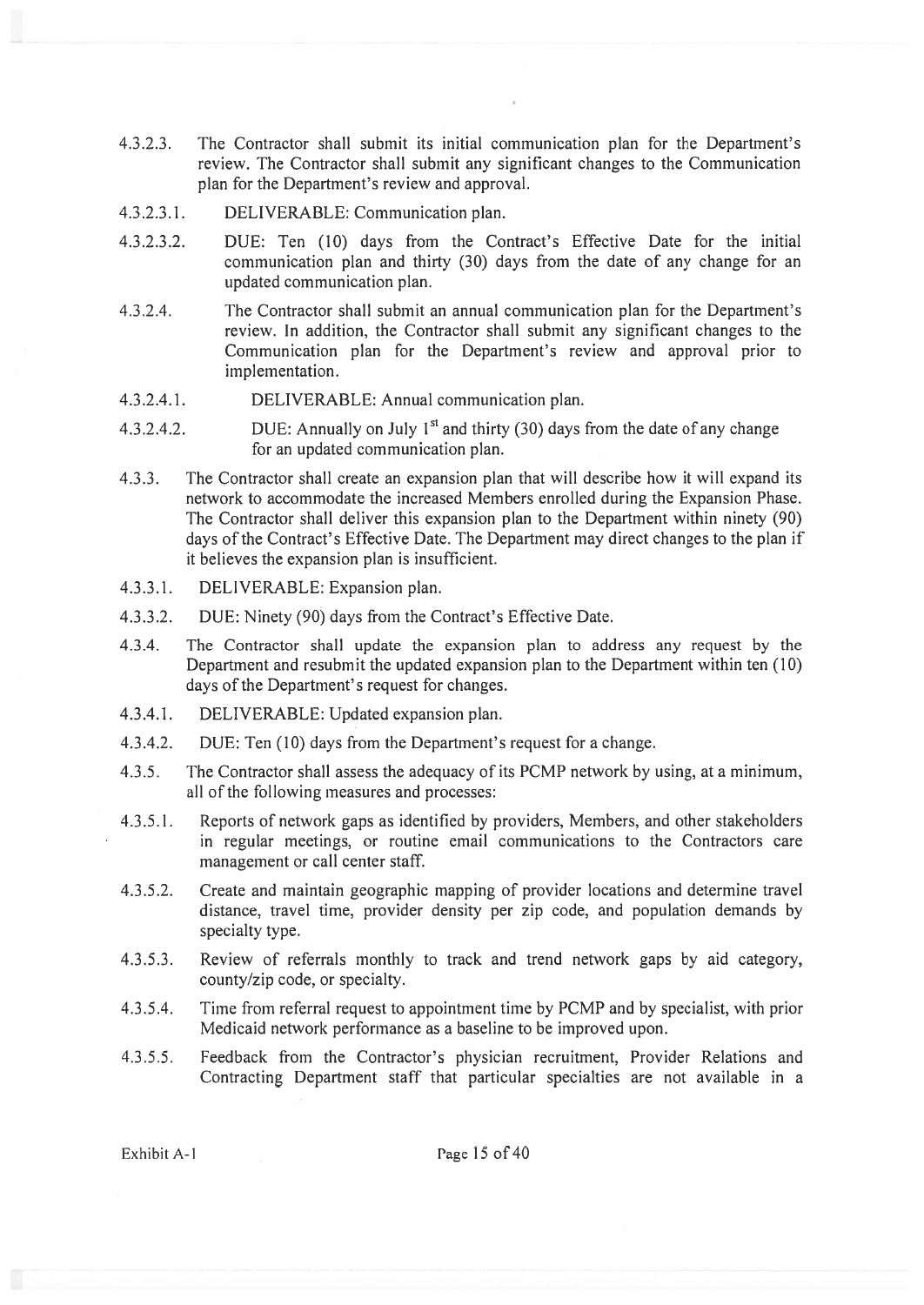geographic area, or are not willing to contract with the Contractor and the reasons why.

4.3.5.6. The Third Next Available Appointment measure, as defined by the federal Department of Health and Human Services, Agency for Healthcare Research and Quality.

### SECTION 5.0 PROVIDER SUPPORT

### 5.1. ADMINISTRATIVE SUPPORT

- 5.1.1. The Contractor shall make all of the providers in its network aware of Colorado Medicaid programs, policies and processes within one (1) month of executing <sup>a</sup> contract with <sup>a</sup> that provider.
- 5.1.1.1. This information shall include, but is not limited to, information regarding all of the following:
- 5.1.1.1.1. Benefit packages and coverage policies.
- 5.1.1.1.2. Prior authorization referral requirements.
- 5.1.1.1.3. Claims and billing procedures.
- 5.1.1.1.4. Eligibility and enrollment processes.
- 5.1.1.1.5. Other operational components of service delivery.
- 5.1.1.2. This information shall be delivered to providers during direct contact at meetings, forums, training sessions or seminars, or through any method of mailing, as defined in 10 C.C.R. 2505-10 §8.050.
- 5.1.1.3. The Contractor shall submit all formal policy and procedure documents and plans for provider suppor<sup>t</sup> to the Department for review. The Department may reques<sup>t</sup> changes to the formal policy and procedure documents or plans for direct contact, and the Contractor shall make the changes and deliver the updated documents or plans to the Department.
- 5.1.1.3.1. DELIVERABLE: All information documents and direct provider contact plans.
- 5.1.1.3.2. DUE: Ten 10) days from the date the documents or plans are requested by the Department; and ten (10) days from the reques<sup>t</sup> by the Department to make <sup>a</sup> change for updated documents.
- 5.1.2. The Contractor shall make informational and educational materials available to providers regarding the roles that the Department, the Contractor and other Department contractors and partners play in the Colorado Medicaid system. These other Department contractors and partners shall include, at <sup>a</sup> minimum all of the following:
- 5.1.2.1. The Statewide Data Analytics Contractor (SDAC).
- 5.1.2.2. The Department's enrollment broker.
- 5.1.2.3. The State's Medicaid fiscal agent.
- 5.1.2.4. The Department's utilization managemen<sup>t</sup> contractor.
- 5.1.2.5. The Department's managed care ombudsman.

Exhibit A-1 Page 16 of 40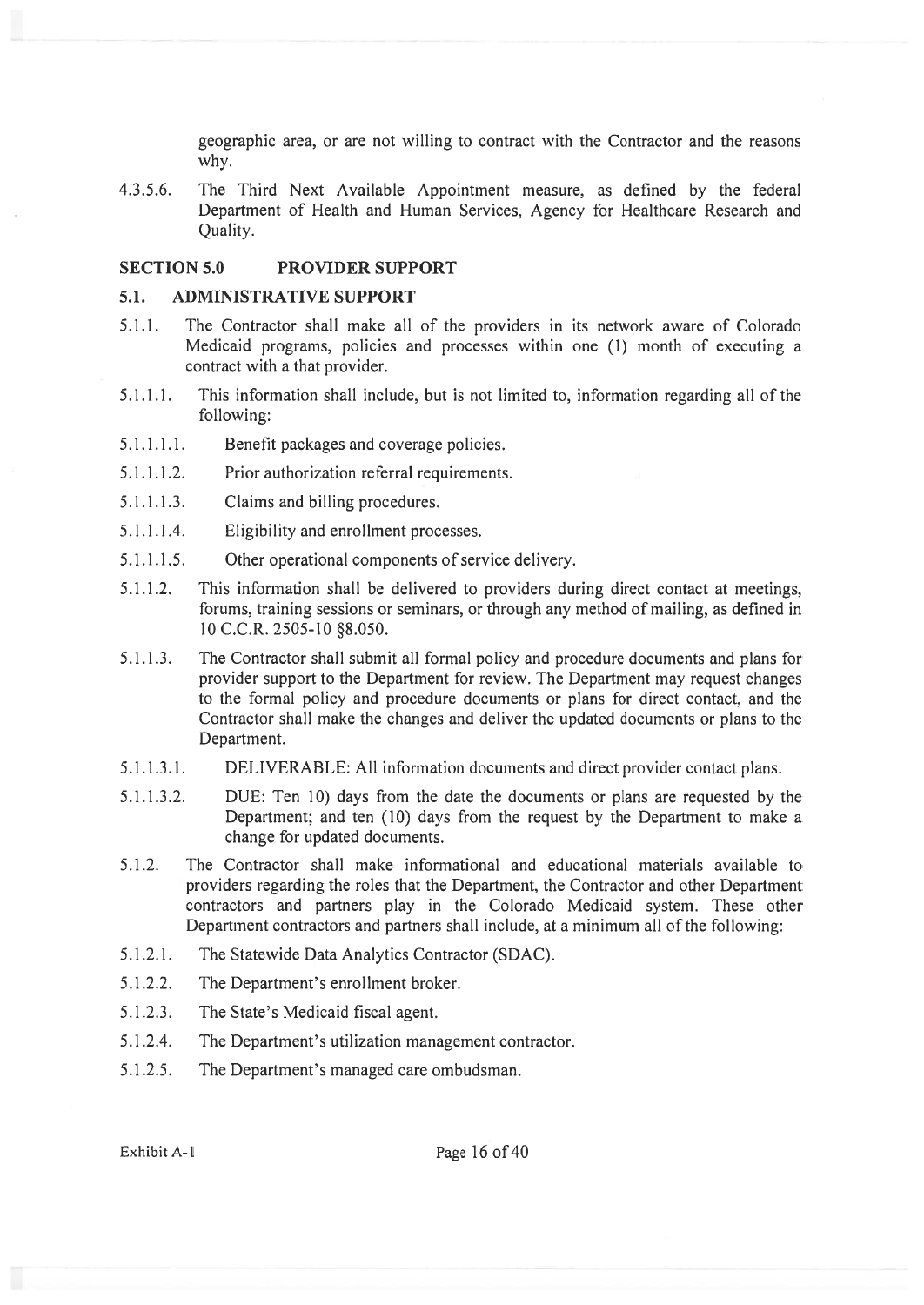- 5.1.2.6. The county departments of human and social services for the counties in the Contractor's Region.
- 5.1.2.7. The Community-Centered Boards and Single Entry Point agencies.
- 5.1.3. The Contractor shall act as <sup>a</sup> liaison between the Department and its other contractors and partners and the providers. The Contractor shall assist providers in resolving barriers and problems related to the Colorado Medicaid systems, including, but not limited to all of the following:
- 5.1.3.1. Issues relating to Medicaid provider enrollment.
- 5.1.3.2. Prior authorization and referral issues.
- 5.1.3.3. Member eligibility and coverage policies.
- 5.1.3.4. PCMP designation problems.
- 5.1.3.5. PCMP Per Member Per Month (PMPM) payments.
- 5.1.4. Using the Department provided data on all ACC members, the contractor shall assist all ACC PCMPs (including those they are not contracted with), upon request, by providing information on the provider's ACC members and their member's RCCO assignments.

# 5.2. PRACTICE SUPPORT

- 5.2.1. The Contractor shall submit <sup>a</sup> Practice Support Plan, describing its annual activities, specific efforts to suppor<sup>t</sup> the integration of behavioral and primary care, and efforts to meet the needs of the AwDC population for Department review and approval. These practice suppor<sup>t</sup> activities shall be directed at <sup>a</sup> majority of the PCMPs in the Contractor's Region and may range from disseminating <sup>a</sup> practice suppor<sup>t</sup> resource to its PCMP network to conducting formal training classes for PCMPs relating to practice support. These activities shall include at least one activity relating to each of the following topics:
- 5.2.1.1. Operational practice support.
- 5.2.1.2. Clinical tools.
- 5.2.1.3. Client or Member materials.
- 5.2.1.3.1. DELIVERABLE: Practice Support Plan.
- 5.2.1.3.2. DUE: Annually, within the first three (3) months of the state fiscal year.
- 5.2.2. The Department will provide the Contractor materials relating to behavioral health and the BHOs. The Contractor shall distribute these materials to all of the PCMPs in the Contractor's PCMP Network. The Department will direct the Contractor on the method for distributing these materials.
- 5.2.3. The Contractor shall offer suppor<sup>t</sup> to PCMPs and providers, which may include comprehensive guidance on practice redesign to providing assistance with practice redesign and performance-enhancing activities. The Contractor shall provide tools to the PCMPs and providers that may include any of the following:
- 5.2.3.1. Clinical Tools:
- 5.2.3.1.1. Clinical care guidelines and best practices.

Exhibit A-1 Page 17 of 40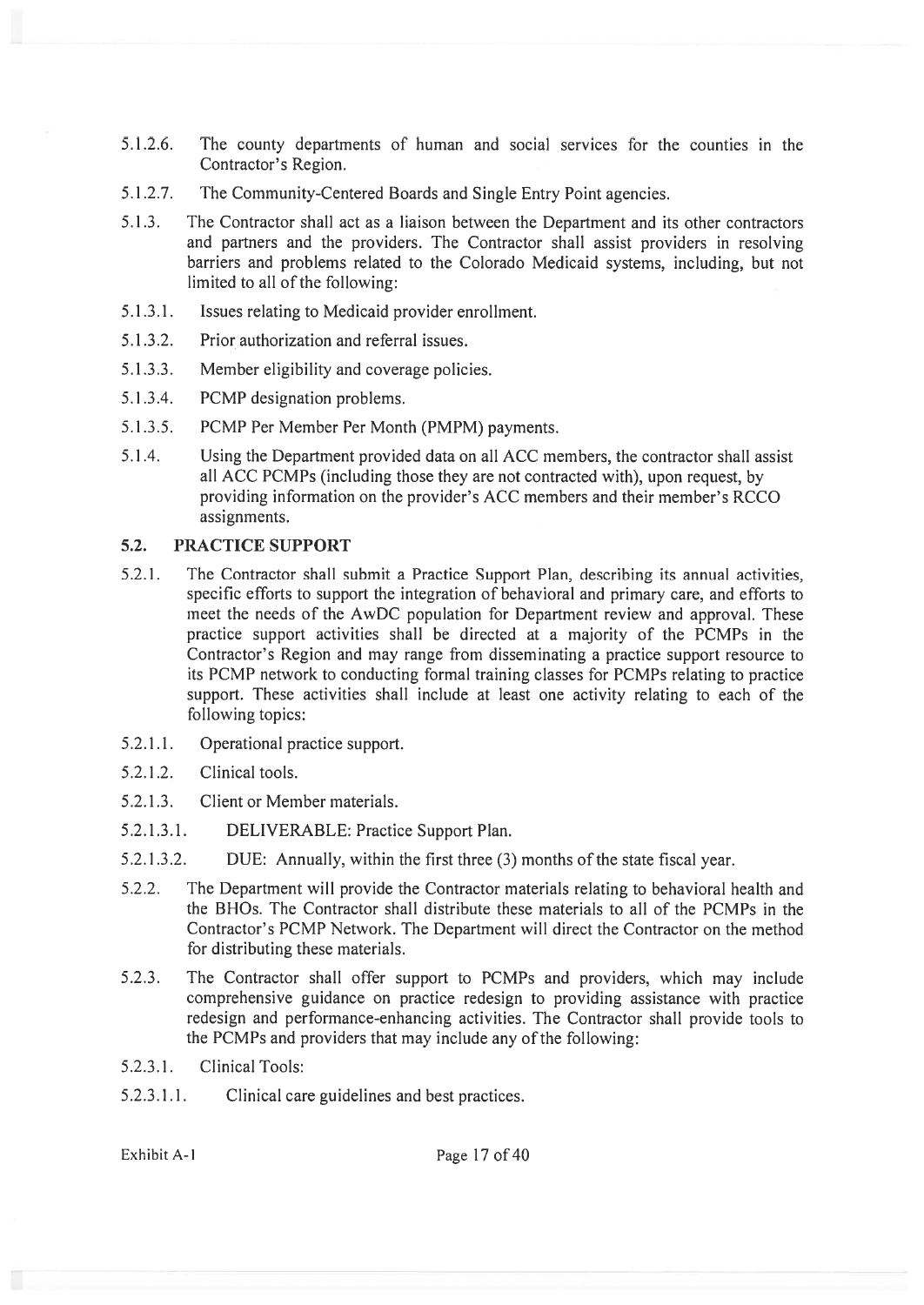- 5.2.3.1.2. Clinical screening tools, such as depression screening tools and substance use screening tools.
- 5.2.3.1.3. Health and functioning questionnaires.
- 5.2.3.1.4. Chronic care templates.
- 5.2.3.1.5. Registries.
- 5.2.3.2. Client Materials:
- 5.2.3.2.1. Client reminders.
- 5.2.3.2.2. Self-management tools.
- 5.2.3.2.3. Educational materials about specific conditions.
- 5.2.3.2.4. Client action plans.
- 5.2.3.2.5. Behavioral health surveys and other self-screening tools.
- 5.2.3.3. Operational Practice Support:
- 5.2.3.3.1. Guidance and education on the principles of the Medical Home.
- 5.2.3.3.2. Training on providing culturally competent care.
- 5.2.3.3.3. Training to enhance the health care skills and knowledge of supporting staff.
- 5.2.3.3.4. Guidelines for motivational interviewing.
- 5.2.3.3.5. Tools and resources for phone call and appointment tracking.
- 5.2.3.3.6. Tools and resources for tracking labs, referrals and similar items.
- 5.2.3.3.7. Referral and transitions of care checklists.
- 5.2.3.3.8. Visit agendas or templates.
- 5.2.3.3.9. Standing pharmacy order templates.
- 5.2.3.4. Data, Reports and Other Resources:
- 5.2.3.4.1. Expanded provider network directory.
- 5.2.3.4.2. Comprehensive directory of community resources.
- 5.2.3.4.3. Directory of other Department-sponsored resources, such as the managed care ombudsman and nurse advice line.
- 5.2.3.4.4. Link from main ACC Program website to the Contractor's website of centrally located tools and resources.
- 5.2.4. Provider Support Accessibility
- 5.2.4.1. The Contractor shall have an internet-accessible website that contains, at <sup>a</sup> minimum, all of the following:
- 5.2.4.1.1. General information about the ACC Program, the Contractor entity, the Contractor's role and purpose and the principles of <sup>a</sup> Medical Home.
- 5.2.4.1.2. A network directory listing providers and PCMPs with whom the Contractor has <sup>a</sup> contract, their contact information and provider characteristics such as gender, languages spoken, whether they are currently accepting new Medicaid clients and links to the provider's website if available.

Exhibit A-1 Page 18 of 40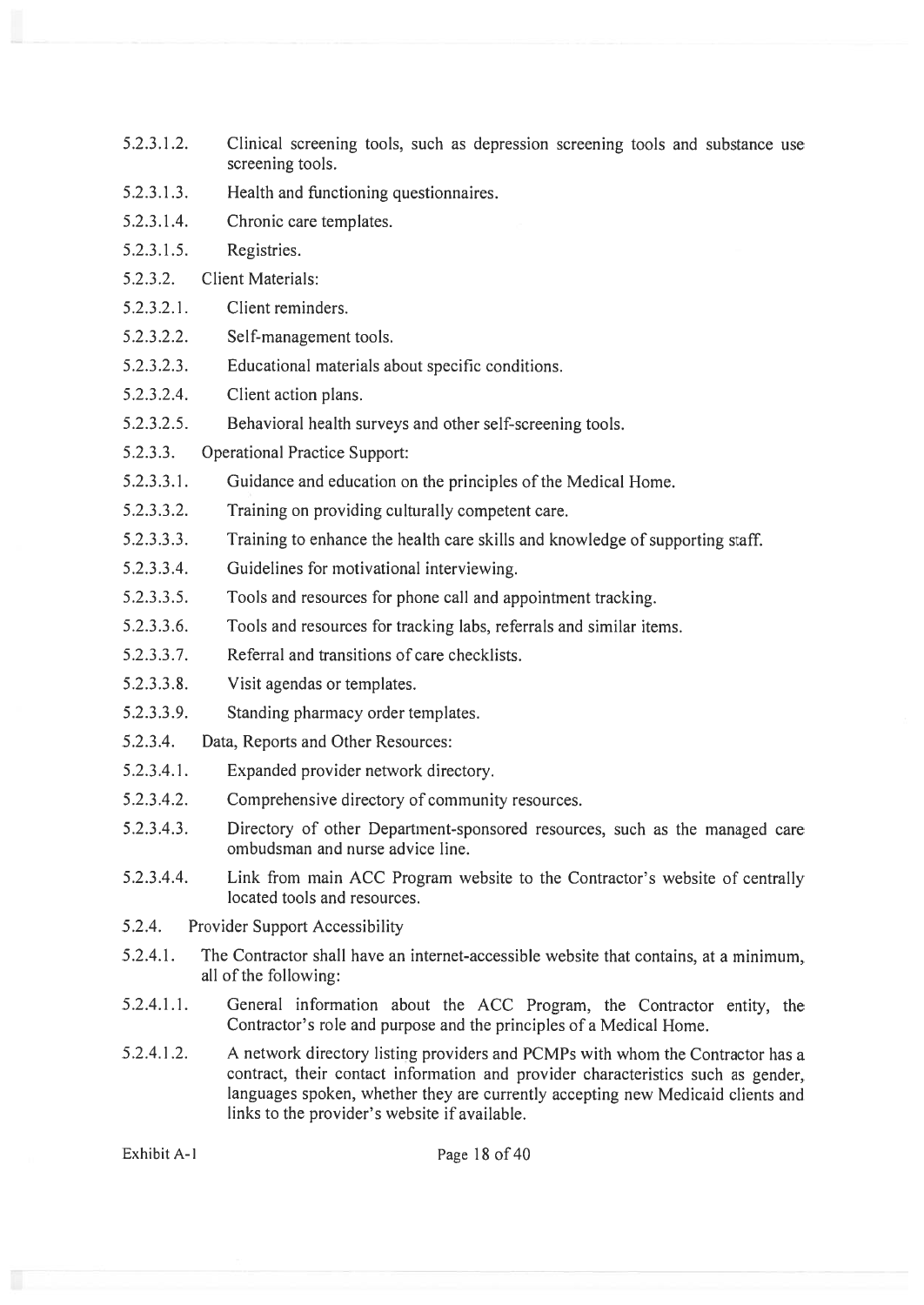- 5.2.4.1.3. A provider page or section that contains <sup>a</sup> description of the suppor<sup>t</sup> the Contractor offers to providers, an online library of available tools, screenings, clinical guidelines, practice improvement activities, templates, trainings and any other resources the Contractor has compiled.
- 5.2.4.1.4. A listing of immediately available resources to guide providers and their Members to needed community-based services, such as child care, food assistance, services supporting elders, housing, utility assistance and other nonmedical supports.
- 5.2.5. The Contractor shall provide individuals to act as Provider Relations Network Managers. These individuals shall, at <sup>a</sup> minimum:
- 5.2.5.1. Answer provider questions related to the ACC Program.
- 5.2.5.2. Address and resolve provider complaints.
- 5.2.5.3. Educate the providers on the issues and legal pitfalls of treating children in the legal custody of the state or any political subdivision thereof.
- 5.2.5.4. Communicate with the providers about the Contractor and the ACC Program.
- 5.2.6. The Contractor shall provide individuals to act as Quality Improvement Coaches to assist PCMPs with medical home skills, the transition of care process and clinical guidelines developed by the Contractor.
- 5.2.6.1. These Quality Improvement Coaches shall provide PCMPs with assistance on improving clinical and office systems and to improve and sustain clinical outcomes through the application of practice redesign techniques.
- 5.2.7. The Contractor shall facilitate provider education roundtables to its PCMPs on topics of interest to those PCMPs. The Contractor shall facilitate specific roundtables for PCMPs that treat Members with special needs.
- 5.2.8. The Contractor shall make available an array of practice supports, including, but not limited to:
- 5.2.8.1. Physician-led committees that adopt and disseminate evidence-based guidelines that then drive quality coaching efforts, analytic measurement of performance and structuring of incentives to encourage the desired performance on an individual and aggregate level.
- 5.2.8,2. Screening tools to evaluate <sup>a</sup> Member's medical and psychosocial status in order to assess the need for care managemen<sup>t</sup> services.
- 5.2.8.3. Web-based registries for use in the treatment of diabetes, heart/stroke, and asthma.
- 5.2.8.4. Training on patient centered medical home principles.
- 5.2.8.5. Guidance from transitions coaches on transition of care processes, checklists, and principles.
- 5.2.8.6. A Personal Health Picture tool that serves as <sup>a</sup> patient's personal health record to assist in self-management of chronic conditions.
- 5.2.8.7. Patient education materials on major medical conditions.
- 5.2.8.8. Online searchable provider directories in addition to assistance from Care Managers to guide providers on available resources.

Exhibit A-1 Page 19 of 40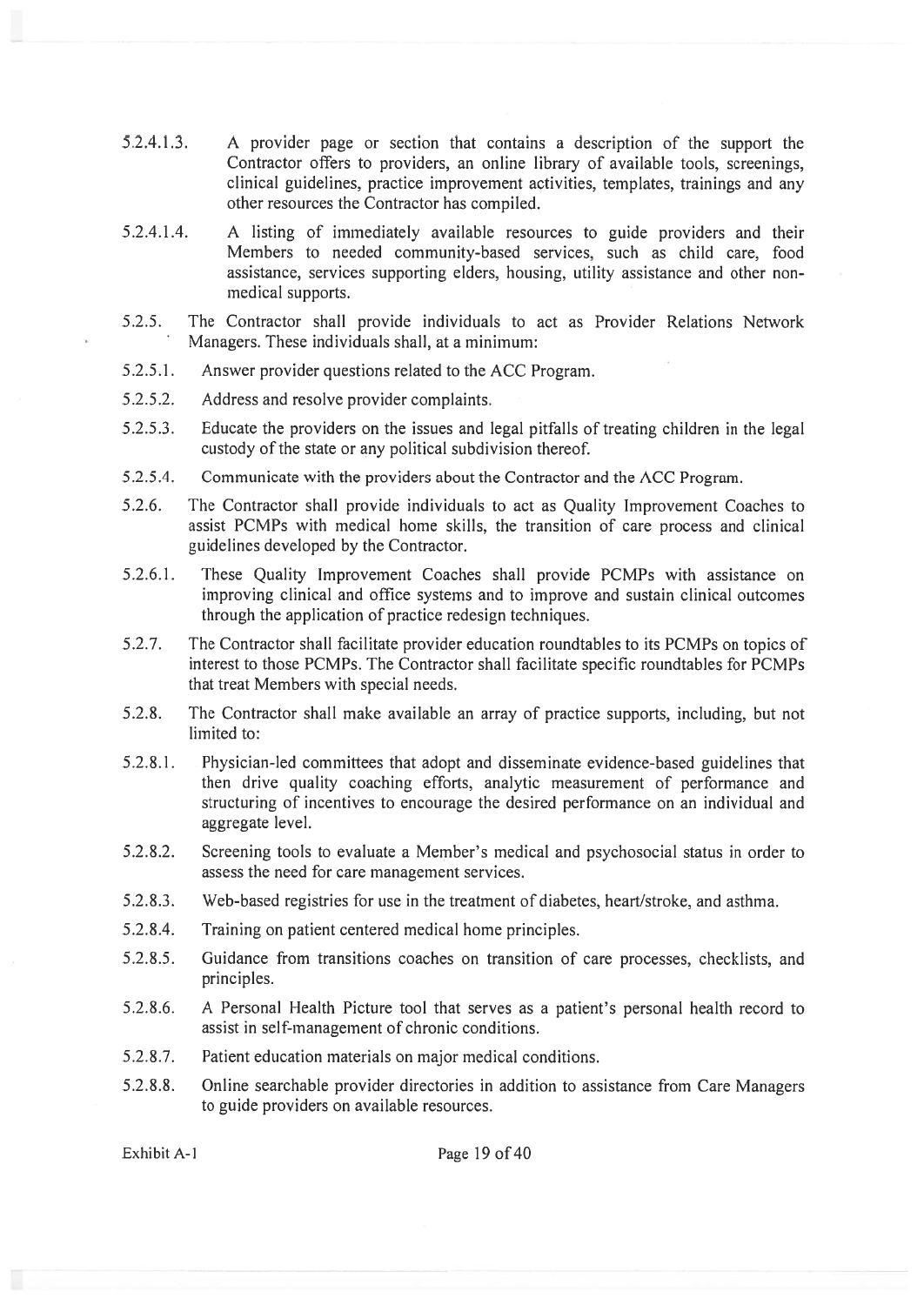- 5.2.8.9. Care management staff that can assist providers with identifying community resources and assisting Members in seeking those services.
- 5.2.9. The Contractor shall assist all PCMPs, and any providers with which it has <sup>a</sup> contractual relationship, in implementing electronic health records, meet the requirements for Meaningful Use under Medicare and Medicaid Programs; Electronic Health Record Incentive Program; Final Rule (42 CFR Parts 412, 413, 422 et al., and 42 CFR Part 492 et seq. also known as the "Meaningful Use Regulations") and allow for data aggregation across the Contractor's network through <sup>a</sup> health information exchange interface.
- 5.2.10. The Contractor shall provide interpreter services for all interactions with Members or Clients when there is no bilingual or multilingual Member of the Contractor available who speaks <sup>a</sup> language understood by <sup>a</sup> Member.
- 5.2.10.1. The Contractor may provide interpreter services for any PCMP in the Contractor's Region or any other provider with whom the Contractor has an agreemen<sup>t</sup> that the provider needs to interact with Members.

# 5.3. DATA ANALYSIS AND REPORTS

- 5.3.1. The Contractor shall provide reasonable network and care coordination data to the Department or to the SDAC at the Department's direction.
- 5.3.2. The Contractor shall access any reports, queries and searches it requires from the SDAC. The Contractor shall design any queries or searches it requires and interpret the results of the queries and searches it conducts.
- 5.3.2.1. The Contractor shall share with the PCMPs. the SDAC and the Department any specific findings or important trends discovered through the Contractor's analysis of the available data and information.
- 5.3.3. The Contractor shall educate and inform the PCMPs and providers about the data reports and systems available to the providers and the practical uses of the available reports.
- 5.3.4. The Contractor shall take appropriate action, based on the results of its searches, queries and analyses, to improve performance, target efforts on areas of concern and apply the information to make changes and improve the health outcomes of its members.
- 5.3.4.1. The Department may reques<sup>t</sup> that the Contractor repor<sup>t</sup> the results of any analysis it performs. At the Department's request, the Contractor shall repor<sup>t</sup> the results of the analyses it performed to the Department and what steps it intends to take based on those analyses. within ten (10) days of the Department's request. The Department may request additional information, that the Contractor perform further analyses or that the Contractor modify any steps it intends to take at the Department's sole discretion.

# SECTION 6.0 MEDICAL MANAGEMENT AND CARE COORDINATION

### 6.1. REFERRAL PROCESS ASSISTANCE

6.1.1. The Contractor shall ensure that all PCMPs with which it contracts are aware of and comply with the Department's referral requirements. These requirements include referring the PCMP's Members to specialty care as appropriate, providing the referring

Exhibit A-1 Page 20 of 40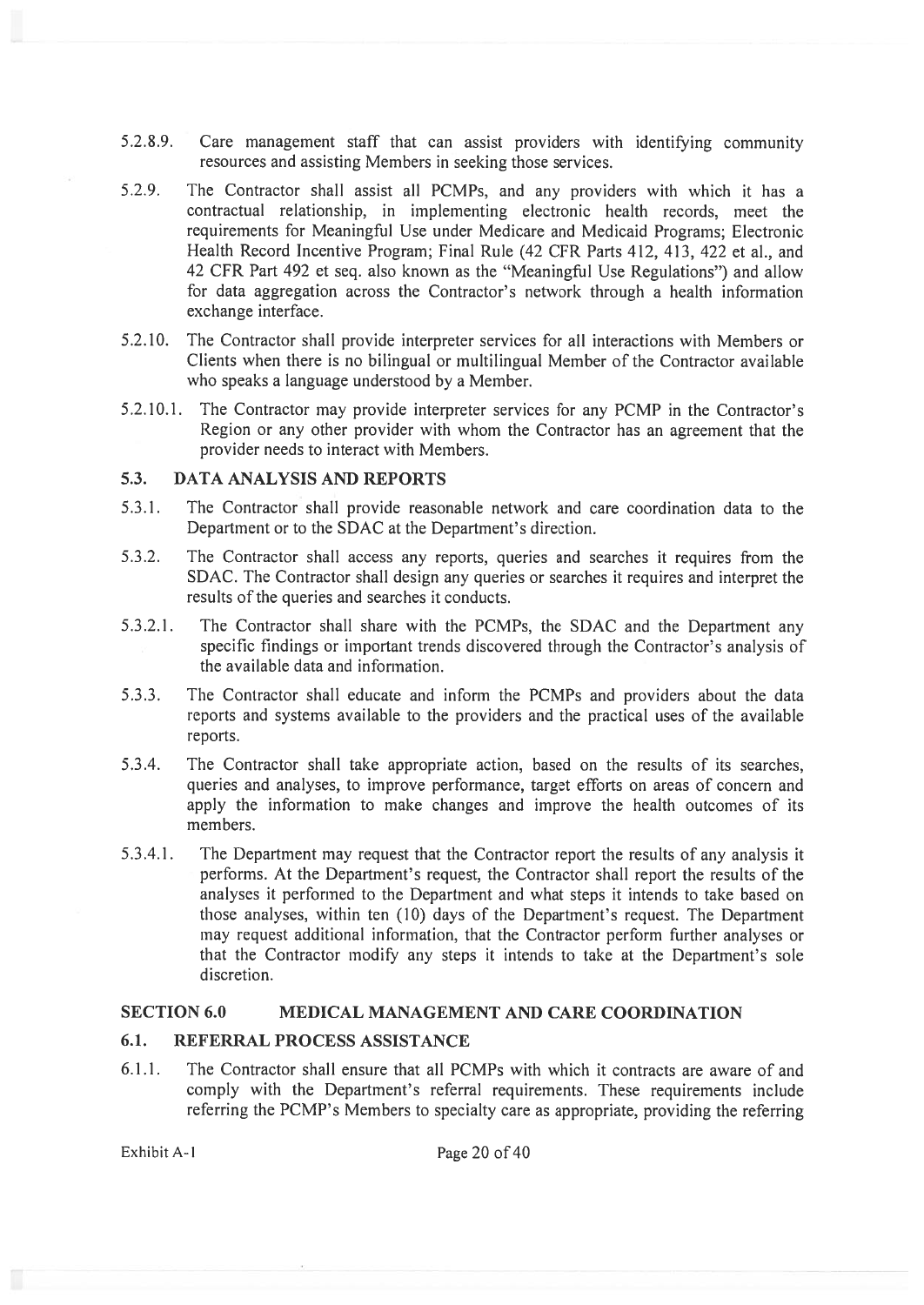PCMP's Medicaid provider identification number and communicating the reason for the referral. The Contractor shall provide suppor<sup>t</sup> to the PCMPs with which it contracts in the proper process for all required referrals based on information provided by the Department regarding incomplete or inappropriately submitted referrals and for specialty care obtained by Members without <sup>a</sup> referral. In the event that the any provider's referral question is beyond the resources available to the Contractor, the Department shall assist the Contractor in researching and providing the answer to the question.

- 6.1.2. The Contractor shall allow the PCMPs with which it contracts to refer Members to any specialists enrolled in Medicaid or any other Medicaid provider, including those not associated with the Contractor or another RCCO. The PCMP will not be required to provide <sup>a</sup> referral when the Member receives any of the following services:
- 6.1.2.1. Emergency care.
- 6.1.2.2. EPSDT screenings.
- 6.1.2.3. Emergency and non-emergen<sup>t</sup> medical transportation.
- 6.1.2.4. Anesthesiology services.
- 6.1.2.5. Dental services.
- 6.1.2.6. Vision services.
- 6.1.2.7. Family planning services.
- 6.1.2.8. Behavioral health services.
- 6.1.2.9. Home and Community-Based Waiver services, as defined in the State Plan that the Department has submitted to the Centers for Medicare and Medicaid Services.
- 6.1.2.10. Obstetrical care.
- 6.1.2.11. Primary care from <sup>a</sup> primary care physician, other than the Member's PCMP, if the Member's PCMP is unavailable to see the Member.
- 6.1.2.12. Hospice Care.
- 6.1.3. The Department shall provide the Contractor with information regarding care obtained without <sup>a</sup> referral by Members in the Contractor's Region on <sup>a</sup> monthly basis.

# 6.2. MEDICAL MANAGEMENT SUPPORT

- 6.2.1. The Contractor shall use, and recommend to PCMPs, traditional and non-traditional medical managemen<sup>t</sup> practices and tools to ensure optimal health outcomes and manage costs for the Department and the Contractor's Members. These practices and tools may include, but are not limited to, any of the following:
- 6.2.1.1. Traditional methods:
- 6.2.1.1.1. Coordination with the Department's utilization managemen<sup>t</sup> contractor to detect inappropriate utilization of services.
- 6.2.1.1.2. Integrating disease managemen<sup>t</sup> into the care of Members with multiple chronic conditions.
- 6.2.1 .1 .3. Catastrophic case management.

Exhibit A-1 Page 21 of 40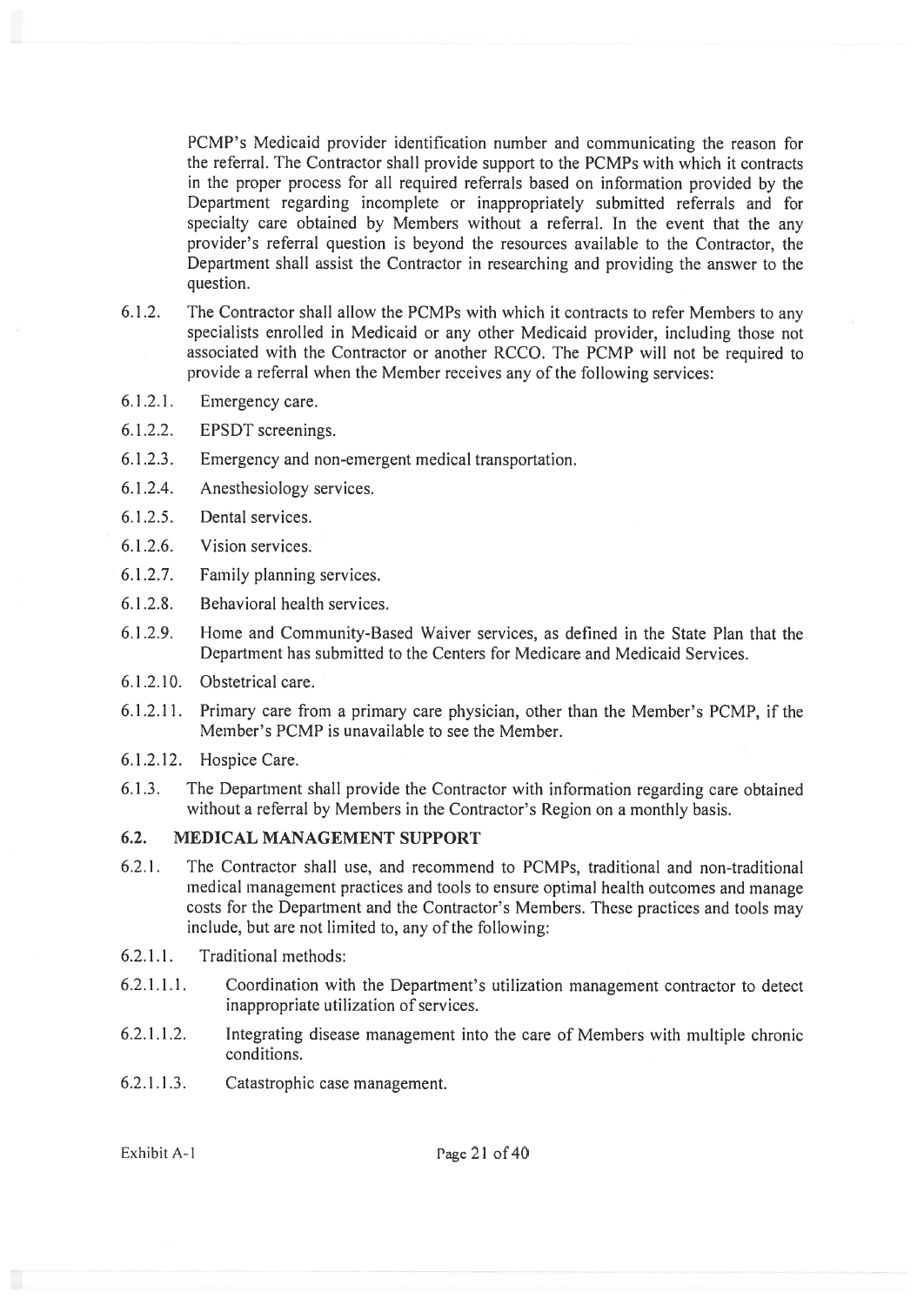- 6.2.1.1.4. Coordination of medical services for Members with serious, life-changing, and possibly life-threatening, illnesses and injuries.
- 6.2.1.2. Innovative and proven or promising practices:
- 6.2.1.2.1. Technologically enhanced communication, such as cell phone messages, email communication and text messaging.
- 6.2.1.2.2. Providing PCMPs with tools and resources to suppor<sup>t</sup> informed medical decisionmaking with Members.
- 6.2.1.2.3. Alternate formats for delivering care.
- 6.2.1 .2.4. Methods for diversion to the most appropriate care setting.
- 6.2.2. The Department may review the Contractor's medical managemen<sup>t</sup> practices and tools. In the event that the Department determines any practice or tool to be ineffective, inappropriate or otherwise unacceptable, the Contractor shall cease using or recommending that practice or tool immediately upon notification by the Department of its unacceptability.

### 6.3. PROMOTION OF MEMBER EMPOWERMENT, HEALTHY LIFESTYLE CHOICES ANT) INFORMED DECISION MAKING

- 6.3.1. The Contractor shall promote Member education and informed decision-making regarding healthy lifestyle choices, medical treatment and all aspects of the Member's own health care. This education shall include an overview of the ACC Program and how to navigate services within the Colorado Medicaid program. The Contractor's strategies may include, but are not limited to:
- 6.3.1.1. A comprehensive approach to promoting healthy behavior that takes into consideration factors that affect healthy behavior, such as community and cultural practices and standards, daily work and life opportunities and limitations and Member awareness of how behavior affects health. This approach may include clinical, personal and community-based strategies, as appropriate.
- 6.3.1.2. Motivational interviewing to create Member-centered, directive methods for increasing the member's intrinsic motivation to change behavior.
- 6.3.1.3. Use of member decision aids.
- 6.3.1.4. Community health education, either provided by the Contractor or provided in partnership with the existing community of health educators, to help Members make lifestyle choices that lead to better health.
- 6.3.2. The Department may review the Contractor's strategies for promoting Member education and informed decision-making. In the event that the Department determines any strategy to be ineffective, inappropriate or otherwise unacceptable, the Contractor shall cease using that strategy immediately upon notification by the Department of its unacceptability.

# 6.4. CARE COORDINATION

6.4.1. The Contractor shall provide care coordination for its Members, necessary for the Members to achieve their desired health outcomes in an efficient and responsible manner. The Contractor may allow the PCMPs other Subcontractors or other sources to

Exhibit A-1 Page 22 of 40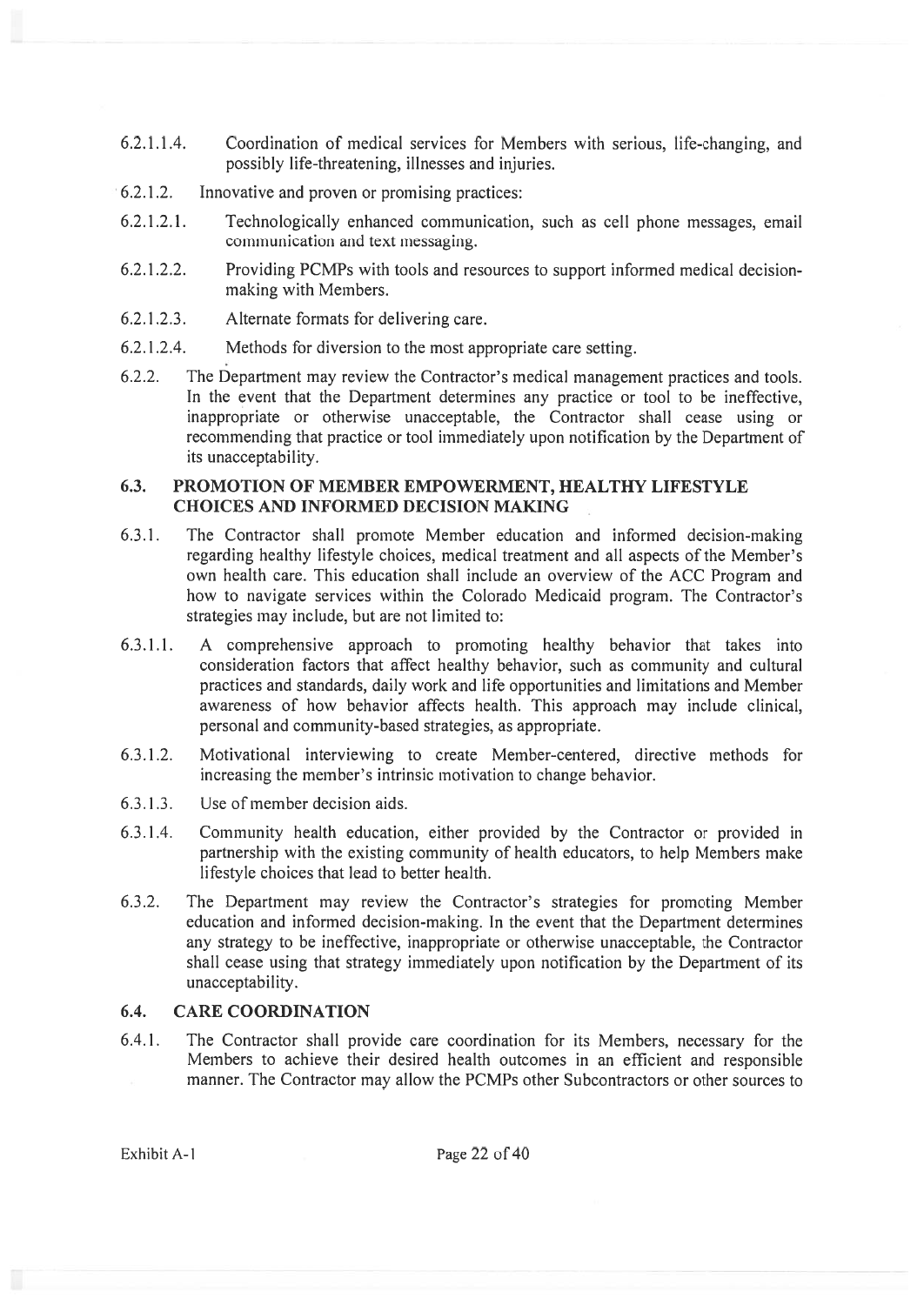perform some or all of the care coordination activities, but the Contractor shall be responsible for the ultimate delivery of care coordination services.

- 6.4.1.1. In the event that the Contractor allows <sup>a</sup> PCMP or other Subcontractor to perform any care coordination activities, the agreemen<sup>t</sup> with that PCMP or other Subcontractor shall comply with all requirements of the Contract.
- 6.4.2. Regardless of its relationships or contracts with PCMPs or Subcontractors, the Contractor shall:
- 6.4.2.1. Assess current care coordination services provided of its Members to determine if the providers involved in each Member's care are providing necessary care coordination services and which care coordination services are insufficient or are not provided.
- 6.4.2.2. Provide all care coordination services that are not provided by another source.
- 6.4.2.3. Work with providers who are responsible for the Member's care to develop <sup>a</sup> plan for regular communication with the person(s) who are responsible for the Member's care coordination.
- 6.4.2.4. Reasonably ensure that all care coordination services, including those provided by other individuals or entities, meet the needs of the Member.
- 6.4.3. The Contractor shall develop <sup>a</sup> formal system of care coordination for its Members. This formal system shall have the following characteristics:
- 6.4.3.1. Comprehensive Care Coordination characteristics include:
- 6.4.3.1.1. Assessing the Member's health and health behavior risks and medical and nonmedical needs, including determining if <sup>a</sup> care plan exists and creating <sup>a</sup> care plan if one does not exist and is needed.
- 6.4.3.1.1.1. The care plan shall include <sup>a</sup> behavioral health componen<sup>t</sup> for those clients in need of behavioral health services.
- 6.4.3.1.2. The ability to link Members both to medical services and to non-medical, community-based services, such as child care, food assistance, services supporting elders, housing, utilities assistance and other non-medical supports. This ability to link may range from being able to provide Members with the necessary contact information for the service to arranging the services and acting as <sup>a</sup> liaison between medical providers, non-medical providers and the Member.
- 6.4.3.1.3. Providing assistance during care transitions from hospitals or other care institutions to home- or community-based settings or during other transitions, such as the transition from children's health services to adult health services or from hospital or home care to care in <sup>a</sup> nursing facility. This assistance shall promote continuity of care and reduce unnecessary re-hospitalizations and document and communicate necessary information about the Member to the providers, institutions and individuals involved in the transition.
- 6.4.3.1.4. Providing solutions to problems encountered by providers or Members in the provision or receipt of care.
- 6.4.3.1.4.1. The Contractor shall document all problems presented by providers and Members in the provision or receipt of care and the solutions given to the provider or the Member. The Department may review any of the documented solutions and, should the Department determine the solution to be insufficient

Exhibit A-1 Page 23 of 40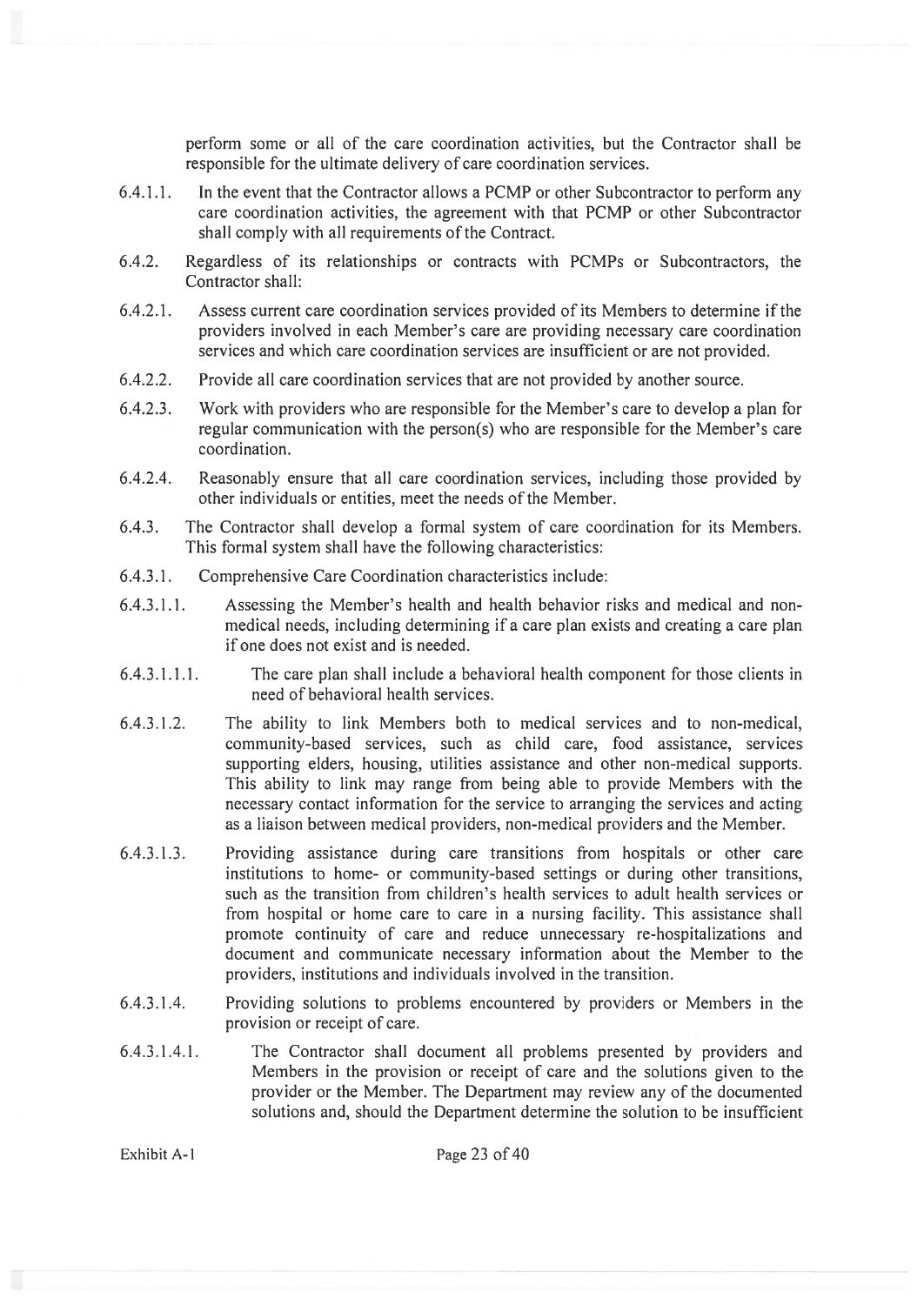or otherwise unacceptable, may direct the Contractor to find <sup>a</sup> different solution or follow <sup>a</sup> specific course of action.

- 6.4.3.1.5. Informing the Members of the Department's Medicaid ombudsman to assist the Member in resolving health care issues and filing grievances.
- 6.4.3.1.6. Following up with Members to assess whether the Member has received needed services and if the Member is on track to reach their desired health outcomes.
- 6.4.3.2. Client/Family Centered characteristics include:
- 6.4.3.2.1. Ensuring that Members, and their families if applicable, are active participants in the Member's care, to the extent that they are able and willing.
- 6.4.3.2.2. Providing care and care coordination activities that are linguistically appropriate to the Member and are consistent with the Member's cultural beliefs and values.
- 6.4.3.2.3. Providing care coordination that is responsive to the needs of special populations, including, but not limited to:
- 6.4.3.2.3.1. The physically or developmentally disabled.
- 6.4.3.2.3.2. Children and foster children.
- 6.4.3.2.3.3. Adults and the aged.
- 6.4.3.2.3.4. Non-English speakers.
- 6.4.3.2.3.5. All expansion populations, as defined in Colorado House Bill 09-1293, the Colorado Health Care Affordability Act.
- 6.4.3.2.3.6. Members in need of assistance with medical transitions.
- 6.4.3.2.3.7. Members with complex behavioral or physical health needs.
- 6.4.3.2.3.8. Members with HIV: In order to serve this population, the Contractor shall coordinate with the STD/HIV section of the Colorado Department of Public Health and Environment, which administers the Ryan White-funded program.
- 6.4.3.2.4. Providing care coordination that aims to keep Members out of <sup>a</sup> medical facility or institutional setting and provide care in the Member's community or home to the greatest extent possible. The Contractor shall ensure that all care coordination activities comply with the Supreme Court decision in Olmstead v. L. C. (527 U.s. 581 (1999)).
- 6.4.3.3. Integrated Care Coordination characteristics include:
- 6.4.3.3.1. Ensuring that physical, behavioral, long-term care, social and other services are continuous and comprehensive and the service providers communicate with one another in order to effectively coordinate care.
- 6.4.3.3.2. Providing services that are not duplicative of other services and that are mutually reinforcing.
- 6.4.3.3.3. Implementing strategies to integrate member care such as:
- 6.4.3.3.3.1. Developing <sup>a</sup> knowledge base of care providers, case managemen<sup>t</sup> agencies and available services, both within the Contractor's network and the Members' communities.
- 6.4.3.3.3.2. Becoming familiar with the Department's initiatives and programs.

Exhibit A-1 Page 24 of 40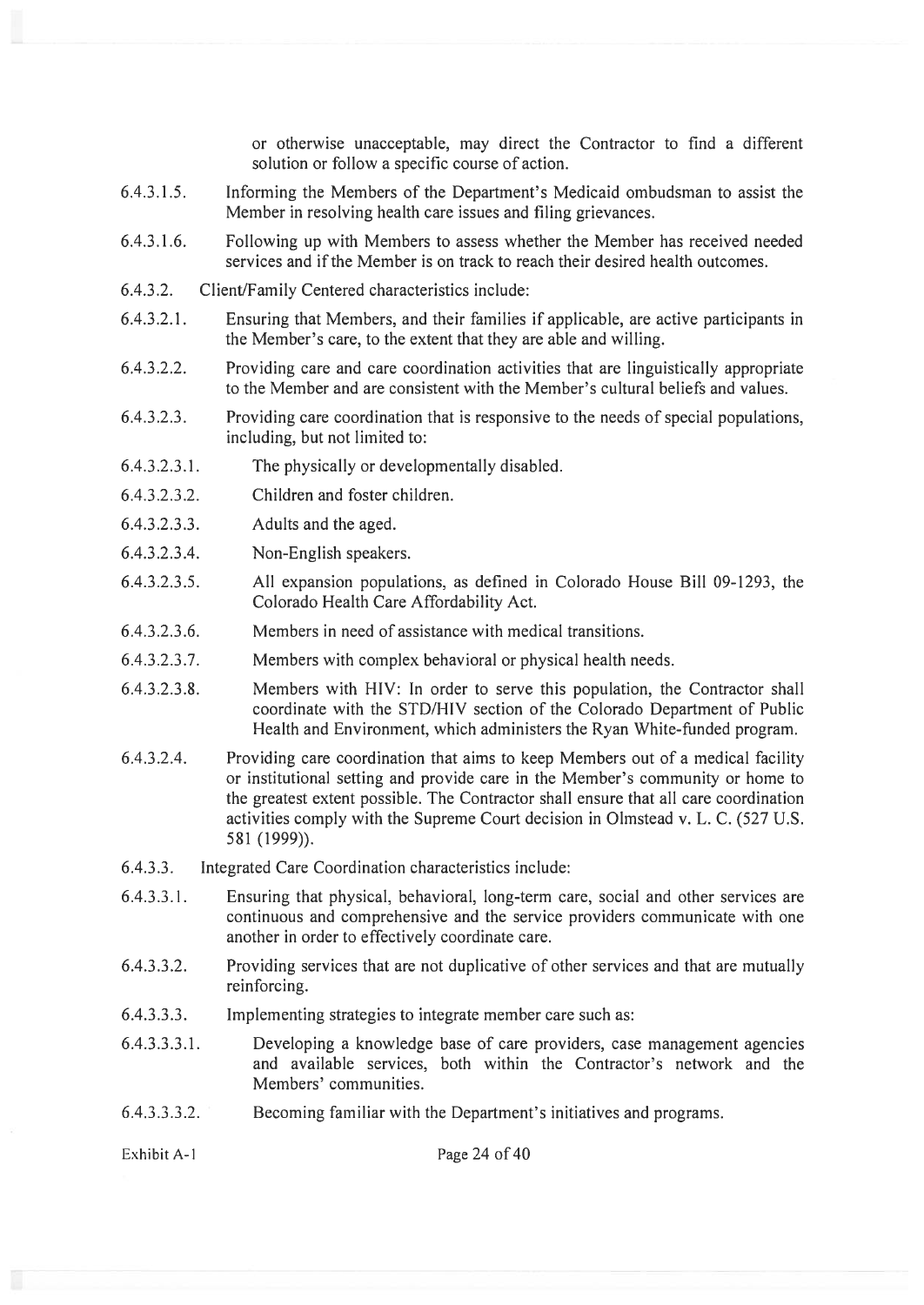- 6.4.3.3.3.3. Knowing the eligibility criteria and contact points for community-based service available to the Member's in the Contractor's Region, subject to the Department's direction.
- 6.4.3.3.3.4. Identifying and addressing barriers to health in the in the Contractor's region, such as member transportation issues or medication managemen<sup>t</sup> challenges.
- 6.4.4. The Contractor shall document its formal system of care coordination and deliver this documentation to the Department within sixty (60) days of the Contract's Effective Date.
- 6.4.4.1. DELIVERABLE: Documented formal system of care coordination.
- 6.4.4.2. DUE: Sixty (60) days from the Contract's Effective Date.
- 6.4.5. The Contractor shall provide the Department with an updated documentation of its formal system of care coordination whenever it makes any significant change to its system, when <sup>a</sup> series of minor changes have combined into <sup>a</sup> significant change from the prior system or upon the Department's request. The Contractor shall deliver this documentation to the Department within sixty (60) days of the change has occurred or from any reques<sup>t</sup> by the Department for updated documentation.
- 6.4.5.1. DELIVERABLE: Updated documentation of formal system of care coordination.
- 6.4.5.2. DUE: Sixty (60) days from the change or from the Department's request.
- 6.4.6. The Department may review the Contractor's formal system of care coordination at any time. The Department may direct changes in the Contractor's system of care coordination in the event that it determines any aspec<sup>t</sup> of the system to be insufficient, inappropriate or otherwise unacceptable, for any reason. The Contractor shall immediately implement any changes directed by the Department and update its documentation of its formal system of care coordination accordingly.
- 6.4.6.1. The Contractor shall offer specific care coordination and care managemen<sup>t</sup> to Members based on <sup>a</sup> review of the Member's prior authorization information, the Member's administrative data and input from the Member's inpatient facility care managers, primary care physician or other case manager.
- 6.4.6.2. The Contractor shall engage in transition of care interventions to evaluate and improve information transfer across care settings.
- 6.4.6.3. The Contractor shall ensure coordination between behavioral health and physical health providers.
- 6.4.7. The Contractor shall ensure continuity and documentation of interactions by using <sup>a</sup> program similar to the Contractor's ThinkHealth software.
- 6.4.8. For all Members that are hospitalized and whose hospitalization is known, the Contractor shall make assistance in the discharge review process and care coordination available to the attending physician and the hospital's staff

### SECTION 7.0 ACCOUNTABILITY

### 7.1. INITIAL PHASE PERFORMANCE METRICS

7.1 .1. The Department shall calculate the regional baseline costs and utilization measures and make the baseline costs, calculation methodologies and utilization measures available

Exhibit A-1 Page 25 of 40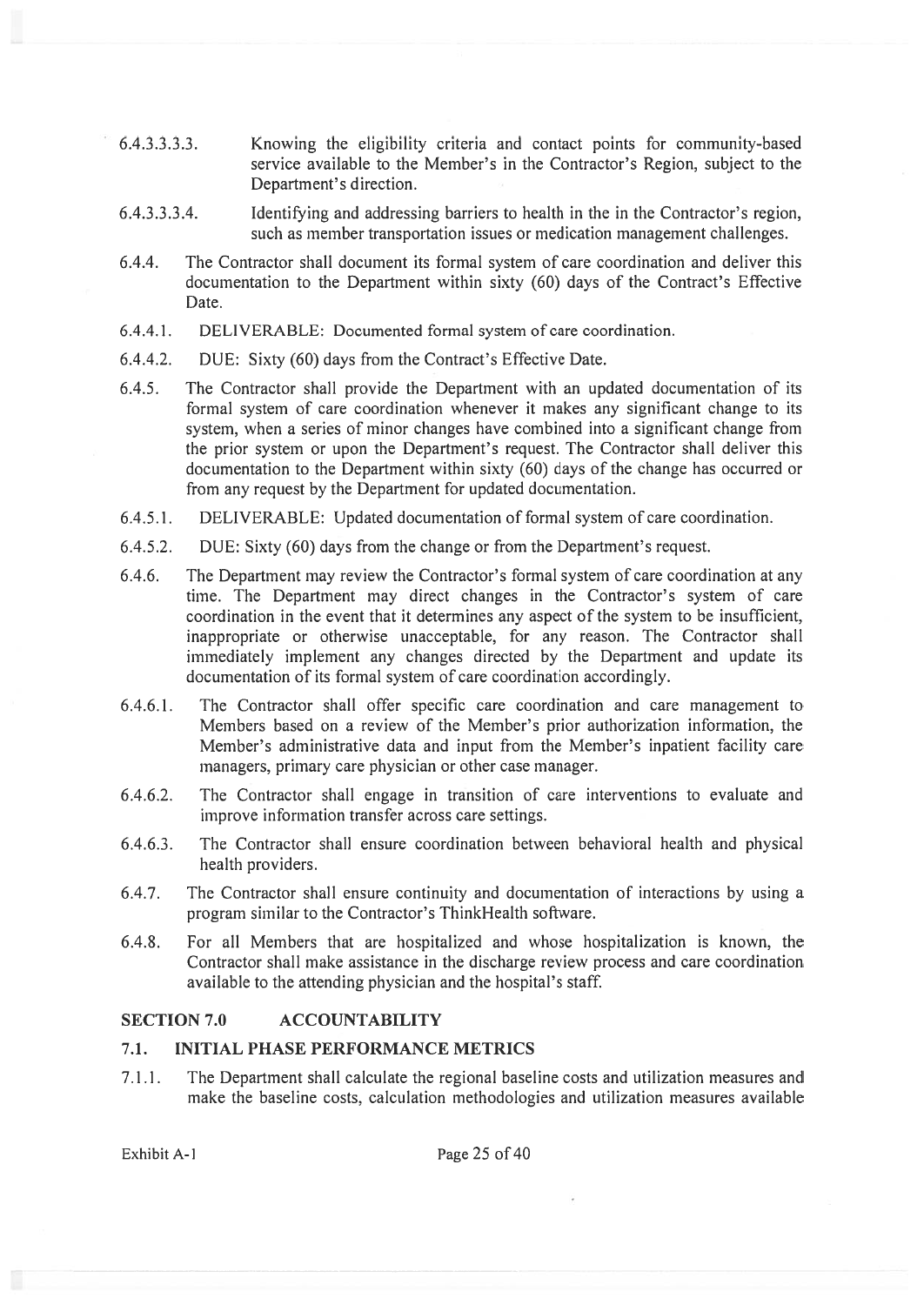to the Contractor in <sup>a</sup> reasonable timeframe. The Department shall calculate future cost and utilization measures using the same methodology as the baseline costs and utilization measures, and shall use these future costs and utilization costs to measure the Contractor's performance.

- 7.1.2. The Department shall only authorize the Contractor to enter the Expansion Phase if the future cost measurements show an aggregate reduction in costs for the Contractor's Region that meets the Department's budget goals. The Department shall determine whether any cost reduction meets the Department's budget goals in its sole discretion. The Department shall make reasonable efforts to provide the Contractor with cost reduction objectives so that the Contractor and its partners can align their efforts with the Department's program goals.
- 7.1.3. The Department shall measure the Contractor on the metrics contained in the Performance Target Table, as described in the following section on Expansion Phase Performance Metrics, during the Initial Phase. The Department shall make these measurements in order to create appropriate baselines and evaluate the Contractor's performance during the Initial Phase. The Department shall not pay the Contractor any incentive or other paymen<sup>t</sup> for meeting or exceeding any performance target before July 1, 2012.
- 7.1 .3.1. The performance targets used to measure performance during the Initial Phase shall be the same as those used during the first year of the Expansion Phase.
- 7.1.3.2. The Department shall provide the Contractor monthly data on each performance target during the incentive paymen<sup>t</sup> pilot program. The data used by the Department to calculate the estimated incentive paymen<sup>t</sup> the Contractor would receive if the program was operational shall be based on the most recent ninety (90) day period for which complete data is available.

# 7.2. EXPANSION PHASE PERFORMANCE METRICS

- 7.2.1. Once the Contractor has entered the Expansion Phase, the Department shall begin enrolling additional members into the Contractor's plan at the Department's discretion. The Department may enroll any eligible Client within the Contractor's Region into the Contractor's plan, and the Contractor shall accep<sup>t</sup> all new members enrolled by the Department.
- 7.2.2. The Department will use three performance targets to measure the Contractor during the first year of the Expansion Phase. The three performance targets will be Emergency Room Visits per 1,000 Full Time Enrollees (FTE5), Hospital Re-admissions per 1,000 FTEs, and Outpatient Service Utilization of MRIs, CT Scans, and X-Ray tests per 1,000 FTEs. The performance target goals will be the same as those described in the Section 9.2, Incentive Payments The baseline for all performance targets listed in the following table shall be calculated based on the most recently available twelve (12) month period by the Department utilizing methodology that is fully disclosed to the Contractor in advance, with opportunity for consideration of comments submitted by the Contractor prior to finalization of the methodology by the Department.
- 7.2.3. The Department shall not include the AwDC population in the incentive paymen<sup>t</sup> calculations for the first year of their enrollment in the program. The incentive payments for this population shall be paid out based on the Contractor's performance for all other Full Time Enrollees.

Exhibit A-1 Page 26 of 40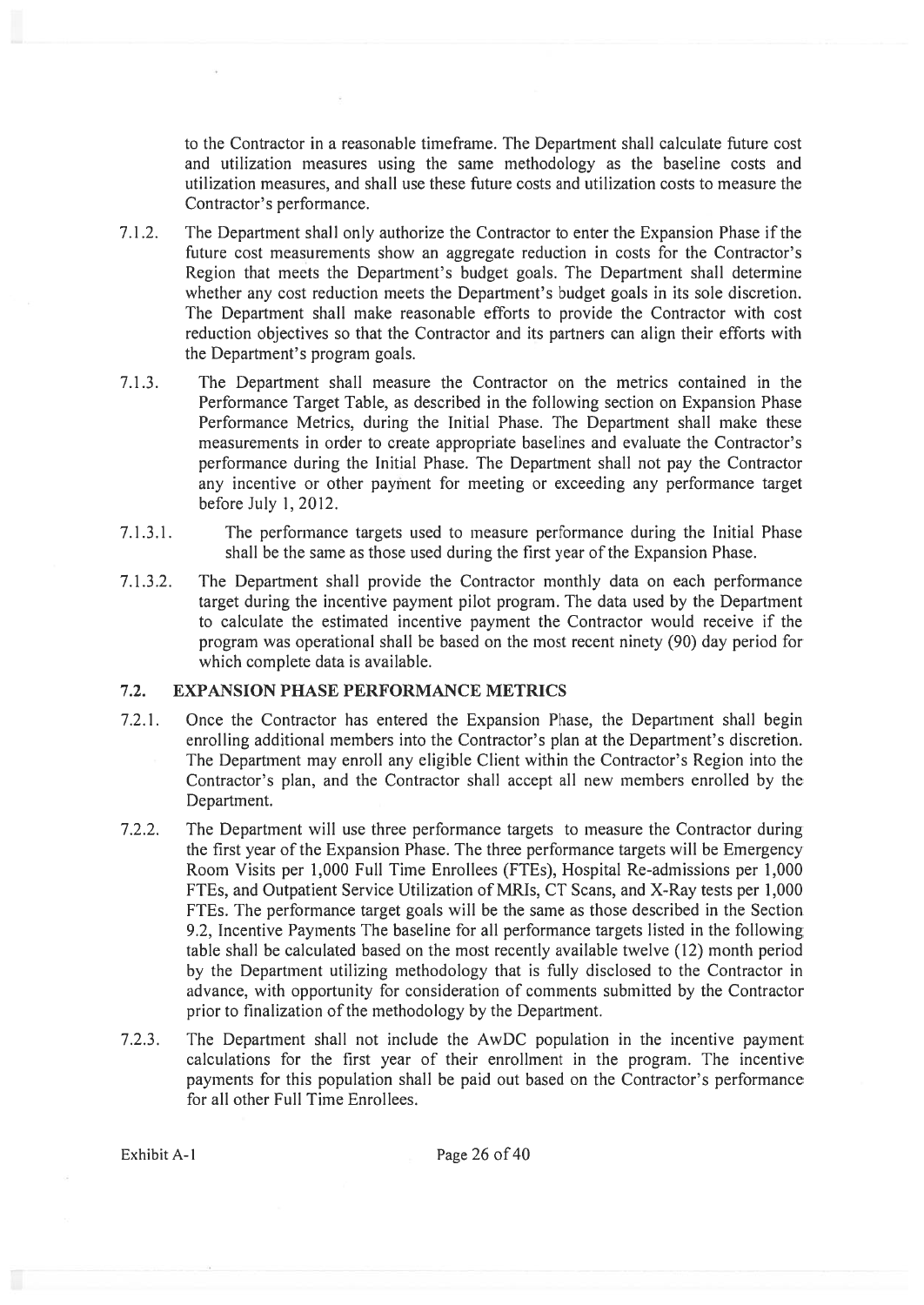- 7.2.4. During the second year of the Expansion phase and every subsequent year, the Department shall consult with the Contractor to determine the measurement areas and performance targets for the Contractor based on the Department's priorities, goals, objectives and initiatives. The Department shall amend this Contract to establish the new measurement areas and performance targets no later than March 1<sup>st</sup>.
- 7.2.5. The Department may institute <sup>a</sup> shared savings program during the expansion phase at its discretion. In the event that the Department decides to institute <sup>a</sup> shared savings program, it shall work with the Contractor to amend this Contract as necessary to institute the program.

#### 7.3. PERFORMANCE IMPROVEMENT

- 7.3.1. The Contractor shall submit, for Department approval, <sup>a</sup> three (3) year performance improvement program that shall include an annual Performance Improvement Plan (PIP) update. The PIP shall describe:
- 7.3.1.1. The Contractor's health and health care performance improvement goals and objectives, based on national standards, the Department's priorities, goals, objectives and initiatives and the needs of the Contractor's Region.
- 7.3.1.2. The methods and strategies the Contractor will employ to achieve these stated goals and objectives.
- 7.3.1.3. A statement of <sup>a</sup> minimum of two (2) targeted performance improvement activities, the rational for choosing each activity and <sup>a</sup> plan for addressing them.
- 7.3.2. The Contractor shall deliver the PIP updates to the Department on an annual basis by October first of that year.
- 7.3.2.1. DELIVERABLE: Initial Performance Improvement Plan; Annual PIP update.
- 7.3.2.2. DUE: The Initial Performance Plan is due by October 1, 2011; the PIP Update is due annually, by October  $1<sup>st</sup>$  of the year.
- 7.3.3. The Contractor shall include all relevant and available data, including those provided by the Department, the SDAC, claims data, prior authorization systems, registry data and data available through national collection initiatives, in any analysis, goal setting or the formulation of any strategy or plan.
- 7.3.4. The Department may review the Contractor's PIP at any time. The Department may direct reasonable changes in the Contractor's PIP in the event that it determines any aspec<sup>t</sup> of the plan to be insufficient, inappropriate or otherwise unacceptable, for any reason. The Contractor shall immediately implement any reasonable changes directed by the Department and update its PIP accordingly.

### 7.4. FEEDBACK AND INNOVATION

- 7.4.1. The Contractor shall create <sup>a</sup> Performance Improvement Advisory Committee to provide input into the Contractor's implementation of the ACC Program and the Contractor's own performance improvement program. The Performance Improvement Advisory Committee shall:
- 7.4.1.1. Be directed and chaired by one of Contractor's Key Personnel.
- 7.4.1.2. Have <sup>a</sup> formal, documented membership and governance structure.

Exhibit A-1 Page 27 of 40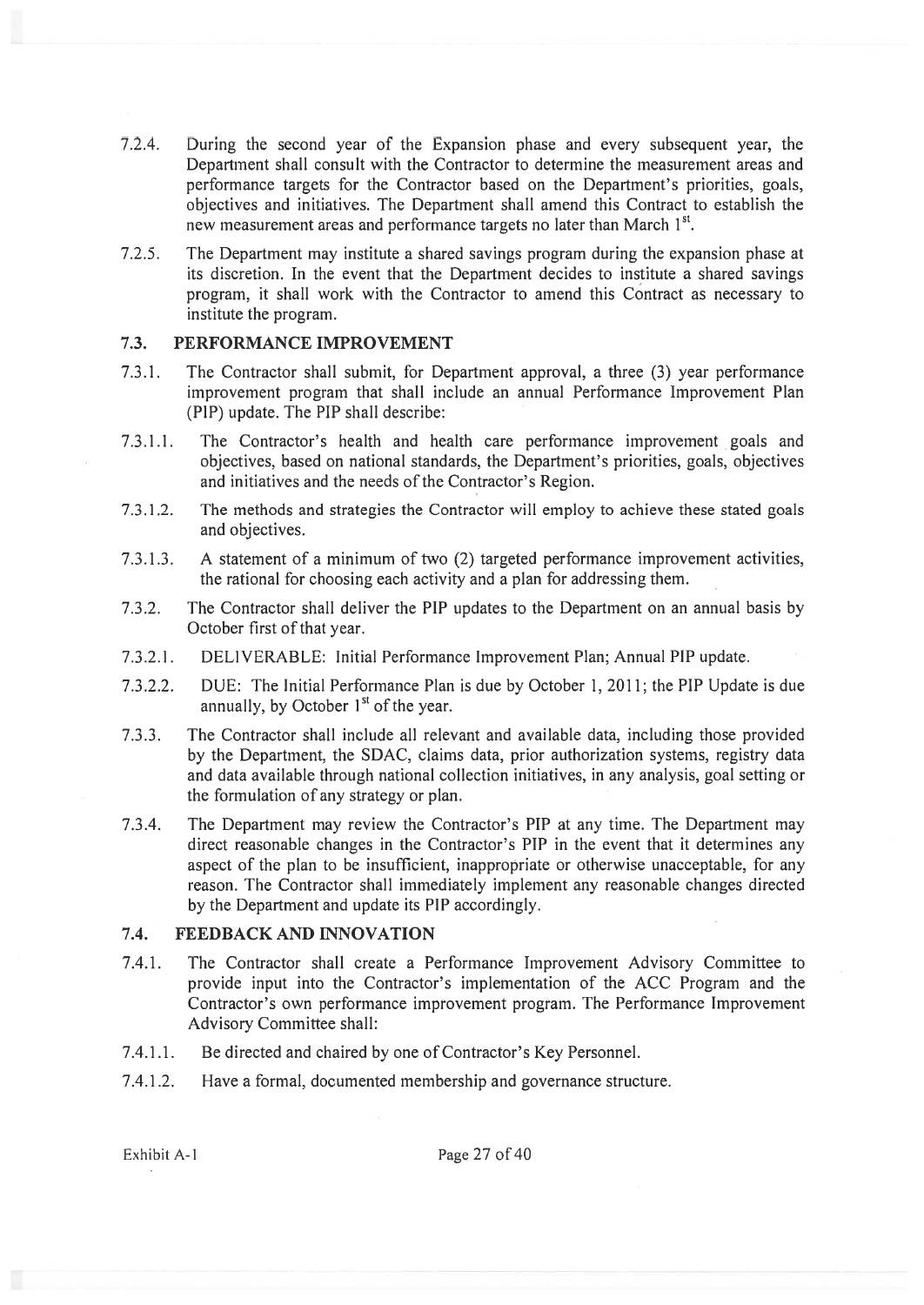- 7.4.1.3. Have <sup>a</sup> diverse membership, representative of the Contractor's Region, which includes members representing at least the following:
- 7.4.1.3.1. Members.
- 7.4.1.3.2. Member's families.
- 7.4.1.3.3. Advocacy groups and organizations.
- 7.4.1.3.4. The PCMP network.
- 7.4.1.3.5. Other Medicaid providers.
- 7.4.1 .3.6. The Behavioral Health community.
- 7.4.1.3.7. Charitable, faith-based or service organizations within the community.
- 7.4.1 .4. Hold regularly scheduled meetings, no less often than on <sup>a</sup> quarterly basis.
- 7.4.1.5. Open all scheduled meetings to the public.
- 7.4.1.6. Post the minutes of each meeting on the Contractor's website within seven (7) days of each meeting.
- 7.4.1.6.1. DELIVERABLE: Posted meeting minutes on the Contractor's website.
- 7.4.1.6.2. DUE: Seven (7) days from the date of the meeting.
- 7.4.2. The ACC Program Improvement Advisory Committee.
- 7.4.2.1. The Contractor shall provide one person to serve as <sup>a</sup> member of the Department's ACC Program Improvement Advisory Committee. This individual shall be the Contractor's representative to the ACC Program Improvement Advisory Committee.
- 7.4.3. Medical Management Oversight Advisory Committee.
- 7.4.3.1. The Contractor shall provide one person to serve as <sup>a</sup> member of the Department's Medical Management Oversight Advisory Committee. This individual shall be the Contractor's representative to the Medical Management Oversight Advisory Committee.
- 7.4.3.2. The Contactor shall work with the Utilization Management contractor and the Statewide Data and Analytics contractor on improving the ACC Program.
- 7.4.4. SDAC Operations Committee
- 7.4.4.1. The Contractor shall provide one person to serve as <sup>a</sup> member of the Department's SDAC Operations Committee. This individual shall be the Contractor's representative to the SDAC Operations Committee.
- 7.4.5. AwDC expansion workgroup.
- 7.4.5.1. The Contractor shall provide one staff person to serve as <sup>a</sup> member of the AwDC expansion workgroup.
- 7.4.6. The Contractor's representative on each of the committees described in this section may serve on any number of committees, as time permits. If conflicting meetings, other obligations or any other event does not permit the Contractor's representative from attending <sup>a</sup> meeting, the Contractor shall provide an alternate representative to attend the meeting that the regular representative could not attend. The Contractor's

Exhibit A-1 Page 28 of 40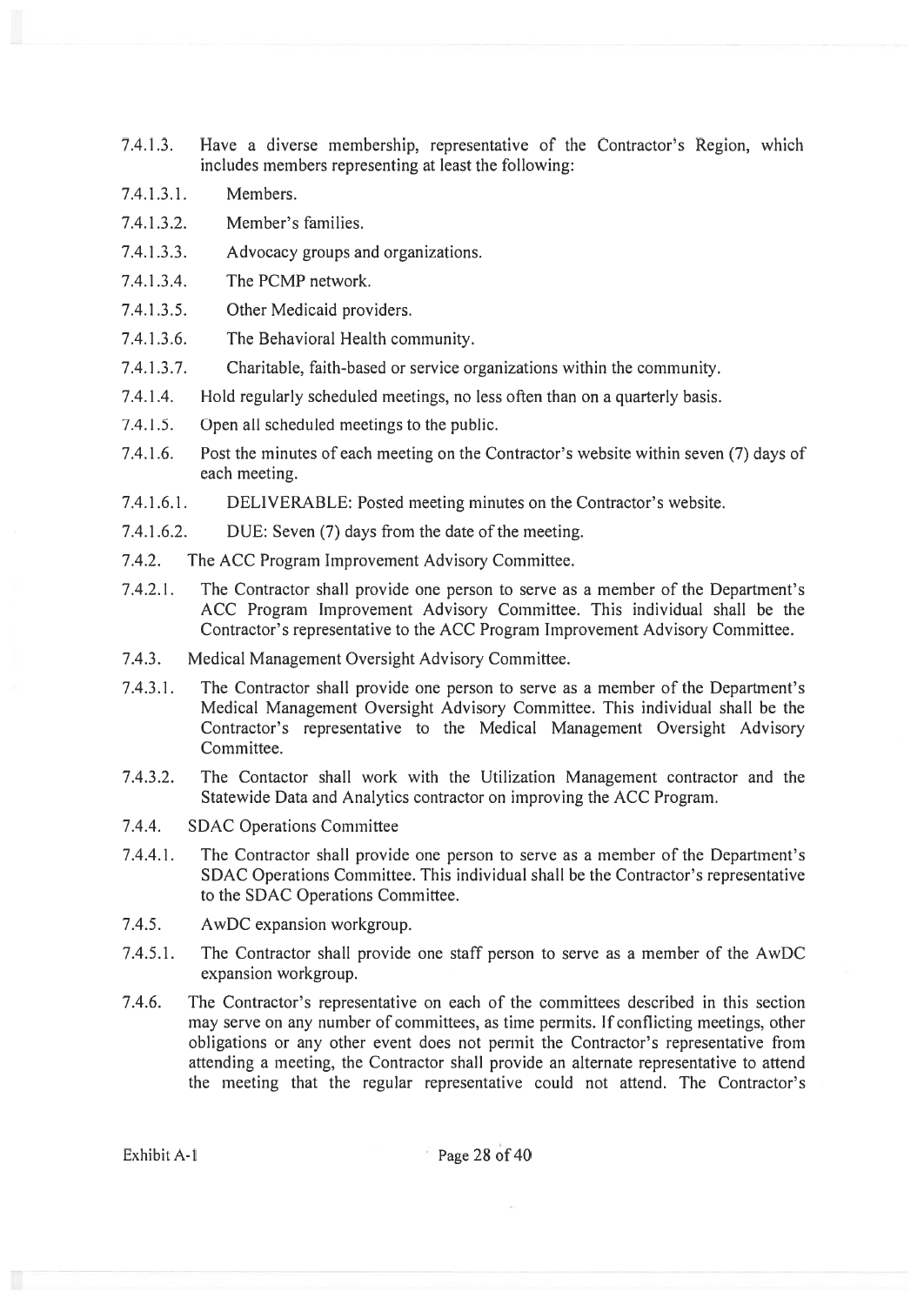representative shall attend all meetings in person, unless granted prior approval to attend through telephone, video conference or other means by the Department.

7.4.7. The Department may reques<sup>t</sup> the Contractor provide an replacement representative, for any of the committees in this section. from the Contractor in the event that the Department determines, in its sole discretion, that the existing representative is unacceptable or if the representative shows <sup>a</sup> pattern of being disruptive during meetings, being tardy to regularly scheduled meetings or failing to attend regularly scheduled meetings. In the event that the Department requests <sup>a</sup> replacement representative, the Contractor shall provide the replacement representative by the next regularly scheduled meeting of that committee.

### SECTION 8.0 PROGRAM REPORTING

### 8.1. ADMINISTRATIVE REPORTING

- 8.1.1. Network Report
- 8.1.1.1. The Network Report shall contain:
- 8.1.1.1.1. A listing of the total number of providers by type of provider and by county, including, but not limited to, PCMPs, specialists and hospitals.
- 8.1.1.1.2. The number of providers who are accepting new Clients.
- 8.1.1.1.3. A description of how the Contractor's network of providers meets the needs of the Member population in the Contractor's Region.
- 8.1.1.2. In addition to the requirements for all network reports, the repor<sup>t</sup> submitted at the beginning of the Department's fiscal year shall include <sup>a</sup> summary of the challenges and opportunities for improving the Contractor's network, the existing unmet needs within the Contractor's network and the Contractor's strategy for meeting those needs.
- 8.1.1.3. The Contractor shall submit the network repor<sup>t</sup> on <sup>a</sup> quarterly basis, no later than thirty (30) days from the end of the reporting quarter. The Department shall provide to the Contractor <sup>a</sup> monthly extract of the Medicaid contracted providers and the corresponding demographic information such as NPI, Medicaid ID, phone, address, county, Region and specialty.
- 8.1.1.3.1. DELIVERABLE: Network Report.
- 8.1.1.3.2. DUE: within thirty (30) days of the end of each quarter.
- 8.1.2. Program Integrity Report
- 8.1.2.1. The Contractor shall repor<sup>t</sup> to the Department any suspicion or knowledge of fraud or abuse, including, but not limited to, false or fraudulent filings of claims and the acceptance of or failure to return any monies allowed or paid on claims known to be fraudulent.
- 8.1.2.2. The Contractor shall repor<sup>t</sup> any suspicion or knowledge of fraud or abuse to the Department immediately upon receipt of the information causing suspicion or knowledge of the fraud or abuse.
- 8.1.2.3. The Contractor shall prepare <sup>a</sup> written program integrity repor<sup>t</sup> detailing the specific background information of any reported fraud or abuse, the name of the provider and

Exhibit A-1 Page 29 of 40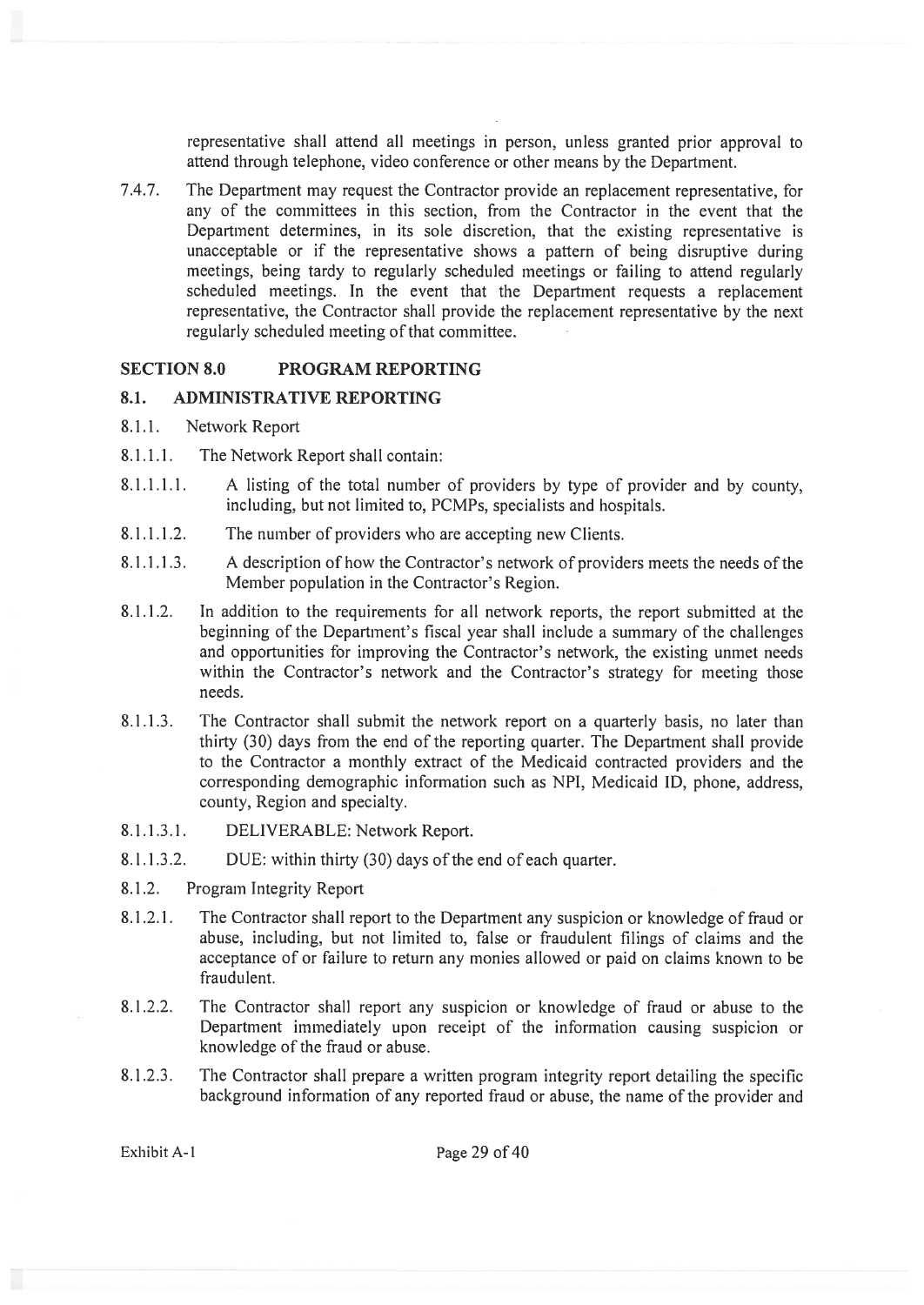<sup>a</sup> description of how the Contractor became aware of the information that led to the report. The Contractor shall deliver this Program Integrity Report to the Department within ten (10) business days from when it reported the fraud or abuse to the Department.

- 8.1.2.3.1. DELIVERABLE: Program Integrity Report.
- 8.1.2.3.2. DUE: Ten (10) days from the initial repor<sup>t</sup> of the fraud or abuse.
- 8.1.2.4. The Contractor shall repor<sup>t</sup> any possible instances of <sup>a</sup> Member's fraud, such as document falsification, to the department of human or social services in the county in which the Member resides, immediately upon gaining information leading to knowledge of the fraud or suspicion of fraud. The Contractor shall deliver <sup>a</sup> written repor<sup>t</sup> of the possible instances of the Member's fraud detailing the specific background information of the reported fraud, the name of the Member and <sup>a</sup> description of how the Contractor became aware of the information that led to the report. The Contractor shall deliver this Member fraud repor<sup>t</sup> to the county department to which it made its initial repor<sup>t</sup> within ten (10) business days from when it reported the fraud to the county department.
- 8.1.2.4.1. DELIVERABLE: Member Fraud Report.
- 8.1.2.4.2. DUE: Ten (10) days from the initial repor<sup>t</sup> of the fraud or abuse.
- 8.1.3. Integration Reporting
- 8.1.3.1. The Contractor shall submit to the Department <sup>a</sup> repor<sup>t</sup> that includes an environmental scan of current practices, challenges, and new strategies for integration of behavioral and physical health care for all covered populations. The Contractor shall collaborate with the BHOs in its region to create the report.
- 8.1 .3.1. I. DELIVERABLE: Behavioral Health Integration Report.
- 8.1.3.1.2. DUE: July 1,2012.
- 8.1 .4. Integrated care and AwDC
- 8.1.4.1. The Contractor shall submit <sup>a</sup> quarterly repor<sup>t</sup> describing all of the following:
- 8.1.4.1.1. Integrated care efforts and continuing challenges.
- 8.1.4.1.2. Updates on strategies identified in the Behavioral Health Integration Report.
- 8.1.4.1.3. Challenges identified in serving the AwDC population.
- 8.1.4.1.4. Lessons learned from the AwDC population related to their health needs and behaviors.
- 8.1.4.1.5. DELIVERABLE: AwDC Integrated Care Report.
- 8.1.4.1.6. DUE: 30 days from the end of each calendar quarter.

### 8.2. PERFORMANCE REPORTS

- 8.2.1. Stakeholder Feedback Report
- 8.2.1.1. The Stakeholder Feedback Report shall contain:
- 8.2.1.1.1. A summary of the feedback received from Members and other stakeholders, through any advisory committee or through any other means.

Exhibit A-1 Page 30 of 40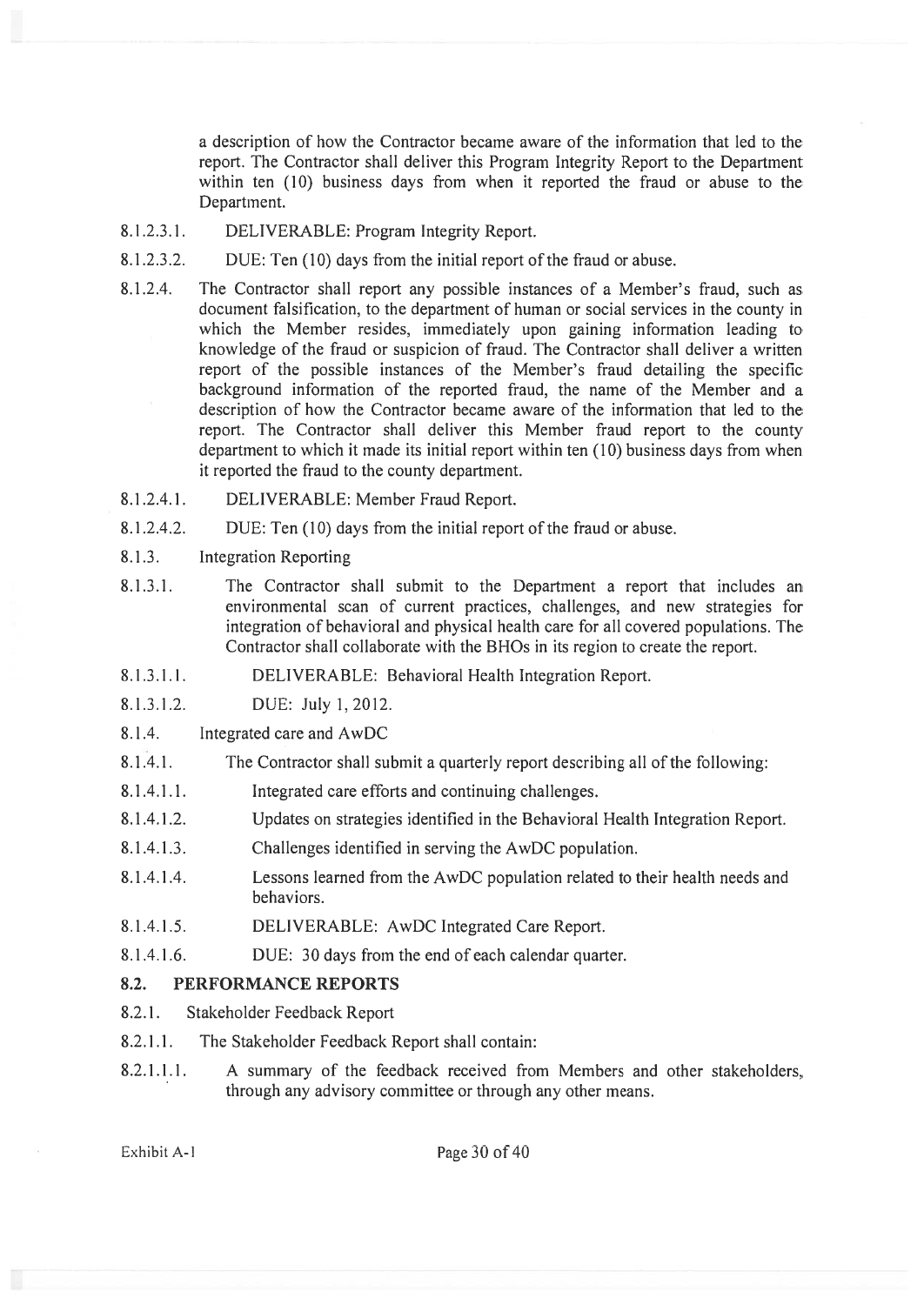- 8.2.1.1.2. A description of trends and themes in the feedback received.
- 8.2.1.1.3. A description of overarching issues to address or system-wide problems that must be solved and <sup>a</sup> proposal to address these issues or solve the problems.
- 8.2.1.1.4. A summary of the feedback and complaints from Members, providers and the community at large and any advice or views expressed by the Contractor's Performance Improvement Advisory Committee.
- 8.2.1.2. The Contractor shall provide the Stakeholder Feedback Report, to the Department, on <sup>a</sup> quarterly basis, within thirty (30) days from the end of the quarter that the repor<sup>t</sup> covers.
- 8.2.1 .3. The Stakeholder feedback repor<sup>t</sup> may contain information that is not reflected in the Contractor's regular grievance process and the information contained in such <sup>a</sup> repor<sup>t</sup> is not indicative of <sup>a</sup> weakness or limitation of the Contractor or the Contractor's systems.
- 8.2.1.3.1. DELIVERABLE: Stakeholder Feedback Report.
- 8.2.1.3.2. DUE: Thirty (30) days from the end of the quarter that the report covers.
- 8.2.2. Management Report
- 8.2.2.1. The Contractor shall measure and create <sup>a</sup> Management Report that contains <sup>a</sup> detailed description of all of the following measurements:
- 8.2.2.1.1. Specific health outcomes in relation to the Department's priority areas of the reduction in carries, depression, obesity and tobacco use.
- 8.2.2.1.1.1. The Department may change these priority areas, at any time, by notifying the Contractor, in writing, of the change.
- 8.2.2.1.2. Health care affordability that address cost issues, such as the change in expenditures for the Members in the Contractor's Region on durable medical equipment or branded prescription medications.
- 8.2.2.1.2.1. The Department may request the inclusion or exclusion of specific cost issues or expenditures, at any time, by notifying the Contractor, in writing, of the inclusion or exclusion.
- 8.2.2.1.3. Access to care measures that show the ability of the Contractor's Members to find and use services, such as, the number of Members in special populations that are able to access needed care within <sup>a</sup> certain distance from the Member's home or during <sup>a</sup> certain period of time.
- 8.2.2.1.3.1. The Department may reques<sup>t</sup> the inclusion or exclusion of any specific population of Members or of any metrics related to those Members' access to care, by notifying the Contractor, in writing, of the inclusion or exclusion no later than thirty (30) days prior to the submission of the report.
- 8.2.2.1.4. The experience of stakeholders with the ACC Program and the health care system in the Contractor's Region.
- 8.2.2.2. The Contractor shall provide the Management Report, to the Department, on <sup>a</sup> quarterly basis, within thirty (30) days from the end of the quarter that the repor<sup>t</sup> covers.

Exhibit A-1 Page 31 of 40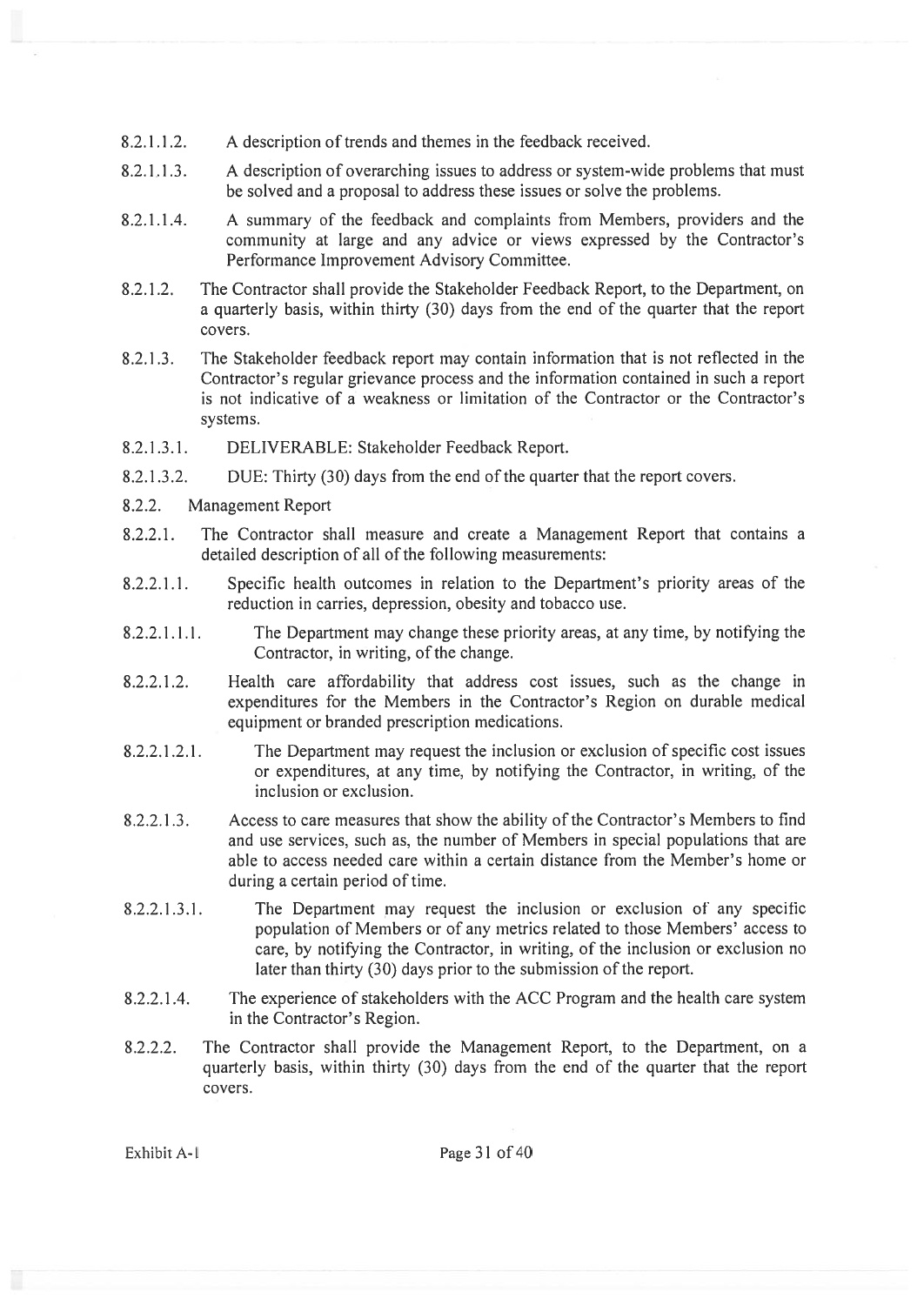### 8.2.2.2.1. DELIVERABLE: Management Report

8.2.2.2.2. DUE: Thirty (30) days from the end of the quarter that the report covers

# 8.3. REPORT VERIFICATION

- 8.3.1. The Department may, in its sole discretion, verify any information the Contractor reports to the Department for any reason. The Department may use any appropriate, efficient or necessary method for verifying this information including, but not limited to:
- 8.3.1.1. Fact-checking
- 8.3.1.2. Auditing reported data
- 8.3.1 .3. Requesting additional information
- 8.3.1.4. Performing site visits
- 8.3.2. In the event that the Department determines that there are errors or omissions in any reported information, the Contractor shall produce an updated report, which corrects all errors and includes all omitted data or information, and submit the updated repor<sup>t</sup> to the Department within ten (10) days from the Department's reques<sup>t</sup> for the updated report.
- 8.3.2.1. DELIVERABLE: Updated reports.
- 8.3.2.2. DUE: Ten (10) days from the Department's reques<sup>t</sup> for an updated or corrected report.

# 8.4. REPORT FORMAT OR TEMPLATES

8.4.1. The Contractor shall provide all reports in <sup>a</sup> format or template directed by the Department. The Department will develop the templates with input from the Contractor. The Contractor shall ensure that all reports comply with the specific guidance provided by the Department related to that report.

# SECTION 9.0 COMPENSATION

### 9.1. PMPM PAYMENTS

9.1.1. The Department shall pay the Contractor, through the Colorado MMIS, <sup>a</sup> monthly PMPM Payment for each active Member enrolled in the Contractor's plan on the first day of that month at the following rates:

| <b>Description</b>                                                   | Period                               | <b>PMPM</b><br>Amount |
|----------------------------------------------------------------------|--------------------------------------|-----------------------|
| A. All Members                                                       | Effective Date through June 30, 2012 | \$13.00               |
| <b>B.</b> All Members                                                | July 1, 2012 forward                 | \$11.26               |
| C. Additional for Members eligible<br>for Medicaid through the AwDC. | <b>Effective Date forward</b>        | \$3.00                |

9.1.1.1. The PMPM payments shall only be made during the Initial Phase and the Expansion Phase. The Contractor shall not receive any PMPM Payment before the beginning of the Initial Phase.

Exhibit A-1 Page 32 of 40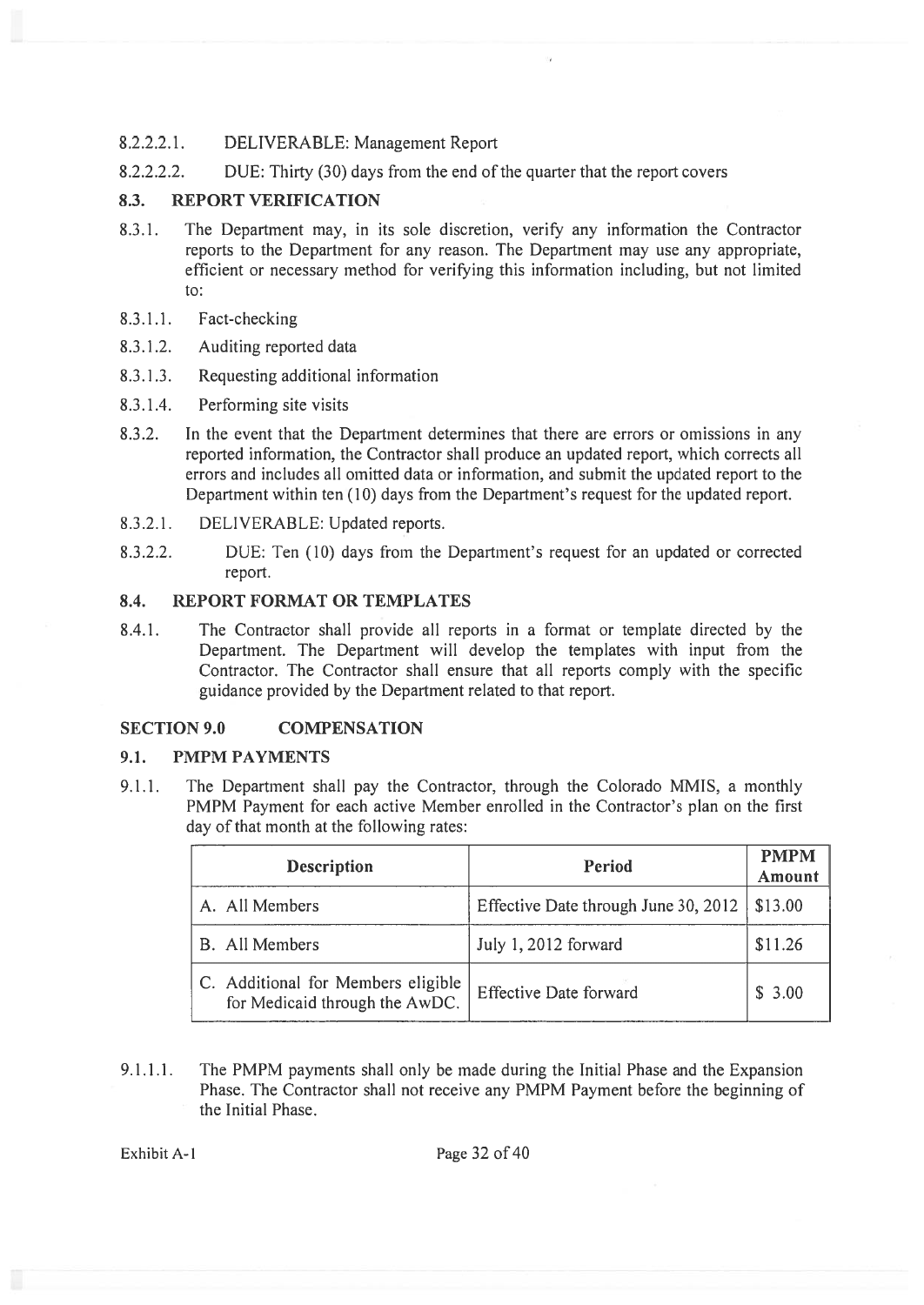- 9.1.1.2. The number of active Members enrolled in the Contractor's plan shall be calculated based on the number of enrollments in the Colorado Medicaid Management Information System.
- 9.1.1.3. The Department shall remit all PMPM Payments to the Contractor within the month for which the PMPM Payment applies. In the event that the Contractor is not compensated for <sup>a</sup> Member in <sup>a</sup> month for which the Contractor should have been compensated, the Department shall compensate the Contractor for that Member.

# 9.2. INCENTIVE PAYMENT

- 9.2.1. After July 1, 2012 and when the Contractor has been moved into the Expansion Phase, the Department shall pay the Contractor an Incentive Payment, through the MMIS, when the Contractor meets or exceeds the Level I Targets or Level 2 Targets, as calculated based on region-wide performance and described in Section 7.2 of this Statement of Work. In the event that the Contractor meets or exceeds the Level 2 target for any Measurement Area, the Contractor shall only receive the Level <sup>2</sup> Target Incentive Payment in place of the Level 1 Target Incentive Payment.
- 9.2.2. The following table describes the amounts available for each measurement area and the amount the Contractor may receive if it meets the stated performance targets.

| <b>Measurement Area</b>                                                                      | <b>Performance Target</b><br>Percentage Improvement                                                                                                                                                                                                                                                                  | <b>Total Incentive Payment</b>                                                                                      |
|----------------------------------------------------------------------------------------------|----------------------------------------------------------------------------------------------------------------------------------------------------------------------------------------------------------------------------------------------------------------------------------------------------------------------|---------------------------------------------------------------------------------------------------------------------|
| A. Emergency Room Visits<br>per 1,000 Full Time<br>Enrollees (FTEs)                          | Level 1 Target: Total Emergency<br>Room Visits reduced at least 1.0%<br>and less than 5.0% below baseline<br>Level 2 Target: Total Emergency<br>Room Visits reduced between 5.0%<br>or more below baseline                                                                                                           | Level 1 Target: 66% of the Full<br>Amount<br>Level 2 Target: 100% of the Full<br>Amount<br>Full Amount: \$0.33 PMPM |
| B. Hospital Re-admissions<br>per 1,000 FTEs                                                  | Level 1 Target: Total Hospital Re-<br>admissions reduced at least 1.0%<br>and less than 5.0% below baseline<br>Level 2 Target: Total Hospital Re-<br>admissions reduced between 5.0%<br>or more below baseline                                                                                                       | Level 1 Target: 66% of the Full<br>Amount<br>Level 2 Target: 100% of the Full<br>Amount<br>Full Amount: \$0.33 PMPM |
| C. Outpatient Service<br>Utilization of MRIs, CT<br>scans, and X-Ray tests<br>per 1,000 FTEs | Level 1 Target: Total Outpatient<br>Service Utilization of MRIs, CT<br>scans, and X-Ray tests reduced at<br>least $1.0\%$ and less than $5.0\%$<br>below baseline<br>Level 2 Target: Total Outpatient<br>Service Utilization of MRIs, CT<br>scans, and X-Ray tests reduced<br>between 5.0% or more below<br>baseline | Level 1 Target: 66% of the Full<br>Amount<br>Level 2 Target: 100% of the Full<br>Amount<br>Full Amount: \$0.33 PMPM |

9.2.2.1. Incentive Payment Table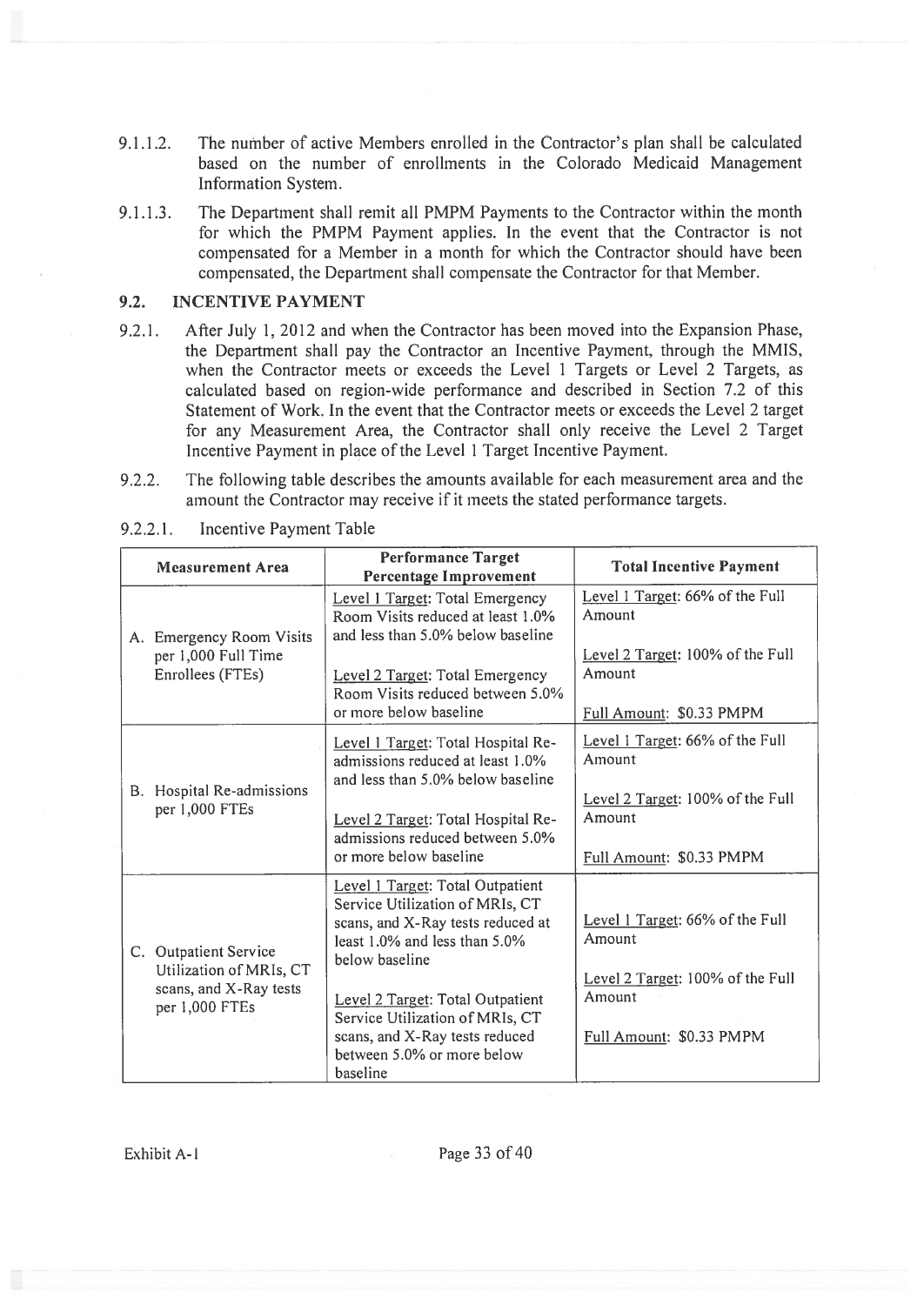9.2.2.2. The Department shall remit all Incentive Payments to the Contractor on <sup>a</sup> quarterly basis within one-hundred and twenty (120) days from the last day of the quarter in which the Incentive Payments were earned. The Department will calculate the Incentive Payment separately for each month in <sup>a</sup> quarter, and the Contractor may receive different amounts for each month within <sup>a</sup> quarter based on the specific performance targets the Contractor was able to meet during each specific month.

# 9.3. PAYMENT CALCULATION DISPUTES

9.3.1. In the event that the Contractor believes that the calculation or determination of any Incentive Payment or PMPM is incorrect, the Contractor shall notify the Department of its dispute within thirty (30) days of the receipt of the payment. The Department shall review calculation or determination and may make changes based on this review. The determination or calculation that results from the Department's review shall be final. No disputed paymen<sup>t</sup> shall be due until after the Department has concluded its review.

# SECTION 10.0 STARTUP PROCESS

# 10.1. START-UP PHASE

- 10.1 .1. During the Start-Up Phase, the Contractor shall:
- 10.1.1.1. Establish an Implementation Plan that includes <sup>a</sup> schedule of activities and milestones for the Start-Up Phase and the Initial Phase within seven (7) days from the Contract's Effective Date.
- 10.1.1.1.1. DELIVERABLE: Implementation Plan.
- 10.1.1.1.2. DUE: Seven (7) days from the Contract's Effective date.
- 10.1.1.2. Create a Start-Up Plan containing the following components:
- 10.1.1.2.1. The Organizational Chart described in section 2.2.7 of this Statement of Work.
- 10.1.1.2.2. A Customer Service Plan that describes how the Contractor will track incoming telephone calls, emails and other contact from providers, Members and the general public, how it plans to fulfill its customer service requirements and similar customer service related items.
- 10.1.1.2.3. A timeline for the creation of the website for the Contractor's Region and <sup>a</sup> description of the contents and structure of the site or a prototype of the website.
- 10.1.1.2.4. The ACC Program Member Handbook section specific to the Contractor's Region as described in Section 3.2.3.1 of this Statement of Work.
- 10.1.1.2.5. A description of how the Contractor intends to provide necessary provider orientation to the ACC Program and the Contractor's network and <sup>a</sup> plan for providing necessary provider training.
- 10.1.1.2.5.1. DELIVERABLE: Start-Up Plan.
- 10.1.1.2.5.2. DUE: Thirty (30) days from the Contract's Effective Date.
- 10.1.1.3. Cooperate with the Department in the Department's Operational Readiness Review, including, but not limited to:
- 10.1.1.3.1. Providing all information, data or reports the Department requires or requests that are within the scope of the Operational Readiness Review.

Exhibit A-1 Page 34 of 40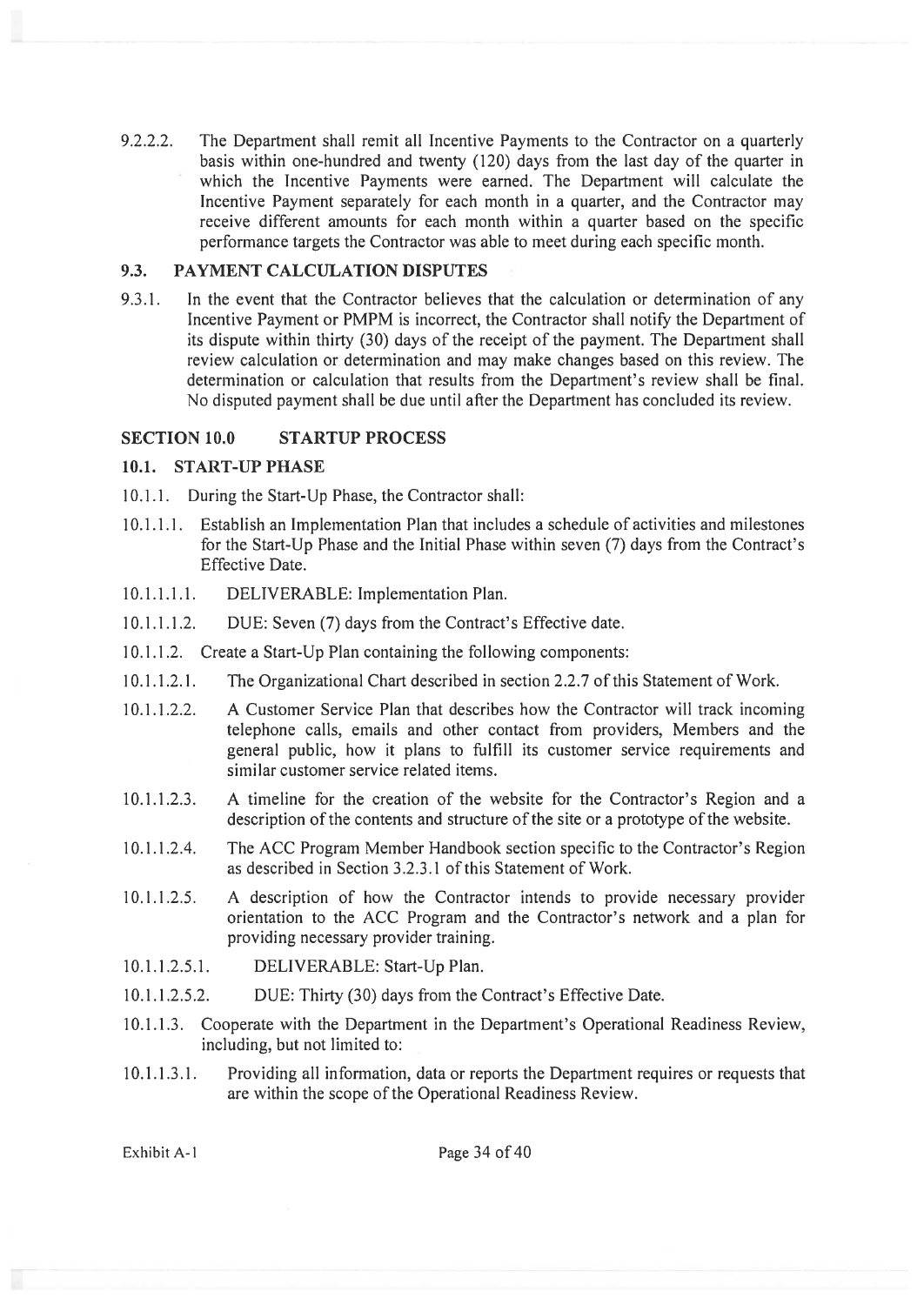- 10.1.1.3.2. Allowing the Department reasonable access to the Contractor's facilities and staff.
- 10.1.1.3.3. Developing and implementing any corrective action plan, as directed by the Department.
- 10.1.1.4. Complete all other deliverables contained in this Contract with <sup>a</sup> due date that occurs in the Start-Up Phase, including, but not limited to, all of the following:
- 10.1 .1.4.1. The Communication Plan.
- 10.1 .2. During the Start-Up Phase, the Department shall:
- 10.1 .2.1. Work with the Contractor to define project managemen<sup>t</sup> and reporting standards.
- 10.1.2.2. Work with the Contractor to define expectations for content and format of all deliverables in the Contract.
- 10.1.2.3. Initiate an Operational Readiness Review to determine the Contractor's readiness and ability to provide services to its Members and resolve any identified operational deficiencies. The Department may require the Contractor to develop and implement <sup>a</sup> corrective action plan to remedy any deficiencies found during the Operational Readiness Review.

### SECTION 11.0 TRANSITION AT TERMINATION

### 11.1. CONTRACTOR'S TRANSITION REQUIREMENTS

- 11.1.1. Upon termination of the Contract for any reason, the Contractor shall do all of the following for <sup>a</sup> period not to exceed sixty (60) days before termination of the Contract:
- 11.1.1.1. Provide the Department with all information related to the Contractor's PCMP Network, its Members and the services provided to those Members, for transition to the Department or any other contractor of the Contractor's responsibilities.
- 11.1.1.2. Provide for the uninterrupted continuation of all network management, care coordination and administrative services until the transition of every Member is complete and all requirements of the Contract are satisfied.
- 11.1.1.3. Designate an appropriate individual as the transition coordinator to work with the Department and any staff from the replacement contractor to ensure the transition does not adversely impact any member's care.
- 11.1.1.4. Provide to the Department all reports reasonably necessary for <sup>a</sup> transition.
- 11.1.1.5. Notify any Subcontractors of the termination of the Contract, as directed by the Department.
- 11.1.1.6. Notify all of the Members in the Contractor's Region that the Contractor will no longer be the RCCO for the region, in <sup>a</sup> form and manner approved by the Department.
- 11.1.1.7. Notify each PCMP in the Contractor's PCMP Network of the termination and the end date of the Contract and explain to the provider how the provider may continue participating in the ACC Program.
- 11.1.1.8. Cooperate with the Department and any other replacement contractor during the transition, including, but not limited to, using reasonable efforts to share and transfer

Exhibit A-1 Page 35 of 40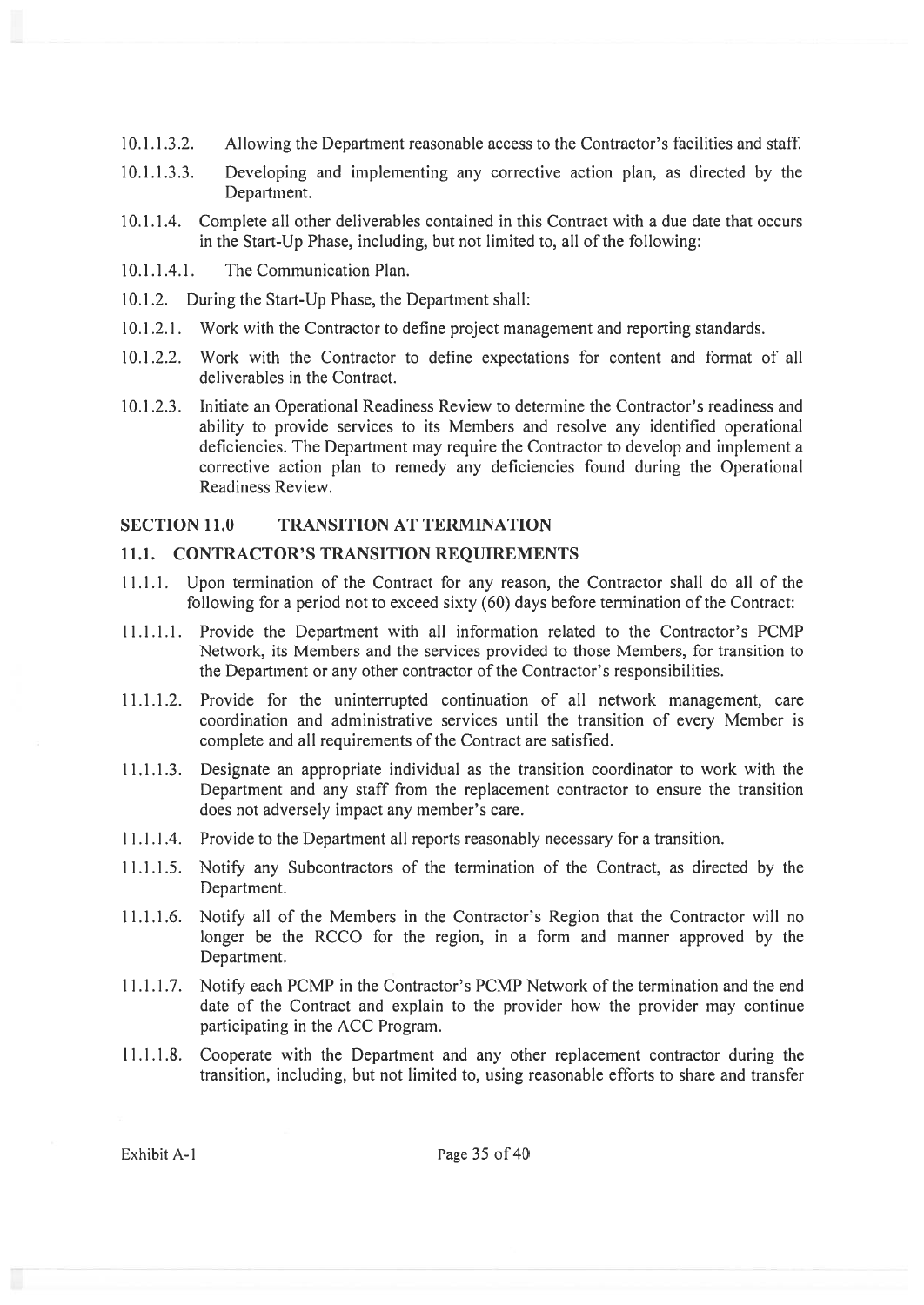Member information and following any instructions or performing any required actions, as reasonably directed by the Department.

- 1 .1 .1 .9. Provide the Department, in <sup>a</sup> format prescribed and approved by the Department:
- 11.1.1.9.1. A list of all PCMPs in the Contractor's PCMP Network.
- 11.1.1.9.2. A list of all Members in the Contractor's Region.

### SECTION 12.0 GENERAL REQUIREMENTS

# 12.1. CONTRACTORS AND SUBCONTRACTORS

- 12.1.1. Department Contractors
- 12.1.1.1. The Department may, in its sole discretion, use another contractor to perform any of the Department's responsibilities contained in the Contract. The Contractor shall work in coordination with any of these other contractors at the Department's direction. Any reference to the Department shall also include reference to its contractors as applicable.
- 12.1 .2. Subcontractors
- 12.1.2.1. Other than the care coordination provided by any PCMP, the Contractor shall not subcontract more than forty percen<sup>t</sup> (40%) of its responsibilities under the Contract, based on the total annual Contract value, to any other entity and it shall not subcontract more than twenty percen<sup>t</sup> (20%) of its responsibilities under the Contract, based on the total annual Contract value, to any single entity.
- 12.1.2.2. The Contractor shall not enter into any agreemen<sup>t</sup> with <sup>a</sup> Subcontractor or have any Subcontractor begin work in relation to the Contract until it has received the express, written consent of the Department to subcontract with the specific Subcontractor. This consent requirement shall only apply to subcontracts that relate to ten percen<sup>t</sup> (10%) or more of the responsibilities under the Contract, based on the total annual Contract value.
- 12.1.2.3. Any agreemen<sup>t</sup> the Contractor has with <sup>a</sup> Subcontractor shall be in writing and shall require compliance with all of the terms in this Contract.

### 12.2. NO MEDICAL TREATMENT DIRECTION

- 12.2.1. The Contractor may make recommendations and provide suppor<sup>t</sup> to PCMPs and their Members to improve health outcomes, but shall not, under any circumstance, direct treatment or require the PCMP or Member to make any decision regarding that Member's health care.
- 12.2.2. The Contractor may not create or make any referrals, on behalf of any Member or provider, in its role as <sup>a</sup> RCCO. Only <sup>a</sup> provider may create or make any referrals, and the Contractor may facilitate the referral process and provide suppor<sup>t</sup> for providers when the provider creates or makes <sup>a</sup> referral.

# 12.3. DUE DATE AND TIMELINES

12.3.1. All due dates, deadlines and timelines in this Statement of Work are measured in calendar days unless specifically stated otherwise. Additionally, all due dates, deadlines and timelines in this Contract, based on quarters, refer to state fiscal year calendar quarters, with the first quarter beginning on July  $1<sup>st</sup>$  of each year. In the event that any

Exhibit A-1 Page 36 of 40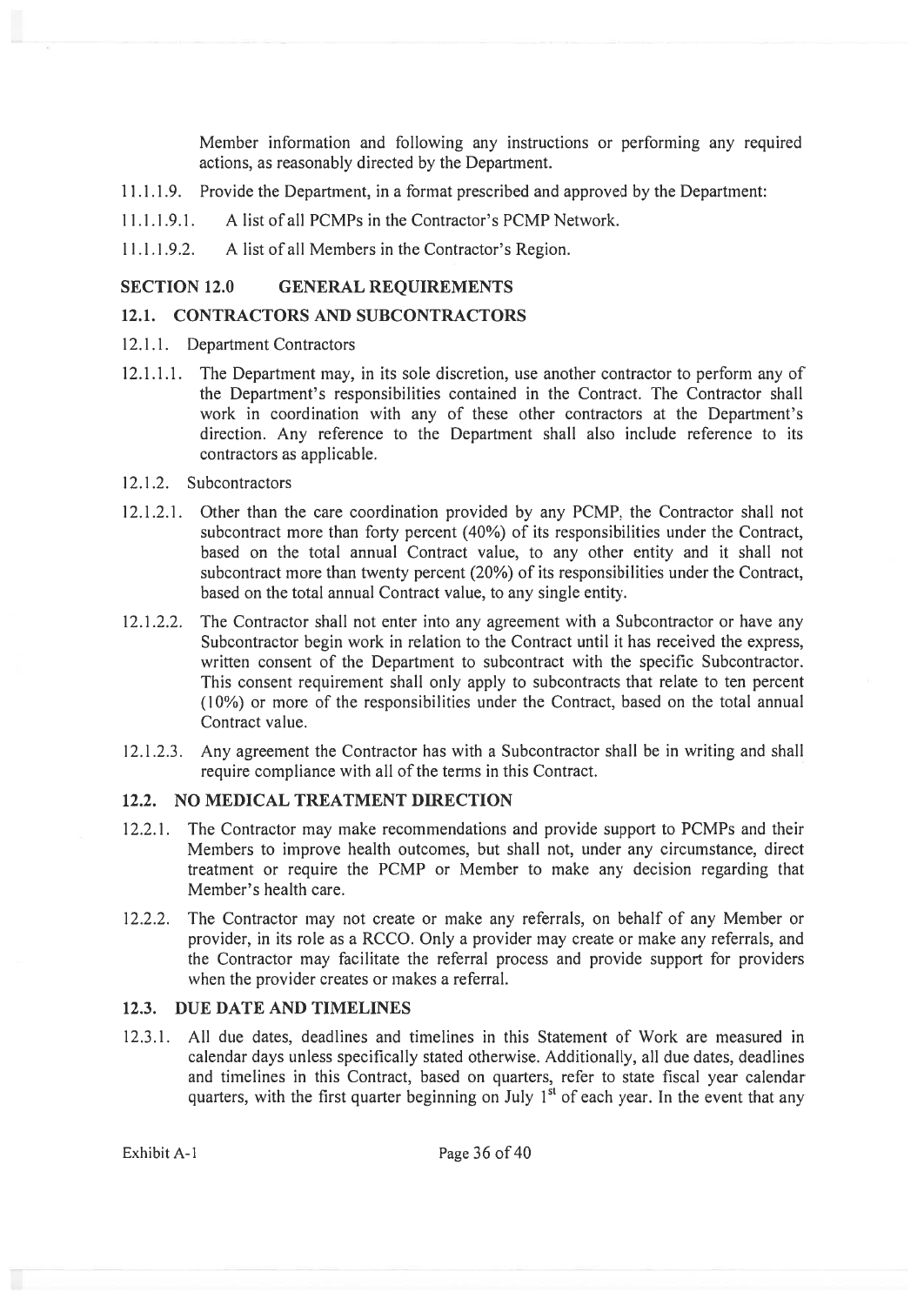due date or deadline falls on <sup>a</sup> weekend, <sup>a</sup> Department holiday or other day the Department is closed, the due date or deadline shall be automatically extended to the next business day the Department is open.

- 12.3.2. The Department may, in its sole discretion, extend the due date, deadline or timeline of any activity, deliverable or requirement under this Statement of Work. Any such extension shall only be valid if it is delivered to the Contractor in writing, in either <sup>a</sup> hard copy or electronic format.
- 12.3.3. All Contract deliverables shall be submitted electronically to:

acc@state.co.us and the Department's contract manager.

#### 12.4. CYBER SECURITY

12.4.1. The Contractor shall ensure that all of its information technology systems and websites are operated and maintained in compliance with all state and federal statutes, regulations and rules and all State of Colorado Cyber Security Policies, in accordance with <sup>a</sup> reasonable implementation plan.

#### 12.5. DISPUTES BETWEEN RCCOS

12.5.1. The Contractor shall cooperate with any other RCCO to resolve any dispute, regarding the ACC Program's policies, between the Contractor and the RCCO relating to any ACC Program related issue, including, but not limited to, issues relating to providers within the ACC Program, Members, performance target measurements or PMPM Payments. If the Contractor and another RCCO are unable to reach <sup>a</sup> resolution to the dispute, the Contractor shall submit <sup>a</sup> notice of the dispute to the Department. The Department may conduct any investigation or hearing it deems appropriate to the dispute, and shall make <sup>a</sup> final determination on the dispute. The Contractor shall abide by the Department's decision relating to any dispute described in this section.

#### 12.6. DEBARRED ENTITIES

- 12.6.1. In addition to the Debarment and Suspension provisions in §21(C) of this Contract, the Contractor shall not knowingly have a relationship with any of the following entities:
- 12.6.1.1. An individual who is debarred, suspended, or otherwise excluded from participating in procuremen<sup>t</sup> activities under the Federal Acquisition Regulation or from participating in non-procuremen<sup>t</sup> activities under regulations issued under Executive Order No.12549 or under guidelines implementing Executive Order No. 12549.
- 12.6.1.2. An individual who is an affiliate, as defined in the Federal Acquisition Regulation, of <sup>a</sup> person described in the prior paragraph.
- 12.6.2. For the purposes of this section, a relationship is described as:
- 12.6.2.1. A director, officer or partner of the Contractor.
- 12.6.2.2. A person or entity with more than five percen<sup>t</sup> (5%) beneficial ownership of the Contractor.
- 12.6.2.3. A Person with an employment, consulting or other arrangemen<sup>t</sup> with the Contractor that is responsible for any of the Contractor's obligations under this Contract.

Exhibit A-1 Page 37 of 40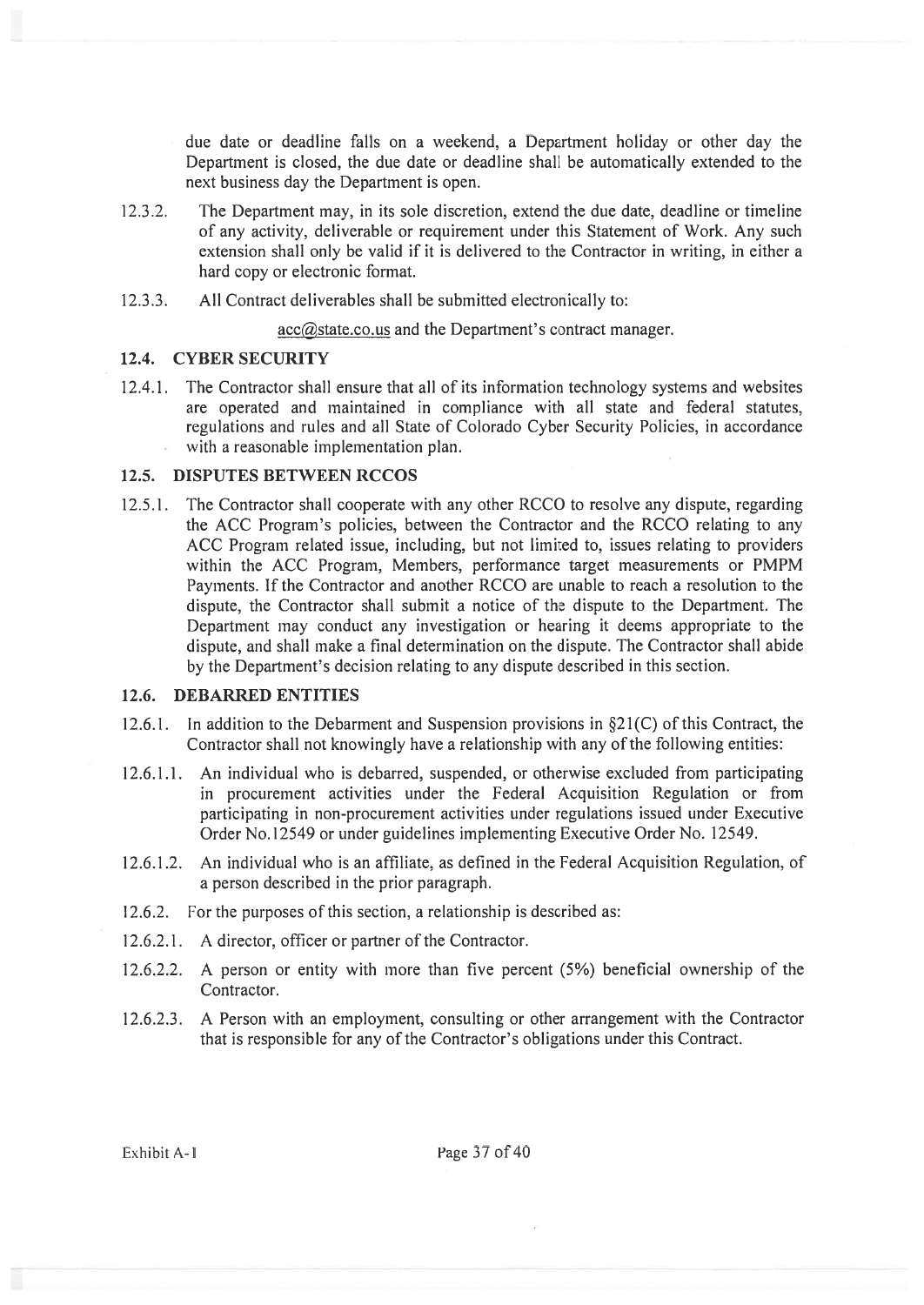#### 12.7. FEDERAL INTERMEDIATE SANCTIONS

- 12.7.1. The Department may implement any intermediate sanctions, as described in 42 CFR 438.702, if the Department makes the determination to impose sanctions under 42 CFR 43 8.700.
- 12.7.2. Before imposing any intermediate sanctions, the Department shall give the Contractor timely written notice that explains:

12.7.2.1. The basis and nature of the sanction.

#### 12.8. TERMINATION UNDER FEDERAL REGULATIONS

- 12.8.1. The Department may terminate this Contract for cause and enroll any Member enrolled with the Contractor in other RCCOs or PCCMs, or provide their Medicaid benefits through other options included in the State plan if the Department determines that the Contractor has failed to:
- 12.8.1.1. Carry out the substantive terms of its contracts.
- 12.8.1.2. Meet applicable requirements in sections 1932, 1903(m) and 1905(t) of the Social Security Act (42 U.S.C. 401).
- 12.8.2. Before terminating the Contractor's Contract as described in this section, the Department shall:
- 12.8.2.1. Provide the Contractor <sup>a</sup> cure notice that includes, at <sup>a</sup> minimum, all of the following:
- 12.8.2.1.1. The Department's intent to terminate.
- 12.8.2.1.2. The reason for the termination.
- 12.8.2.1.3. The time and place for the pre-termination hearing
- 12.8.2.2. Conduct <sup>a</sup> pre-termination hearing.
- 12.8.2.3. Give the Contractor written notice of the decision affirming or reversing the proposed termination of the Contract.
- 12.8.2.3.1. If the Department determines, after the hearing, to terminate the Contract for cause, then the Department shall send <sup>a</sup> written termination notice to the Contractor that contains the effective date of the termination.
- 12.8.2.3.2. Upon receipt of the termination notice, the Contractor shall give Members enrolled with the Contractor notice of the termination and information, consistent with 42 CFR 438.10, on their options for receiving Medicaid services following the effective date of termination.
- 12.8.3. Once the Department has notified the Contractor of its intent to terminate under this section, the Department may:
- 12.8.3.1. Give the Members enrolled with the Contractor written notice of the State's intent to terminate the Contract.
- 12.8.3.2, Allow Members enrolled with the Contractor to disenroll immediately, without cause.

### 12.9. INFORMATION AVAILABILITY

12.9.1. The parties acknowledge and agree that the ability of the Contractor to perform and optimize many of the functions contemplated under this agreement, including quality improvement, population health managemen<sup>t</sup> and care coordination functions, will

Exhibit A-1 Page 38 of 40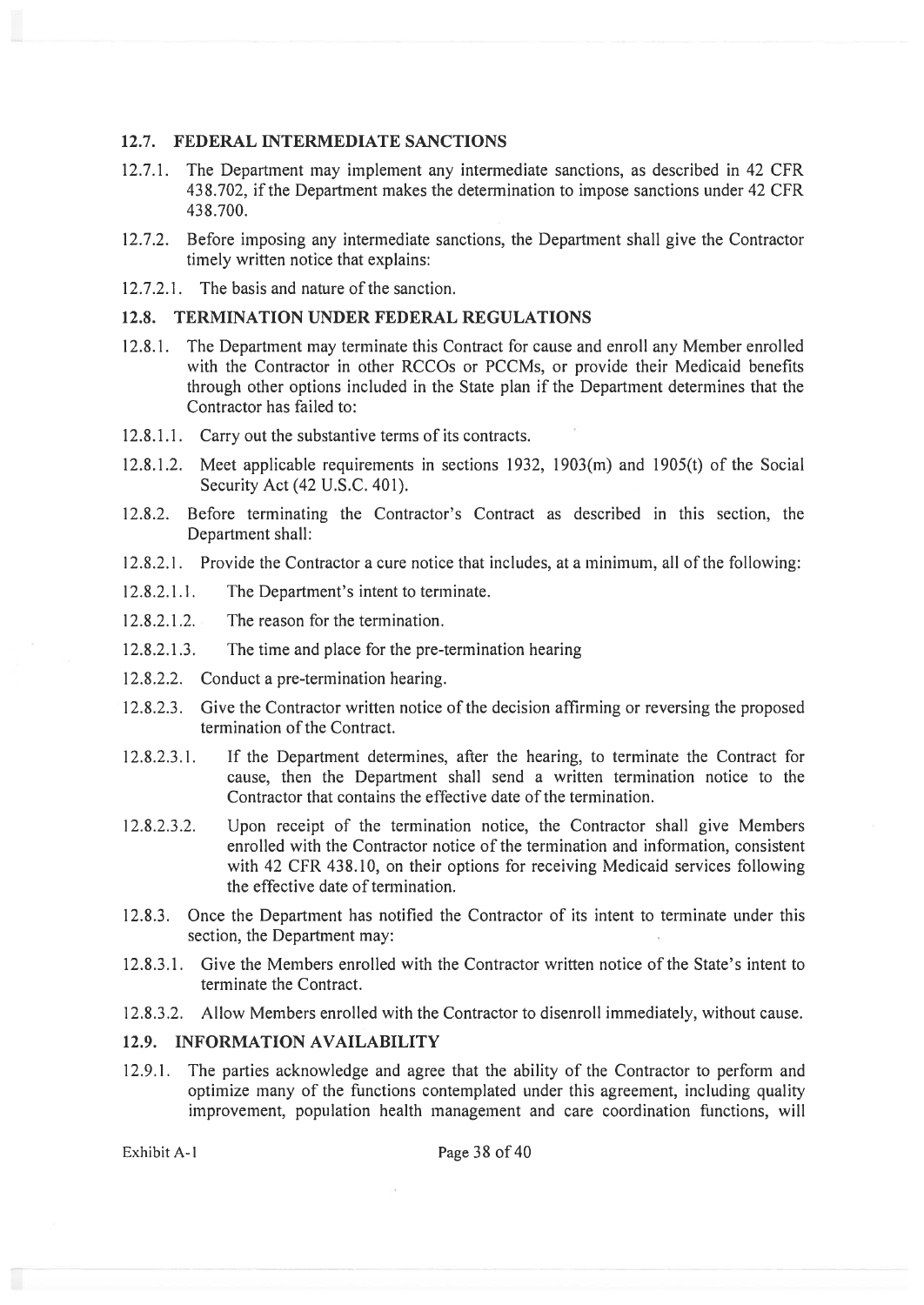depend, in part, upon the timely, complete and accurate production of claims, demographic, authorization and related data by the Department. The Department and Contractor agree to prioritize the implementation and maintenance of robust, effective data reporting mechanisms that suppor<sup>t</sup> the Contractor's ability to perform these functions, in accordance with Contractor's responsibility to reduce aggregate Medicaid program costs, improve health outcomes and patient experience. The parties affirm their reciprocal accountability for the production of Medicaid program data and for the achievement of Accountable Care Collaborative goals.

#### 12.10. RETROSPECTIVE ENROLLMENT AND DISENROLLMENT

- 12.10.1. The Department may retroactively enroll Members for <sup>a</sup> period of not more than ninety (90) days in its discretion.
- 12.10.2. In the event of retrospective disenrollment, the Department will attempt to recoup any payments made:
- 12.10.2.1. After the date of <sup>a</sup> Member's death.
- 12.10.2.2. When <sup>a</sup> Member is determined to be in another state or to have otherwise received services in another state.

### 12.11. FEDERAL DISCLOSURES OF INFORMATION ON OWNERSHIP AND **CONTROL**

- 12.11.1. The Contractor shall provide all disclosures required by <sup>42</sup> CFR455.104, as amended or hereinafter amended. These disclosures are:
- 12.11.1.1. The name and address of any person, either an individual or <sup>a</sup> corporation, with an ownership or control interest in the Contractor. For <sup>a</sup> corporate entity, the address shall include the primary business address, the address of each business location if there is more than one location and any applicable P.O. Box address.
- 12.11.1.1.1. The date of birth and social security number for any individual with an ownership or control interest in the Contractor.
- 12.11.1.1.2. The tax identification number oF any corporate entity with an ownership or control interest in the Contractor or in any subcontractor in which the Contractor has <sup>a</sup> five percen<sup>t</sup> (5%) or greater interest.
- 12.11.1.2. Whether any person, either an individual or <sup>a</sup> corporation, with an ownership or control interest in the Contractor is related to another person with ownership or control interest in the Contractor as <sup>a</sup> spouse, parent, child or sibling.
- 12.11.1.3, Whether any person, either an individual or <sup>a</sup> corporation, with an ownership or control interest in the any subcontractor in which the Contractor has <sup>a</sup> five percen<sup>t</sup> (5%) or greater interest is related <sup>o</sup> another person with ownership or control interest in the Contractor as <sup>a</sup> spouse, parent, child or sibling.
- 12.11.1.4. The name of any other entity required to disclose under <sup>42</sup> CFR 455.104 in which any owner of the Contractor has an ownership or control interest.
- 12.11.1.5. The name, address, date of birth and Social Security Number of any managing employee of the Contractor.
- 12.11.2. 'Ownership interest" and "person with an ownership or control interest" shall have the meaning specified in <sup>42</sup> CFR 455.101, as amended or hereinafter amended.

Exhibit A-1 Page 39 of 40